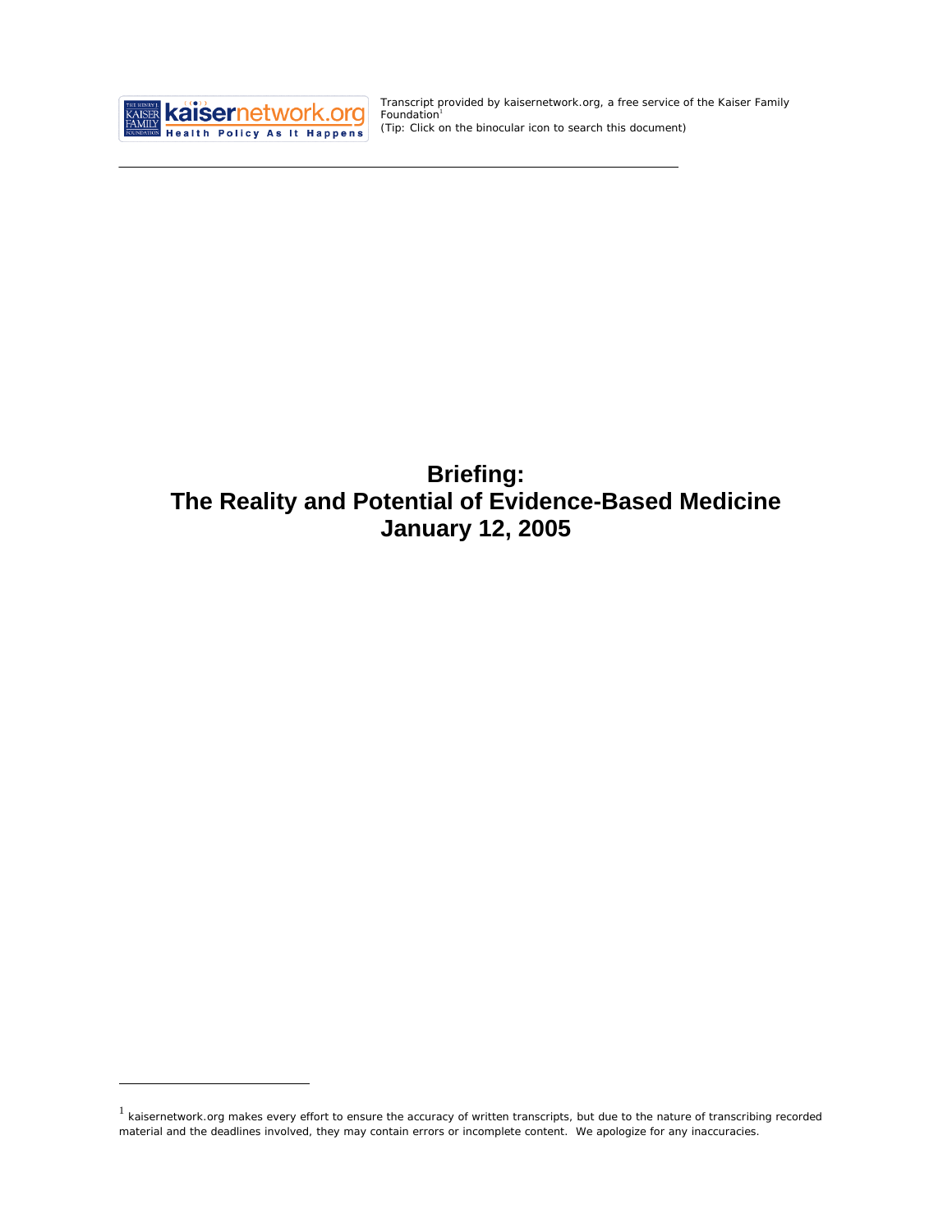[START RECORDING]

**ED HOWARD**: Hi, let's get started if we can, I'm Ed Howard with The Alliance for Health Reform and on behalf of our Chairman Jay Rockefeller, our Vice Chairman Bill Frist, and the rest of our board I want to thank you for coming today to this briefing to look at one of the few topics, I think, in health policy were disagreements tend not to occur on partisan lines these days. That is the current and potential usefulness of evidence based medicine. Our partner in today's program is the policy journal *Health Affairs*, you see the logo on the screen who's January February issue just released features evidence based medicine as its theme and we're pleased to have with us John Igleheart, founding editor of *Health Affairs* and the national correspondent for *The New England Journal of Medicine.*  That's one person, holds both those things. He's one of the most informed and thoughtful people in health policy today and I want to ask him to offer us some introductory remarks at this point.

**JOHN IGLEHEART**: Thank you Ed and good afternoon ladies and gentleman. Thank you for coming to this event. During the course of the year it took us to put this thematic issue together it became clear to all of us that the pursuit of evidence is accelerating in the health care systems. And though 3 of our 4 speakers today our government leaders they could just as well be a private sector executive from large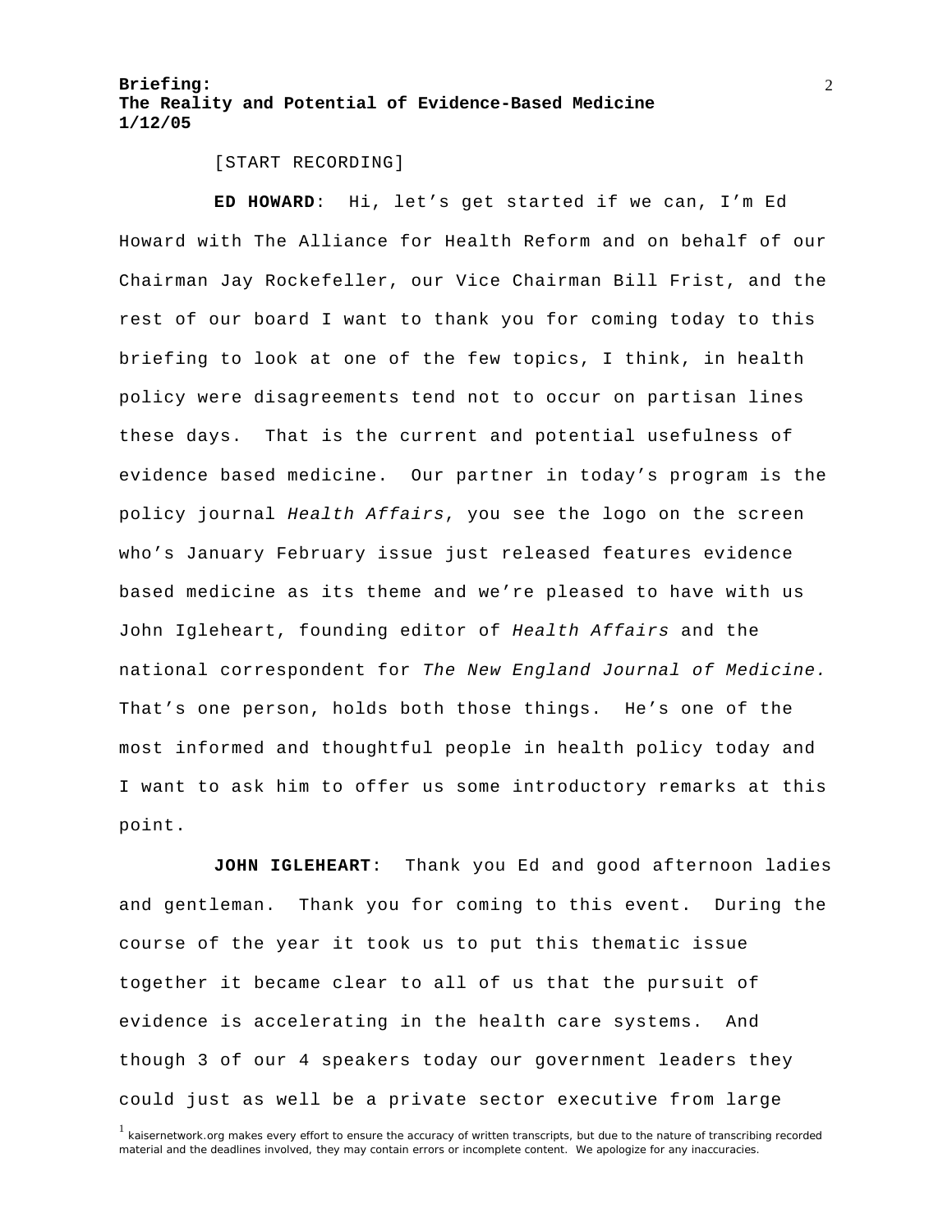health care systems, like a Kaiser Permanente or a large purchaser like GE and others, all of whom are increasingly searching for better value in health care. So again, I appreciate your coming. I also want to acknowledge the support that *Health Affairs* derived to do this issue from The Agency for Health Care Research and Quality and that agency of course has a large role and a large stake in the pursuit of evidence. With that I'll turn it back to Ed.

**ED HOWARD**: Thank you John and thanks for your help in putting this program together and convincing our distinguished panel of speakers to actually become speakers. Over the course of next couple of hours you are going to be a lot of very sophisticated, very well-informed commentary on evidence based medicine. Sort of the state of the art, what next steps ought to be, how health care in the United States can be improved using it, but keep in mind there's basically one idea here we're talking about our health care system needs to deliver health care that works. Sometimes we don't know what works. Sometimes we know it but the system delivers something else and the result is the same care that's either too little or too much or just wrong. So we're going to examine today what's being done and what could be do to be sure that the care we get is backed by the soundest evidence available and that that evidence gets stronger and that it gets communicated to patients and practitioners alike.

<sup>1</sup> kaisernetwork.org makes every effort to ensure the accuracy of written transcripts, but due to the nature of transcribing recorded material and the deadlines involved, they may contain errors or incomplete content. We apologize for any inaccuracies.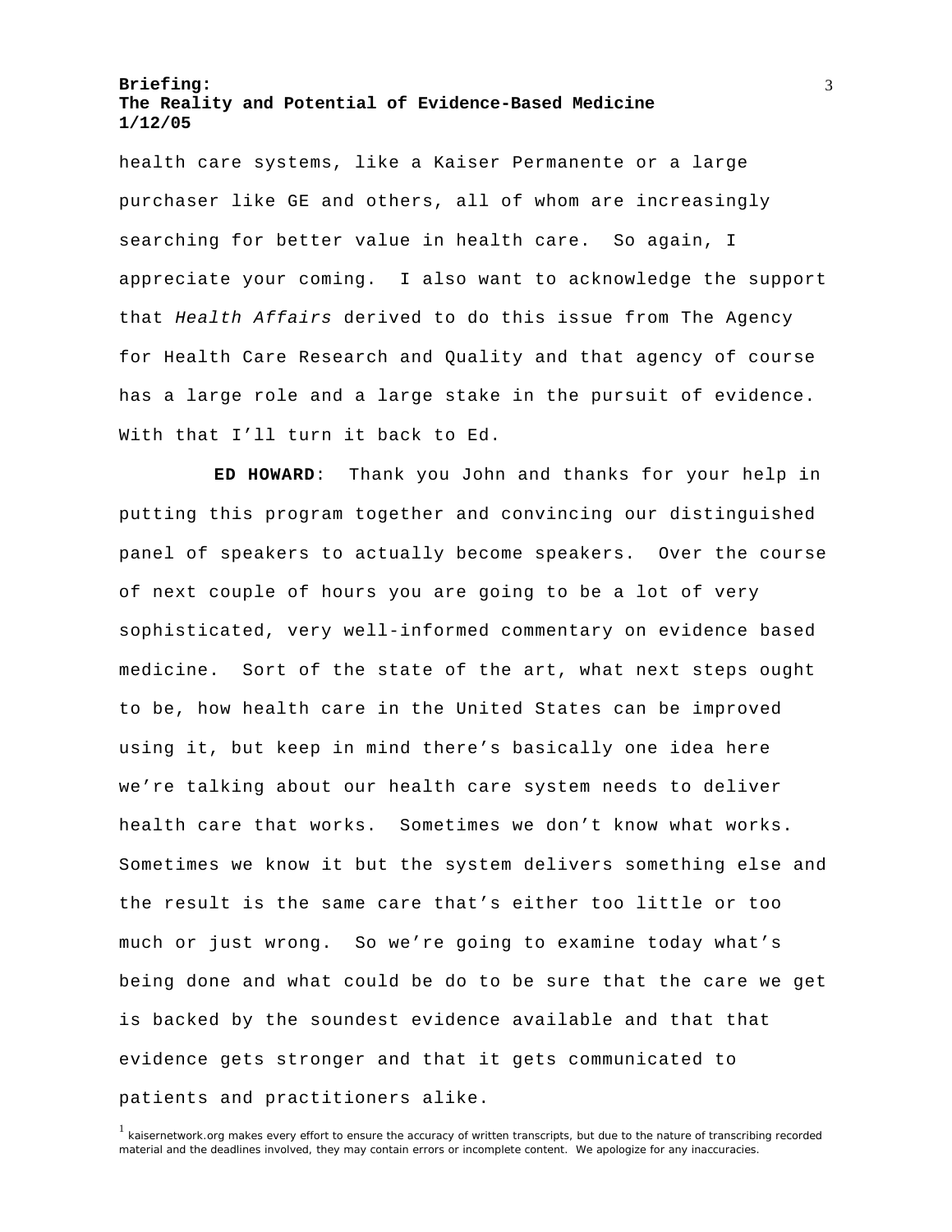So, just a couple of quick logistical items before we get to our program; you'll find in your packets wonderful biographical information about all of our speakers which will partially give me forgiveness for not introducing them in the style to which they should become accustomed. You should, if you haven't gotten it, get a copy of the January/February *Health Affairs* issue that has not only a wealth of information about evidence based medicine but the signal article on health care spending that you read about in the papers over the last couple of days. By the end of today you'll be able to see a web cast of today's session on Kaisernetwork.org, you'll be able to look at electronic copies of the materials that you find in your packets both on that web Site and on ours which is allhealth.org. Call your attention to both the green question cards you can use to write a question, to the microphones that you see at either side of the podium for when we get to the Q&A to actually ask your question in person, and to the blue evaluation forms that are at the back of the right hand side of your packets which we hope you'll fill out before leaving so we can improve these sessions.

So, we have with us an incredibly good line up of speakers to help us understand the very substantial issues involved in evidence based medicine. Someone pointed out to me that three of our speakers are part of the Department of Health and Human Services and they are involved in very different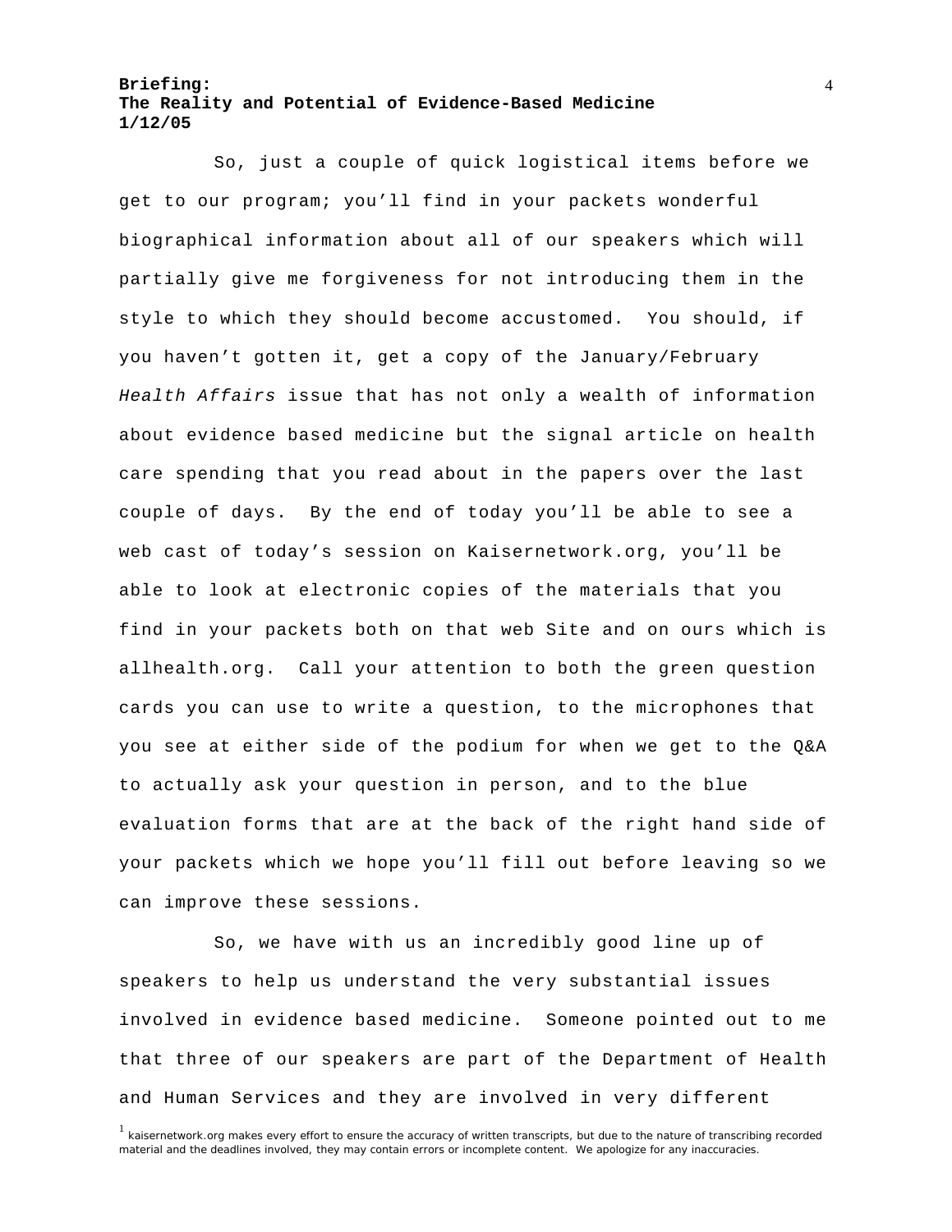aspects of evidence based medicine and we're going a lot from all three. And besides if there is a balance question we can count on you to raise whatever issues our speakers don't cover once we get to the Q&A.

Let's start with Mark McClellan. Dr. McClellan this month is finishing his first year as head of the Centers for Medicare and Medicaid services where he's responsible, among many other tasks for implementing the Medicare Modernization Act. He's a board certified internist, former medical school professor, he's an economist, and a former member of the president's council of Economic Advisors and, oh yes, he ran the Food and Drug Administration for awhile as I recall. Mark, welcome back to the Alliance podium and thank you so much for joining us.

**MARK McCLELLAN**: Ed and John, it's great to back be here with the Alliance and thank you for organizing this very important event. It's a special privilege to be here with David Brailer and Gail Shearer and Carolyn Clancy, who have all been working very hard to improve the evidence base and make some important contributions through these very timely papers in the health affairs issue to help us take steps to address our common mission towards better evidence. This is a very important need today and I can tell from the strong attendance that you have you how much people on Capitol Hill and in Washington generally believe that this is a very important and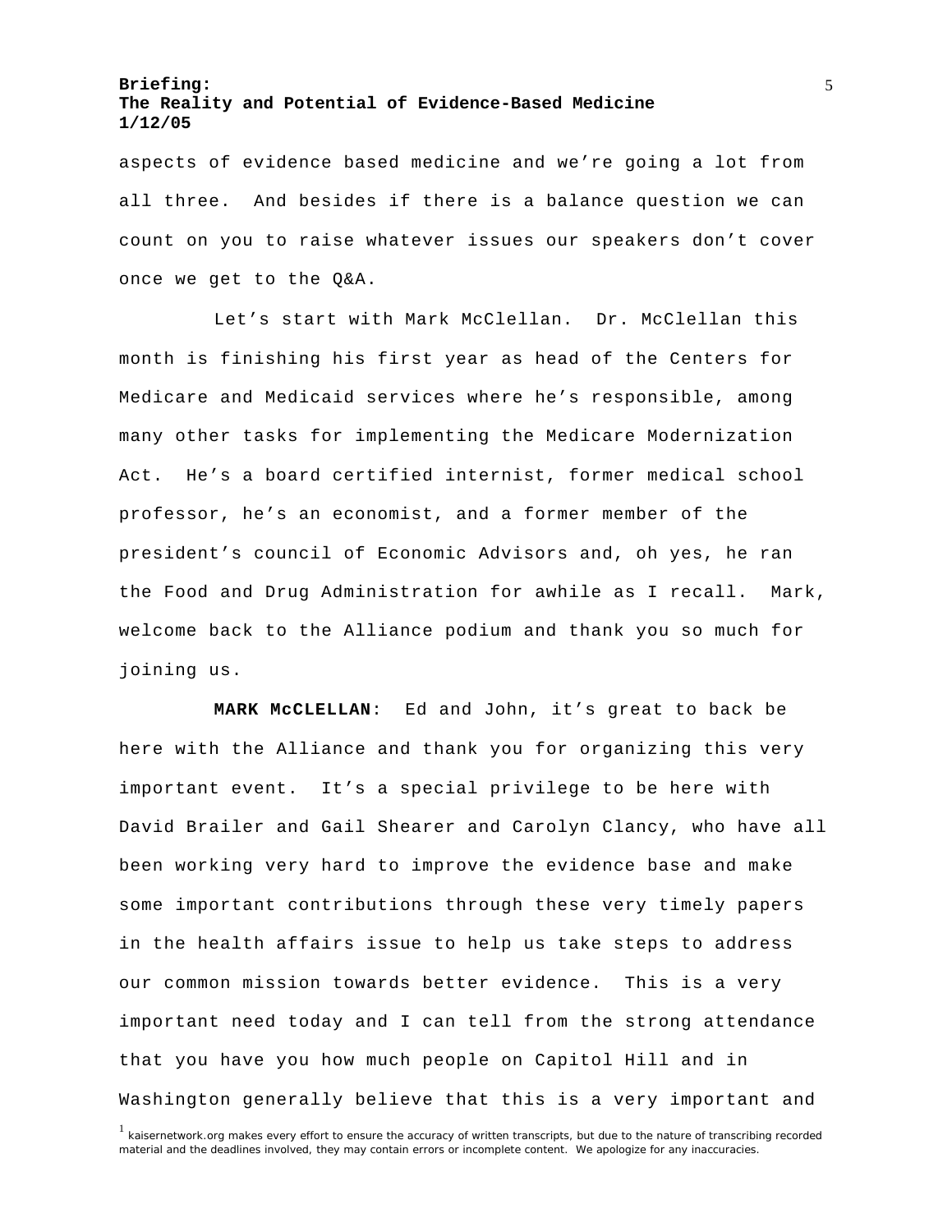timely issue as well. We need to know more about what works in medicine so that we can help doctors and patients make more effective decisions about their health, about the individualized medical treatments that they receive. We need to get better care for our money and better supported decisions is what is going to make that possible. And I firmly believe that at CMS, the Centers for Medicare and Medicaid Services we can assist in moving this effort forward by supporting the development of better evidence as part of our coverage and payment processes. We can do this by supporting the collection of practical, clinical information as what should be an increasingly routine part of the provision and payment of medical services. The idea of pushing toward better evidence is very much incorporated in some of the recent coverage decisions in Medicare. We're taking advantage of this opportunity because there are today more opportunities than ever, thanks in good measure to the work of my colleagues up here today. So that I'm more confident than ever that we can get to a health care system where patients can expect to be able to make personalized decisions about their care based on evidence about the risks and benefits and costs of up to date treatment options. That's how you have an innovative and personalized and affordable health care system. And I want to spend a few minutes today filling you on some of the details of the work that we're doing to get there. We're working with our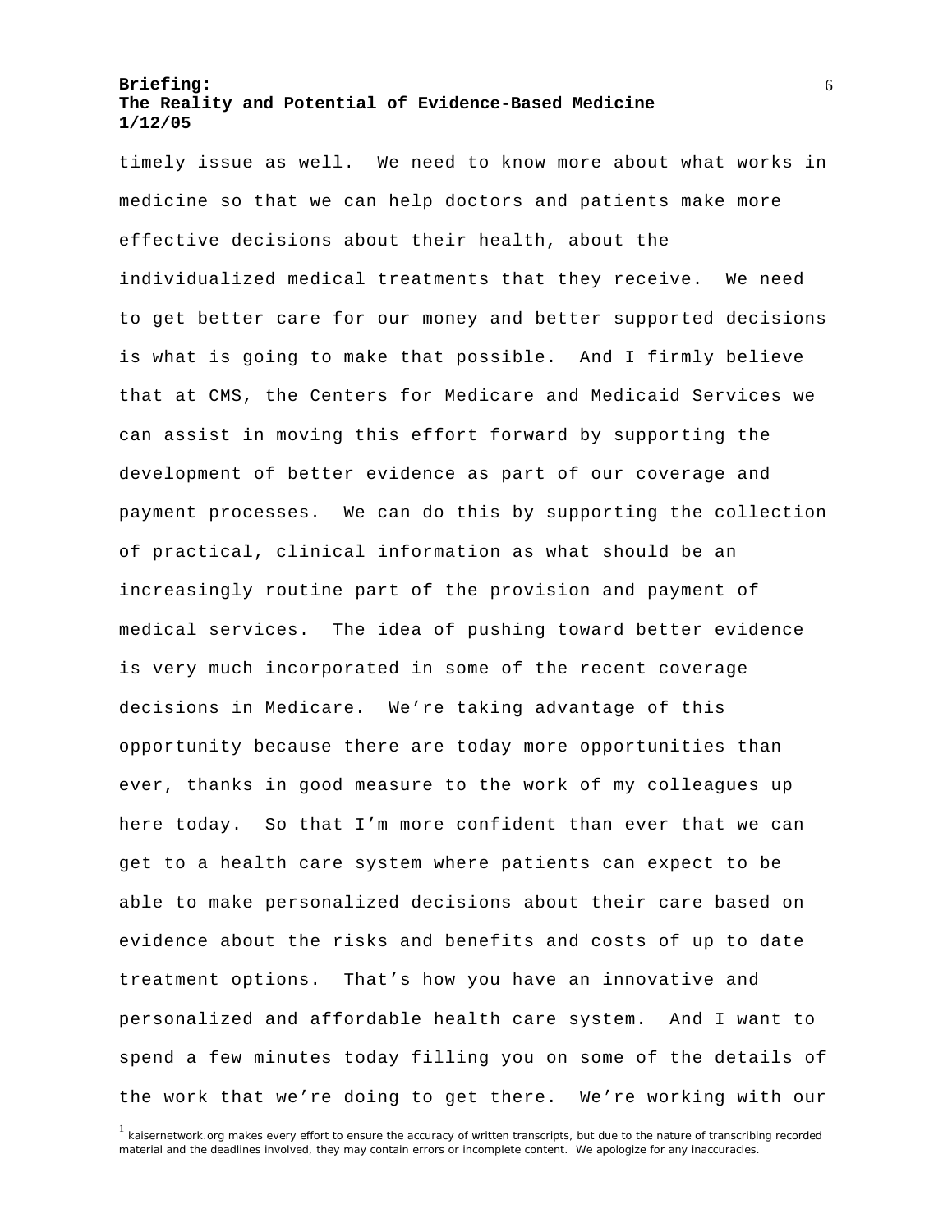colleagues up here on the dais as well as patients and doctors and product developers to develop more clinical data through simple, practical trials and registries as part of our coverage process. The goal is better health which means making safe and effective medical technologies available more quickly through faster coverage decisions and then to support the effective use of these technologies by helping our beneficiaries and health professionals make the best decisions for their own needs. We've used this kind of approach, as I've mentioned in some of our recent coverage decisions, for example involving some important colon cancer drug of Aston and Urbatak [misspelled?] where we provided some coverage of studies of unproven but important uses that are not listed on and not listed in any drug compendium and just to be clear this coverage for the experimental treatments would apply only when these treatments are not provided for free through a manufacturer program or manufacturer participation in the trial. We proposed this approach as well for implantable cardiac defibrillators, these are the devices that can give a shock for people whose hearts arrest, it's a leading cause of death in the country today and some recent studies have shown that overall the use of these devices on a large scale can save lives but clinical experts have identified a important number of areas where we can use further evidence to help our beneficiaries work with their physicians to determine how to get the most out of this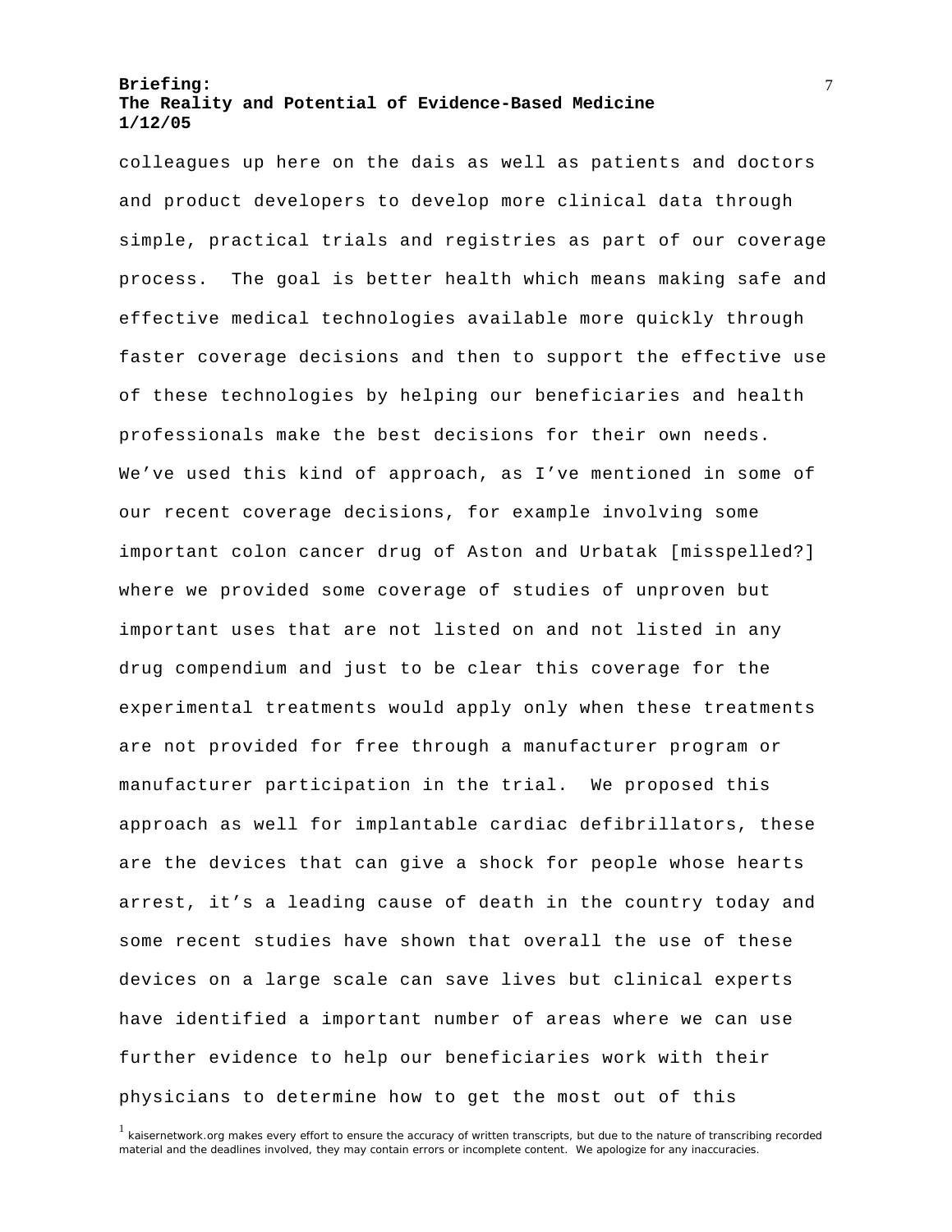potentially very valuable technology. We've used this for certain uses of PET scanning this is an innovative imaging procedure where the experts have concluded while it is a valuable treatment in some settings the imaging tool's value has not been established in many others but by doing the studies, by answering the questions we can help resolve the practical uncertainty in patient care. We're providing new support to answer questions where the experts agree that the clinical evidence is week but the treatment may be important for our beneficiaries as is the case in some of these off label uses that I mention. And we're providing support in cases where clinical experts believe that additional information about the risks and benefits in particular types of patients will lead to better decisions to get the most benefit and to avoid important side effects that go along with virtually any medical treatment. Treatments that have been shown to be safe and effective may still be even more beneficial if we can learn more about there uses in elderly patients and patients with comorbidities, in patients who are getting these treatments under real world conditions of use that may be quite different from those in the pre-market ideal clinical trial.

Now, I want to tell you a little bit more about why we've undertaken these efforts and what we hope to achieve and why it's critical that our process here be as transparent and collaborative and public as possible with broad participation

<sup>&</sup>lt;sup>1</sup> kaisernetwork.org makes every effort to ensure the accuracy of written transcripts, but due to the nature of transcribing recorded material and the deadlines involved, they may contain errors or incomplete content. We apologize for any inaccuracies.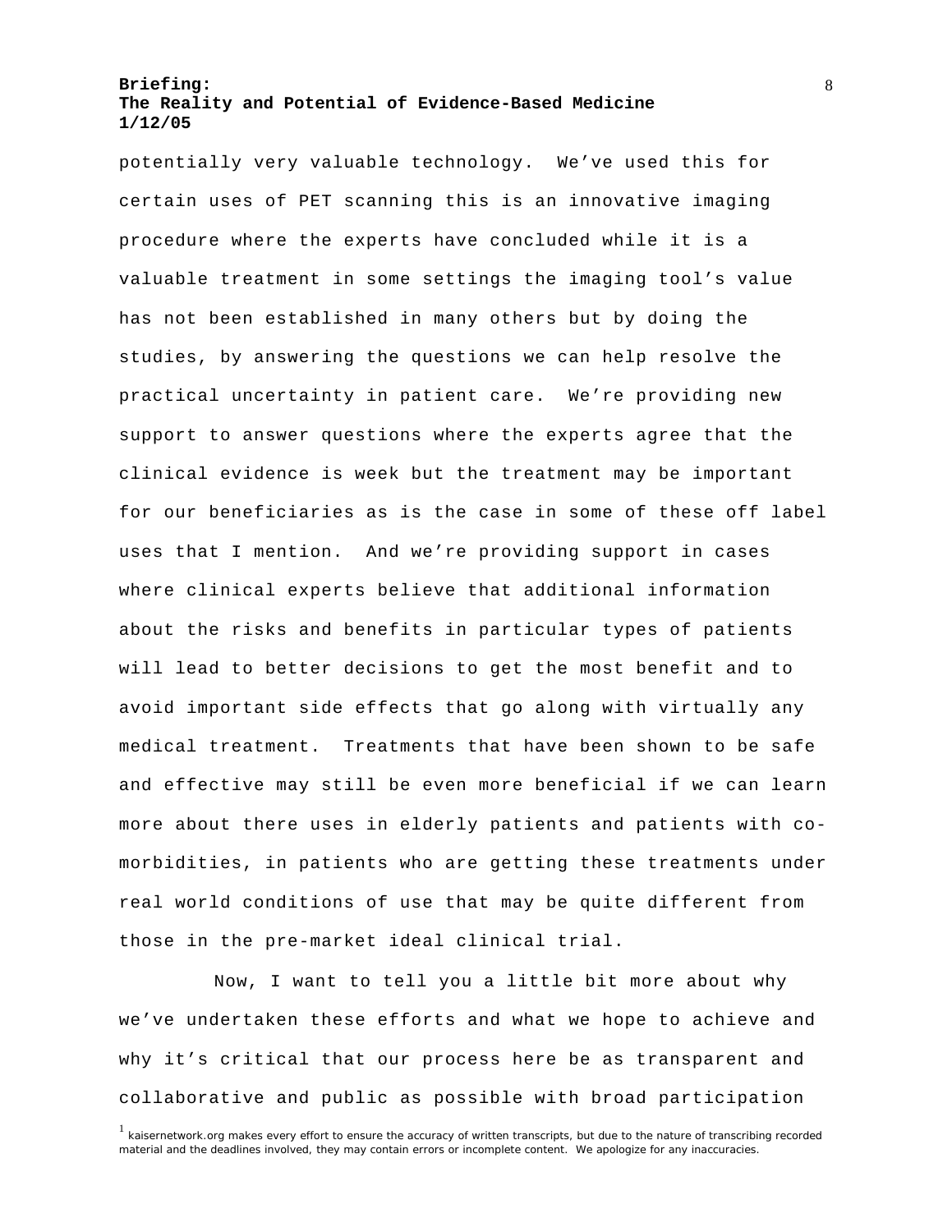outside of our agency. We can help these efforts get going at CMS but we're going to need the participation of the broader medical community to succeed in creating a more evidence based health care system. First is to be clear about why we're undertaking these efforts in our coverage process. As you all know many of the new medical products that have been coming available have been approved for a certain use but could go on to have widespread medical applications that were not anticipated by reasonable clinical trials done before the treatment work was approved and started being used. These additional uses can be very good for patients; it's a very important part of a dynamic and innovative health care system. The treatments may have important benefits that were hard to anticipate at the time of approval, yet it often takes many years to demonstrate all these clinical benefits and in many cases the studies never get done the benefits only remain suspected they're never clearly defined. On the other hand slowing down the approval process or the payment process means denying patients access to potentially beneficial treatments based on the best evidence that we have available and I don't think that's the best answer either for a dynamic and innovative health care system. For many of the questions about effectiveness and safety and particular types of patients or questions about comparative effectiveness it's just not possible to answer these very well before a product is approved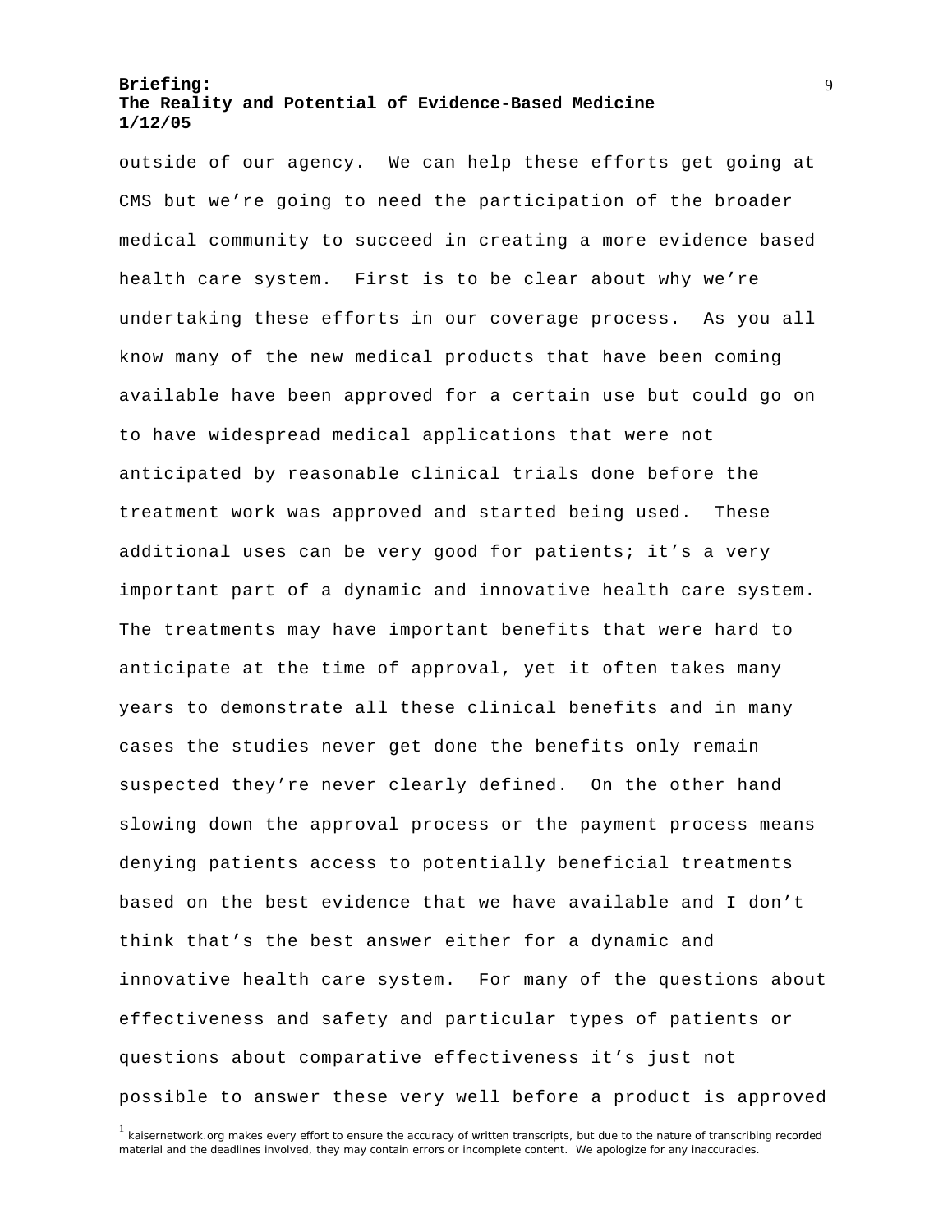and on the market anyway. That's not what standard clinical trials under carefully controlled conditions are good at answering. Questions about comparative effectiveness, about risk and benefits under specific real world circumstances of use for specific types of patients could be very costly to try replicate and very time consuming before a product is approved and that's even after the product has been shown to be safe and effective for many types of patients. Instead we don't want to delay or deny access to safe and effective therapies but I think we owe it to patients to guarantee them that we're going to keep learning more and more about how every patient can get the most out of medical care after the products are approved. The patient should have confidence that any important remaining questions about a treatment that's shown to be safe and effective overall should be quickly and reliably sorted out in the post market setting but too often this just doesn't happen today. And one way to change it is to provide new support by coupling patient payment for important therapies with opportunities to continue to learn about them through registries and practical trials and other evidence based approaches. The good news today is that modern information technology and other steps are making this kind of data collection much easier. We're developing the infrastructure to have cheaper, seamless approaches, to developing better evidence within the practice of medicine. Clinical research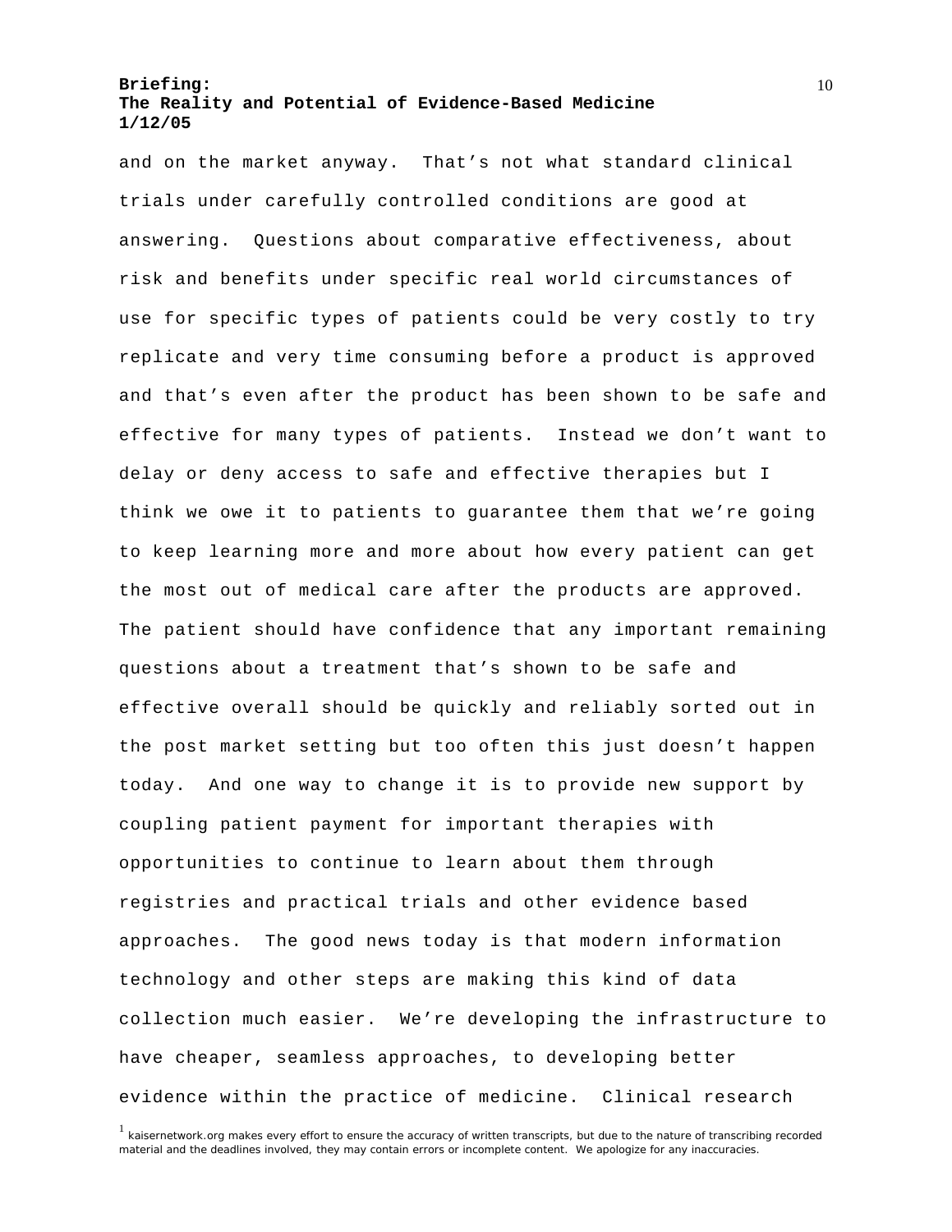networks that have an information infrastructure are becoming more widespread and more capable of supporting ongoing practical research not just costly one-off clinical studies. Many of the people here today, David, Carolyn, others, are doing a tremendous amount to help move this process along. Some of this happening under the story of Medicare Modernization Act that was signed into law a year ago. Most of you know that under the MMA we have to require drug plans participating in our new prescription drug benefit for example to support electronic prescribing by 2009. That means widespread use of electronic data and hopefully electronic records in conjunction with this. But we're working to accelerate that schedule, we expect to have rules in place to support the standards that already in widespread use for eprescribing before the drug benefit begins in 2006 and we expect to push along pilot programs even this year, ahead of the drug benefit being implemented. We're also considering some regulatory reforms intended under the Medicare Modernization Act to help hospitals, medical practices and health plans provide physicians with the software and hardware that they need to support e-prescribing. To help build this infrastructure for learning more about how treatments can be best used in actual practice to inform clinical decision making. Now I don't think that the steps I've described towards better practical evidence are the whole story, simple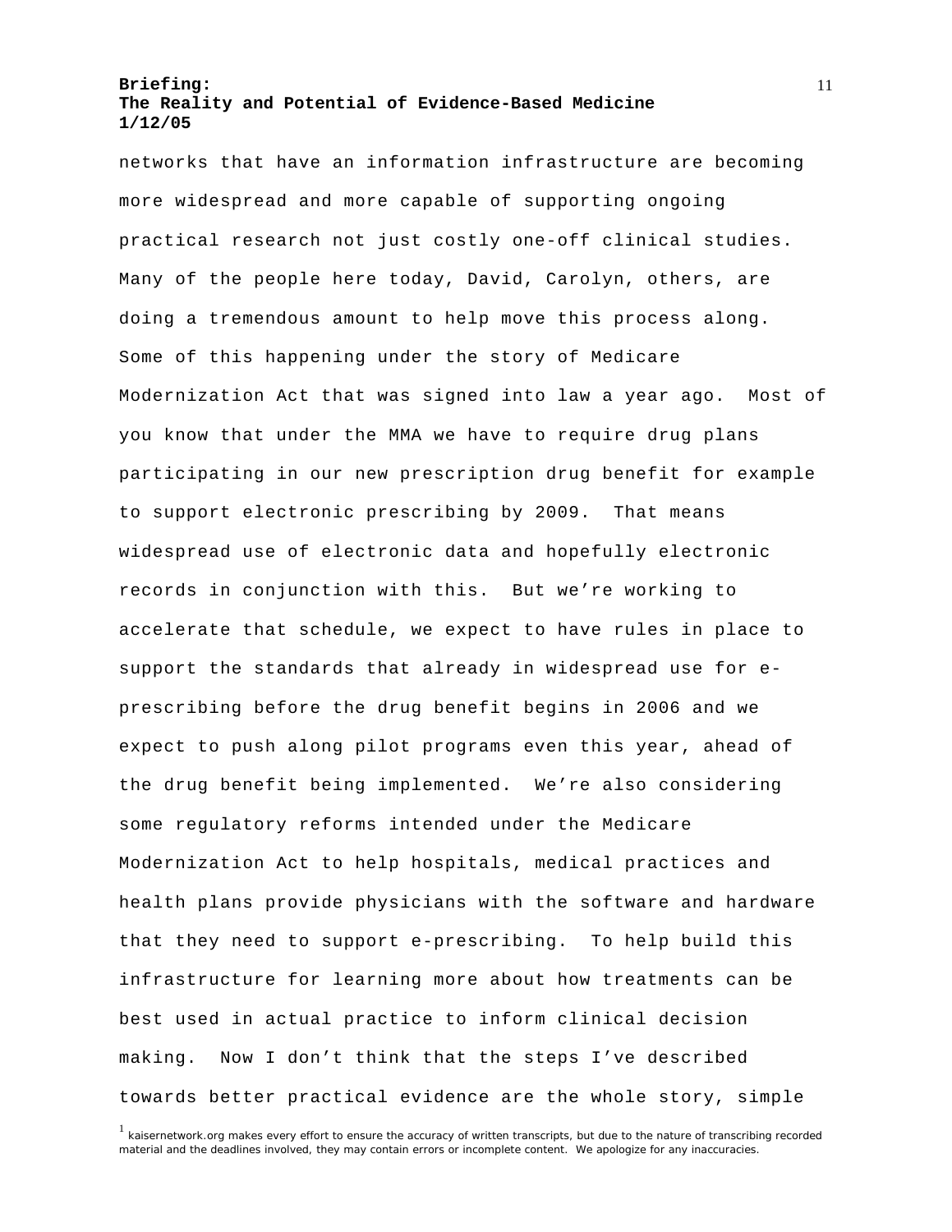protocols like the ones I've been talking about can't answer all the important medical and scientific questions about the safety and effectiveness of medical products. There are limitations to what we can learn from practical design. But these types of approaches, I think, can be an important way to augment standard clinical trials that are used and that often provide much of the evidence that we have available today. So it's time for us to take some steps to get to better evidence now. In all these efforts, I just want to reiterate, our approach is not to limit coverage or restrict access to effective treatments new or otherwise, it's just the reverse. It's to help doctors and patients use an increasingly broad array of medical treatment which should be increasingly personalized to the needs of patients. We know that we need to work together with all of the stake holders in our health care system to achieve the goal of better evidence supporting our medical decisions. For example at CMS we know that there are some unique challenges to using practical data to draw insights about drugs and that's why we want to collaborate with the broader scientific community, including patient advocates, consumer groups, health care payers and purchasers, and product developers to find the best ways to collect evidence that can be used to develop information for doctors and patients and is not burdensome on our health care system. Medicare is not in the business of developing our own research agenda or taking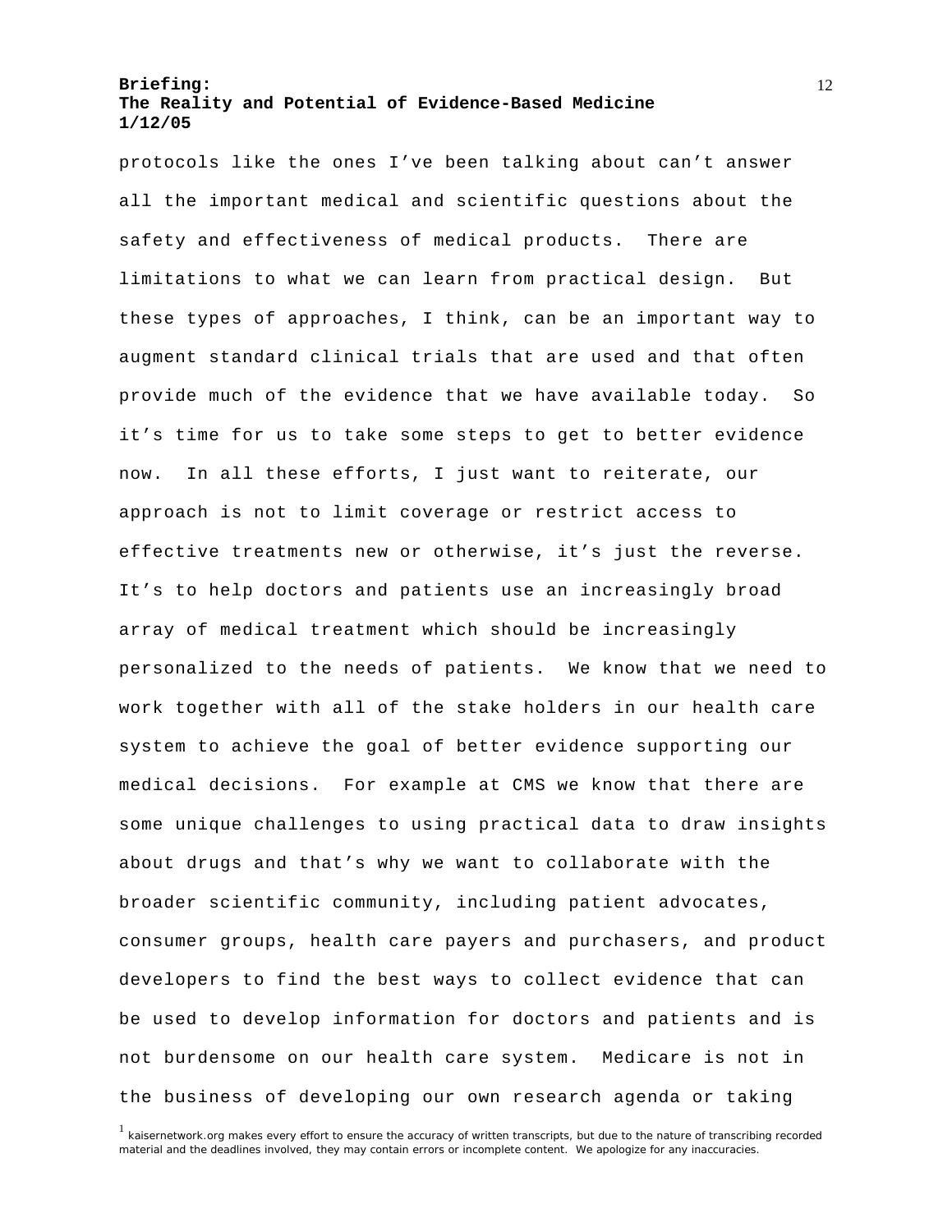ownership of data analysis but we can uses our resources and mechanisms that we have in place to help support and encourage evidence development to better our health care system. So we need this to be a collaborative effort, where we can do our part but we need help to succeed and we've asked for public comments on our proposed decisions, the ones that I've mentioned before. We're using those comments and other public input we've received to help identify and determine the best ways to collaborate. We're going to use all this input as a basis for developing a draft guidance document, an agency guidance document, summarizing our policy on this approach to developing better evidence while we expand coverage. This process will enable us to work as effectively as possible with other stake holders to get the best results for patients and we expect to have that draft guidance completed and out for public discussion and to help drive this whole process forward by March of this year. By linking coverage to the gathering of important clinical data, Medicare can cover treatments more effectively and more broadly than we otherwise could have. And that means greater access to promising medical technologies and better information, better evidence, for patients, physicians, and policy makers to make informed decisions about what our health care system has to offer. In turn that means more benefits from the treatments we use, fewer missed opportunities because of unnecessary or ineffective treatments, all because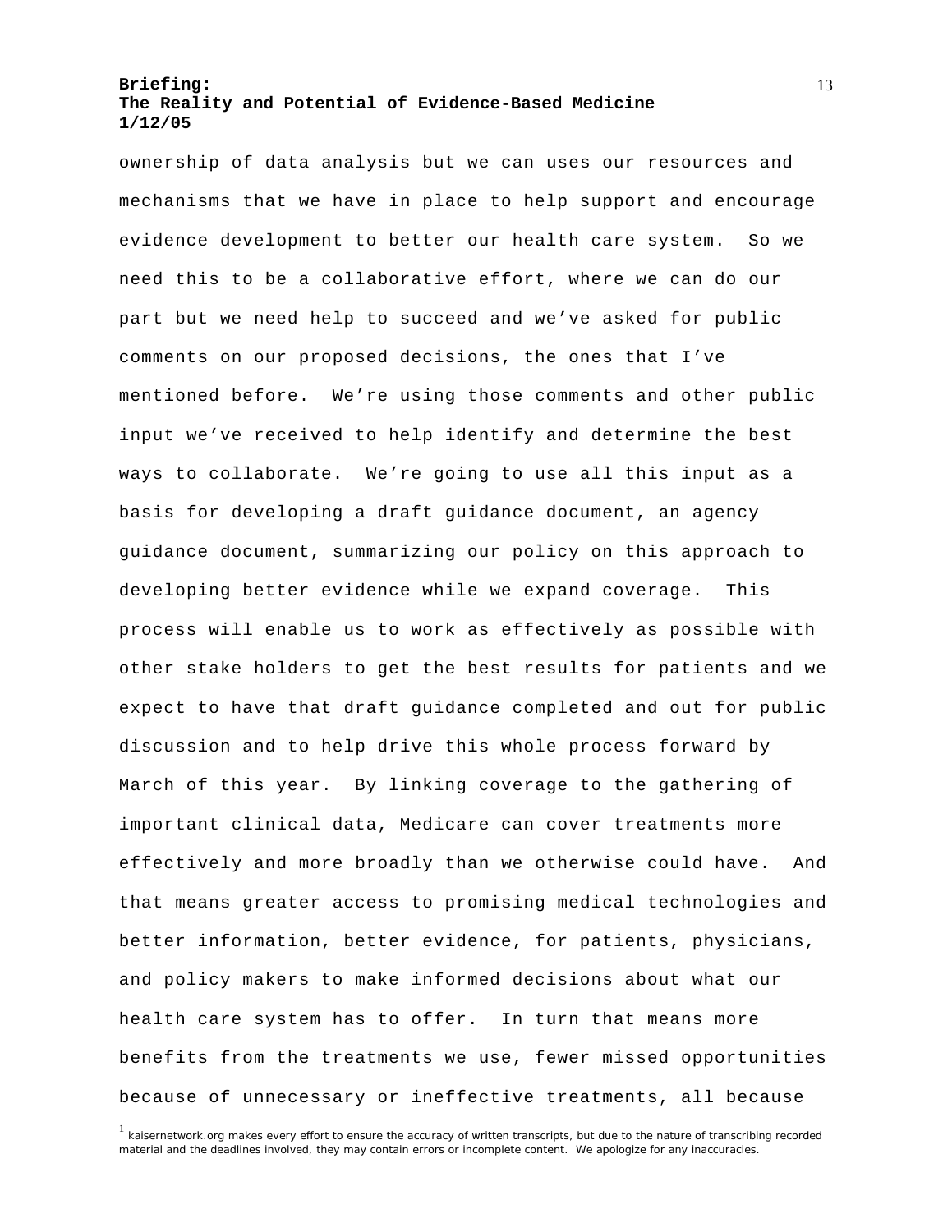we're empowering doctors and patients. And that means better health for what we spend in our health care system. I'm looking forward to working together with all of you to make sure that happens. Thank you very much.

**ED HOWARD**: Thank you Mark, excuse me. As I understand it you've got a commitment that's going preclude you from being here the entire time so if you're game, what I'd like to do and I've talked to the other panelists about this as well, allow the audience to take a few swings at you.

**MARK McCLELLAN**: Remember this a collaborative effort, this is collaborative.

**ED HOWARD**: However that metaphor goes. But if you have questions specifically for Dr. McClellan let's take something from the regular order and let you try it now. Let me remind you there are microphones write here, you don't have time to write them out. Yes, go ahead, could you go to microphone Miles? And please identify yourself.

**MILES BENSEN:** Miles Bensen [misspelled?] with *Newhouse Newspapers.* Dr. McClellan could you tell me if you're doing any serious thinking about long term reform of Medicare and whether in your judgment it's going to be possible to make the same promise about Medicare reform that was made about Social Security reform, namely that the changes would not affect current or near-term but —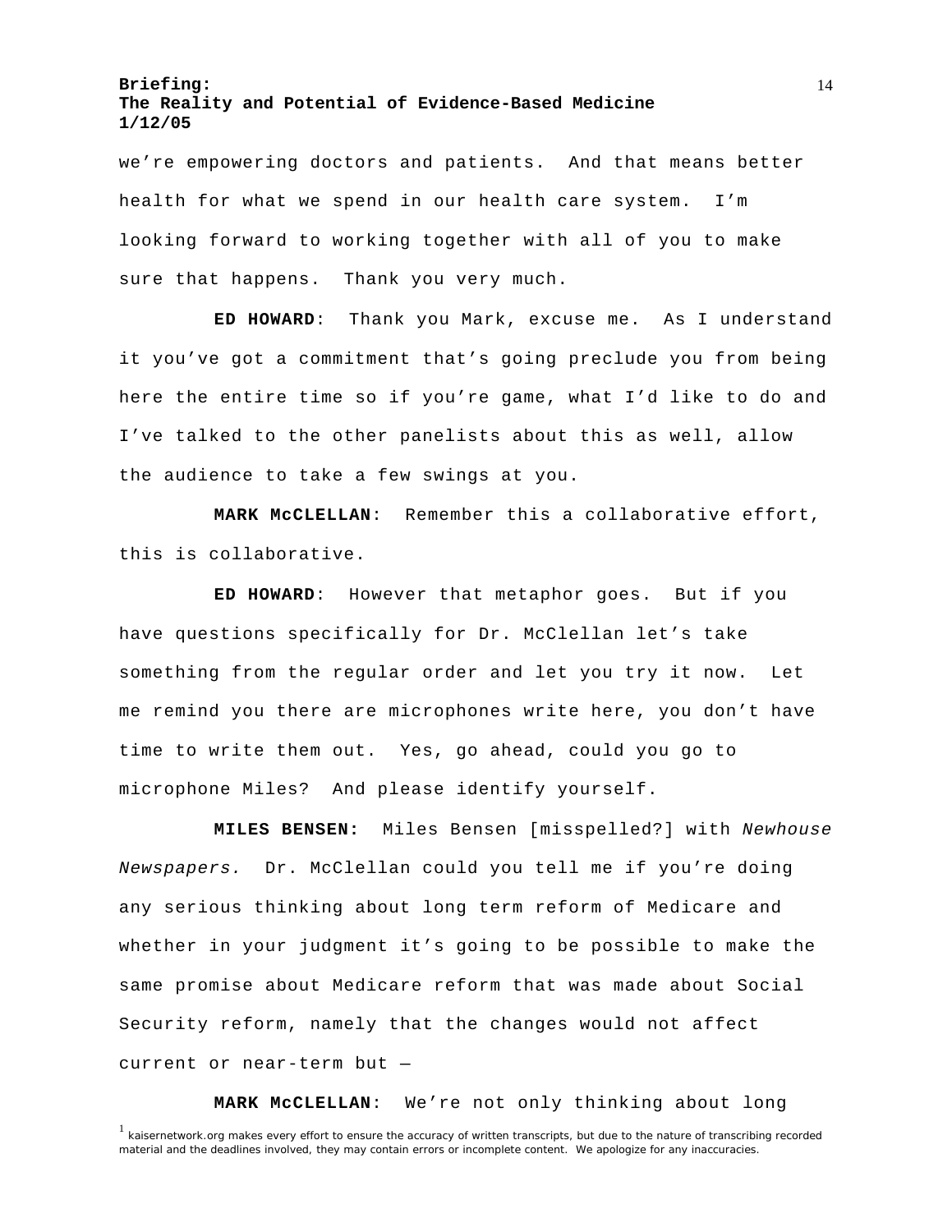term reforms of Medicare, we're implementing this year as a result of the Medicare law we have brought Medicare's benefits up to date so instead of seniors only having access to fee for service coverage the reflected the practices of the 1960s, without preventive medicine, without care coordination, and most importantly without prescription drug coverage, we now have benefit packages in Medicare at least a year from now that will reflect all of these aspects of modern medicine. I think that that's the foundation for making the program sustainable for the long term that making sure it's offering up to date coverage as effectively as possible. By building on better care coordination, more of a preventive orientation, and taking steps to keep people out of hospitals and to use the available medical technologies more effectively we're going to make Medicare much more sustainable. I think there's further steps that we can take, we've got built into the new Medicare law provisions for the president to submit to congress and congress to act on further reforms to make sure that Medicare's benefits stay secure. But you want to do that from a foundation of an up to date, integrated, prevention-oriented,  $21^{st}$  century, benefit package and we've got a lot of catching up to do to get there and we're going to do that this year.

**MILES BENSEN:** Will current beneficiaries be affected by changes?

**MARK McCLELLAN**: Current beneficiaries are getting

<sup>&</sup>lt;sup>1</sup> kaisernetwork.org makes every effort to ensure the accuracy of written transcripts, but due to the nature of transcribing recorded material and the deadlines involved, they may contain errors or incomplete content. We apologize for any inaccuracies.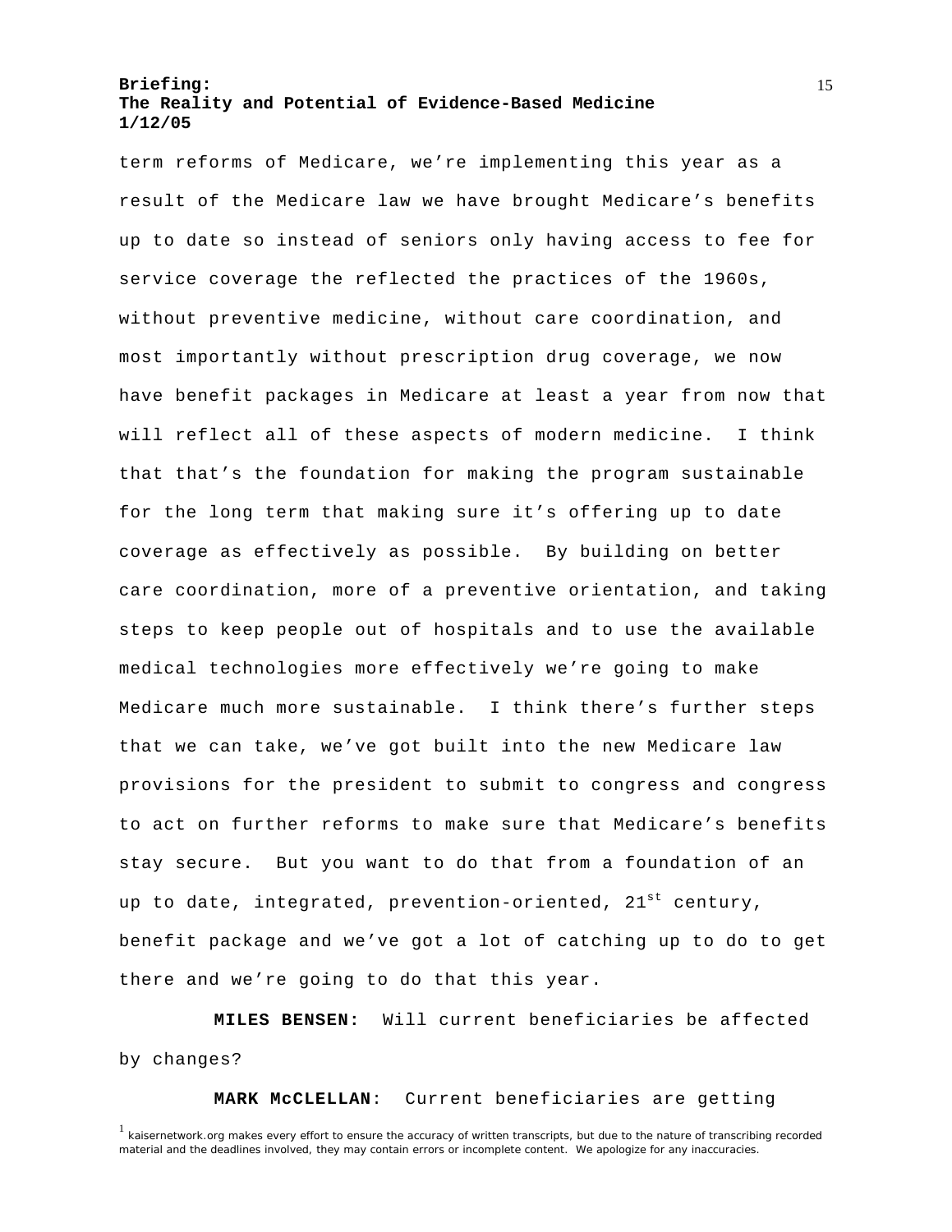better benefits as a result of the changes that are being implemented now. They've had to, own their own pay for prescription drugs, on their own pay for preventive benefits, on their own try to coordinate care across different health care settings, with paper records and no support for Medicare for getting more coordinated for chronic diseases. That's all changing now and the result is going to be more help for beneficiaries in a more efficient way of delivering care in our health care system.

**ED HOWARD**: Thank you. We have other questions for Dr. McClellan on evidence based medicine.

**ROBERT DeMAKLUSTRUM**: Dr. McClellan this is Robert DeMaklustrum [misspelled?] of the Brain Injury Association of America and I think it's important to say that we feel good that you're going toward evidence medicine but my concern is that when dealing catastrophic injury and I'm not sure the evidence is there. That we don't have evidence regarding to re-train a brain cell, to requiring and function — what can you tell me that I can assure my members, my families, and networks regarding how this is going to benefit this group of people.

**MARK McCLELLAN**: Yeah, there are many areas of medicine including catastrophic injuries that affect nerve cells where the treatments that we have available now are far from ideal, where we don't have cures. We don't even have, in many cases, good treatments to ameliorate the symptoms and influence the

<sup>&</sup>lt;sup>1</sup> kaisernetwork.org makes every effort to ensure the accuracy of written transcripts, but due to the nature of transcribing recorded material and the deadlines involved, they may contain errors or incomplete content. We apologize for any inaccuracies.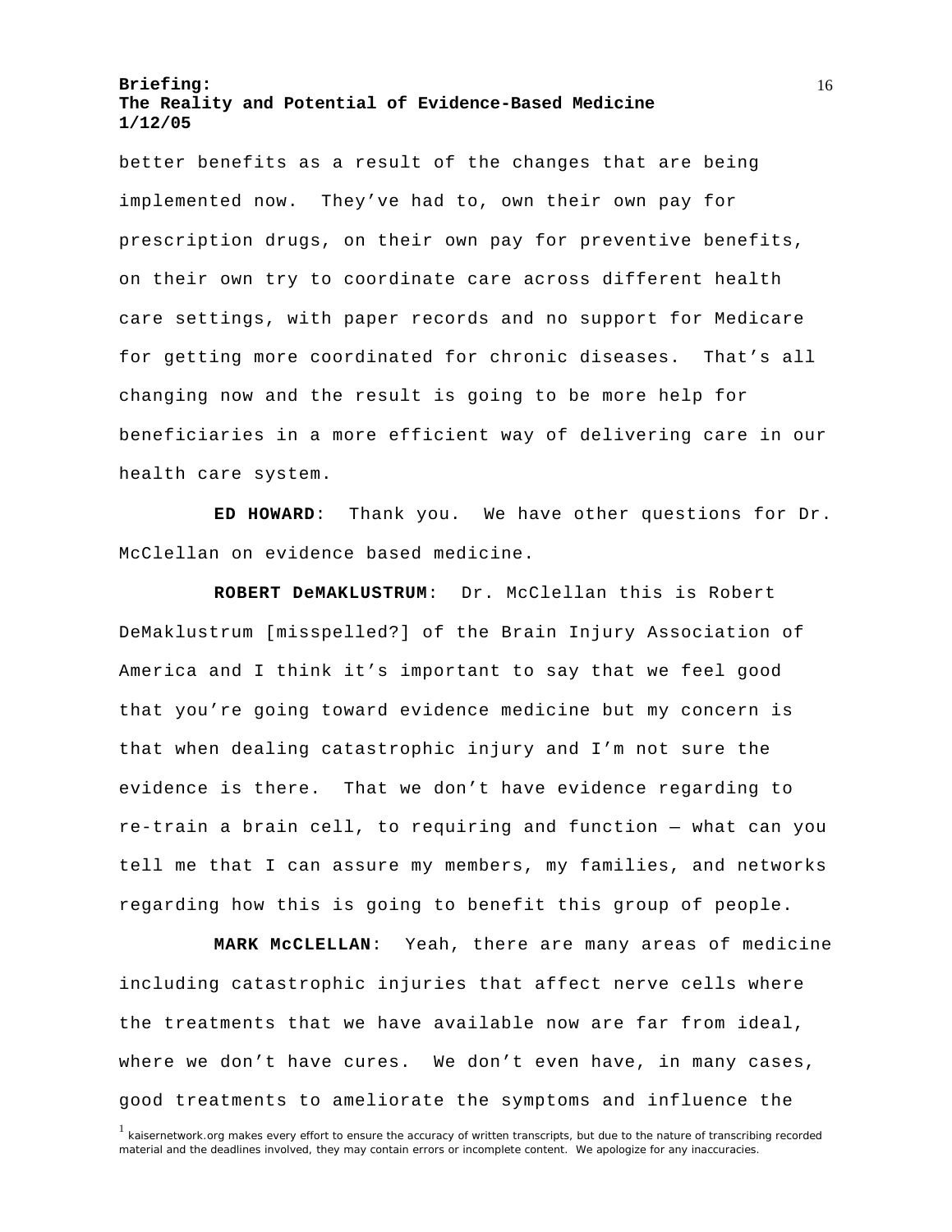course of disease maybe at best we can provide some supportive care. We need to do better than that. I think the good news is, especially coming from FDA, I've seen that there are more treatments in development than ever before, including for many types of brain injuries, many types of severe neurologic damage, but those treatments are still in the experimental stage. When they've gone from the experimental stage to getting to market, I think that's where CMS can really help. So, if a new technology is shown to be effective for a certain kind of patient, but for good reason doctors and health care experts may think that it could be extended to other uses as well, well those are cases where we'd like to develop more evidence as quickly as we can rather than have doctors and patients forced to make decisions year after year off of a very limited evidence base, primarily from the pre-market setting. So the kinds of things that I'm talking about for making registries and simple clinical studies a more routine part of the way that Medicare supports the delivery of health care, the way that we finance health care, can extend the benefits of new technology to these other areas by helping doctors and patients make more informed decisions.

**ED HOWARD**: Let's take these two questions represented by the two people at that microphone and then we'll get going with the rest of the speakers. Go ahead Tom.

**TOM MILLARD**: Good. Tom Millard [misspelled?] Joint

<sup>&</sup>lt;sup>1</sup> kaisernetwork.org makes every effort to ensure the accuracy of written transcripts, but due to the nature of transcribing recorded material and the deadlines involved, they may contain errors or incomplete content. We apologize for any inaccuracies.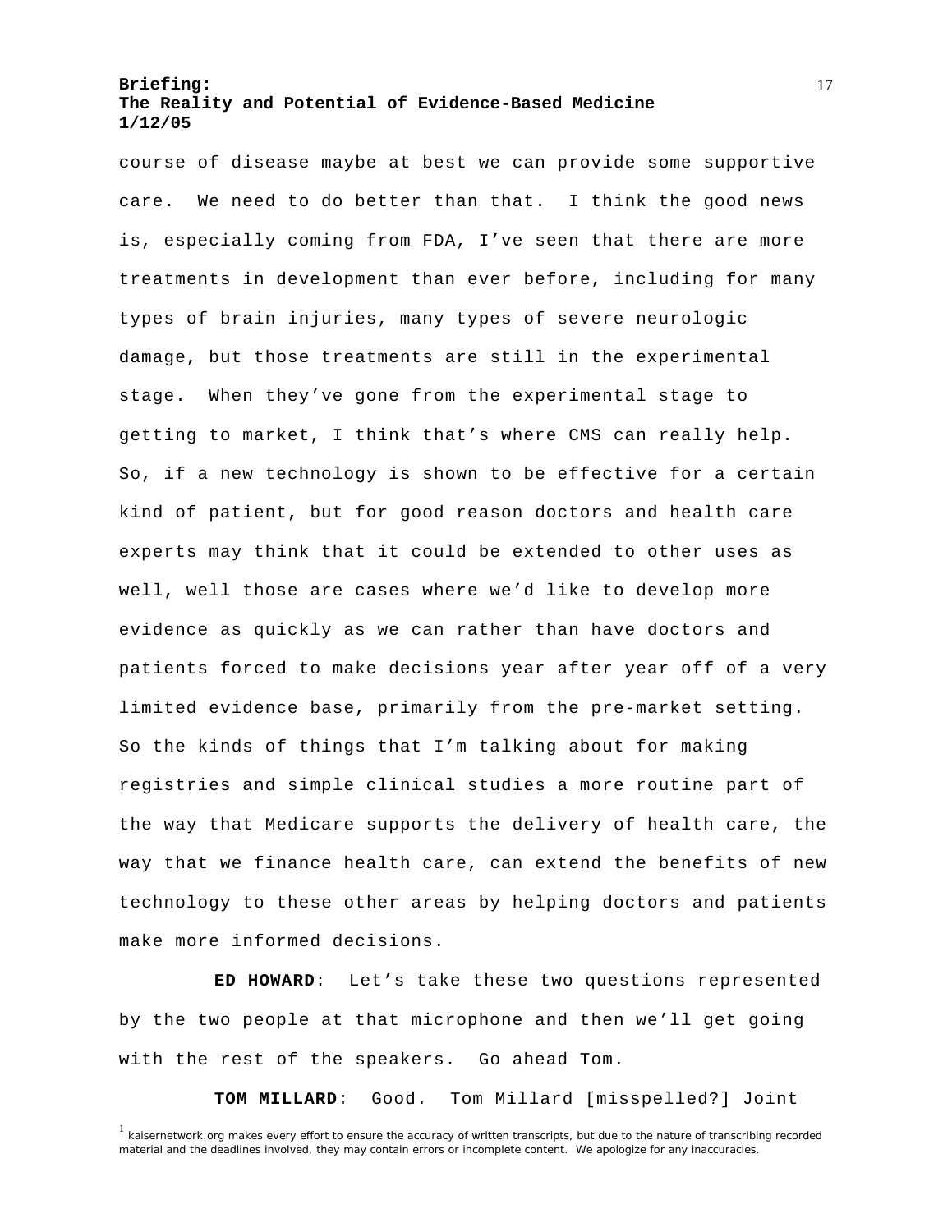Economic Committee. The second stage of evidence based medicine is not necessarily what works in theory if you did the best medicine for someone but the best doctors, but how it's actually delivered in practice. So that next stage that I'd like to ask you about kind of has been an interesting discussion at a couple of MedPac [misspelled?], which is whether there's a way to tease out some better evidence, not just kind of on a one time basis, but over time, which physicians, which providers are doing a better job of delivering care in the best cost effective highest value measure. There may be some complications, as you know, in being able to get that data available but folks in the private sectors say they like to kind of have greater critical mass and be able to access it. My question in that regard is, is there a regulatory route to making that more effective or is this going to wait for legislation this year as perhaps something like a sustainable growth rate adjustment.

**MARK McCLELLAN**: Tom, that's a very good question. There's certainly some steps that we can and that we are pursuing as fast as we can under our current authority. As you know, we've worked together with other key stake holders, including much of the private sector for better measures of hospital quality for example and those are incorporated in Medicare's payment system now. They're 10 measures of quality that were developed through a collaborative process. It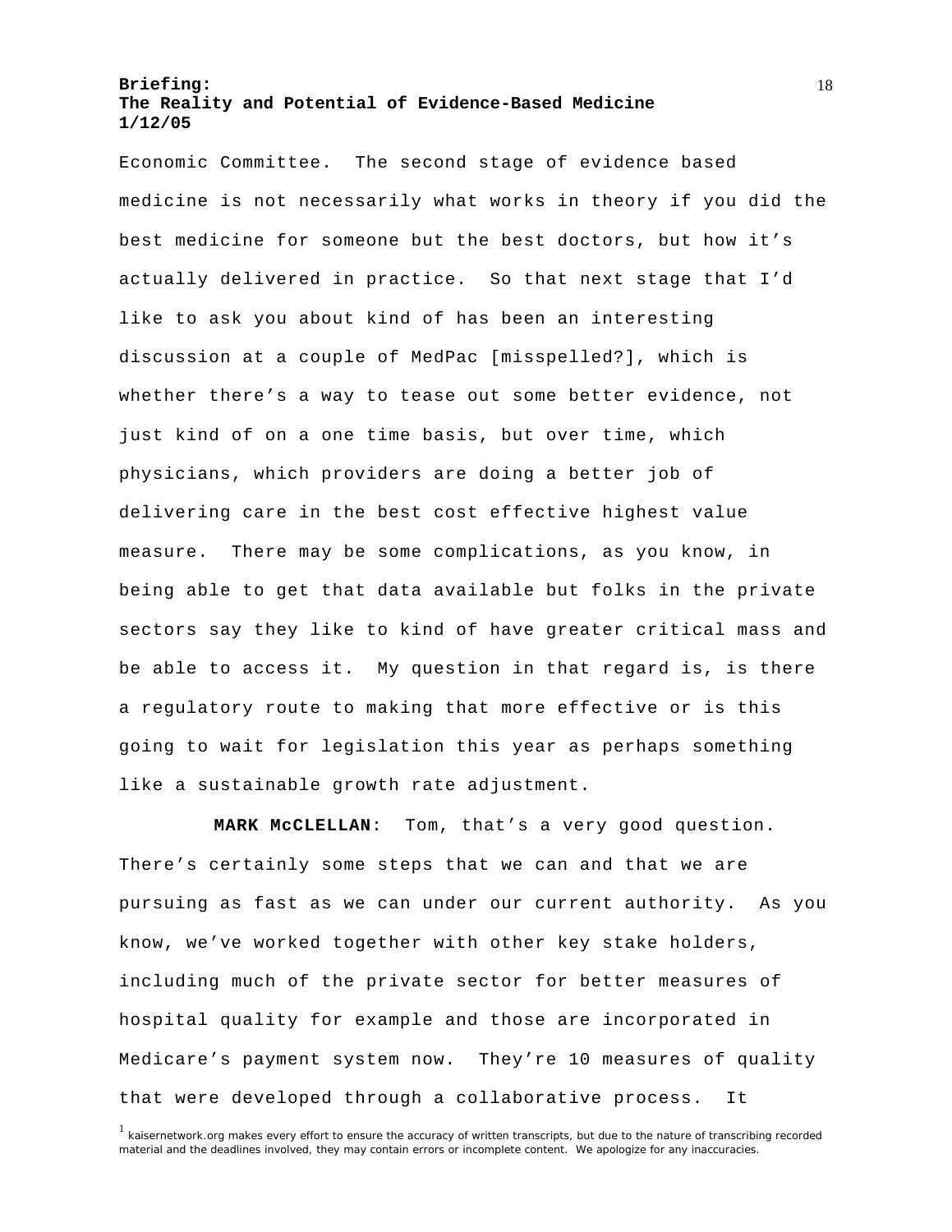involved us but it was by no means public only, it involved the hospital industry, health professional groups, consumer groups, health plans, and others all to get consensus around what would be the most useful, consistent way to develop evidence that could be used, not at the level of individual treatments but the level of health care providers. That model is something that we're applying in other contexts too. We've recently expanded our nursing home quality effort to include some additional measures that were developed in the same way. And right now we've got out for public comment, thanks to help from the American Medical Association and MVQA, as well as the other parts of the private sector a whole set of measures on physician and ambulatory care quality. And I'd like to see more work in this area, in home health, in other areas too but the provider groups are, I think being much more forthcoming and much better ideas about validated measures that we can get together and then try to pursue jointly to have a better evidence based system when it comes to identifying high quality providers and encouraging or rewarding them. Now there are obviously further steps that we could take. If there were, you know, financial incentives for example behind this, what we saw with the hospital measures, if you put in a 24% add on to payments and 99% of hospitals respond, maybe financial incentives. And there's certainly been a lot of efforts tried in the private sector. Many health plans are now rewarding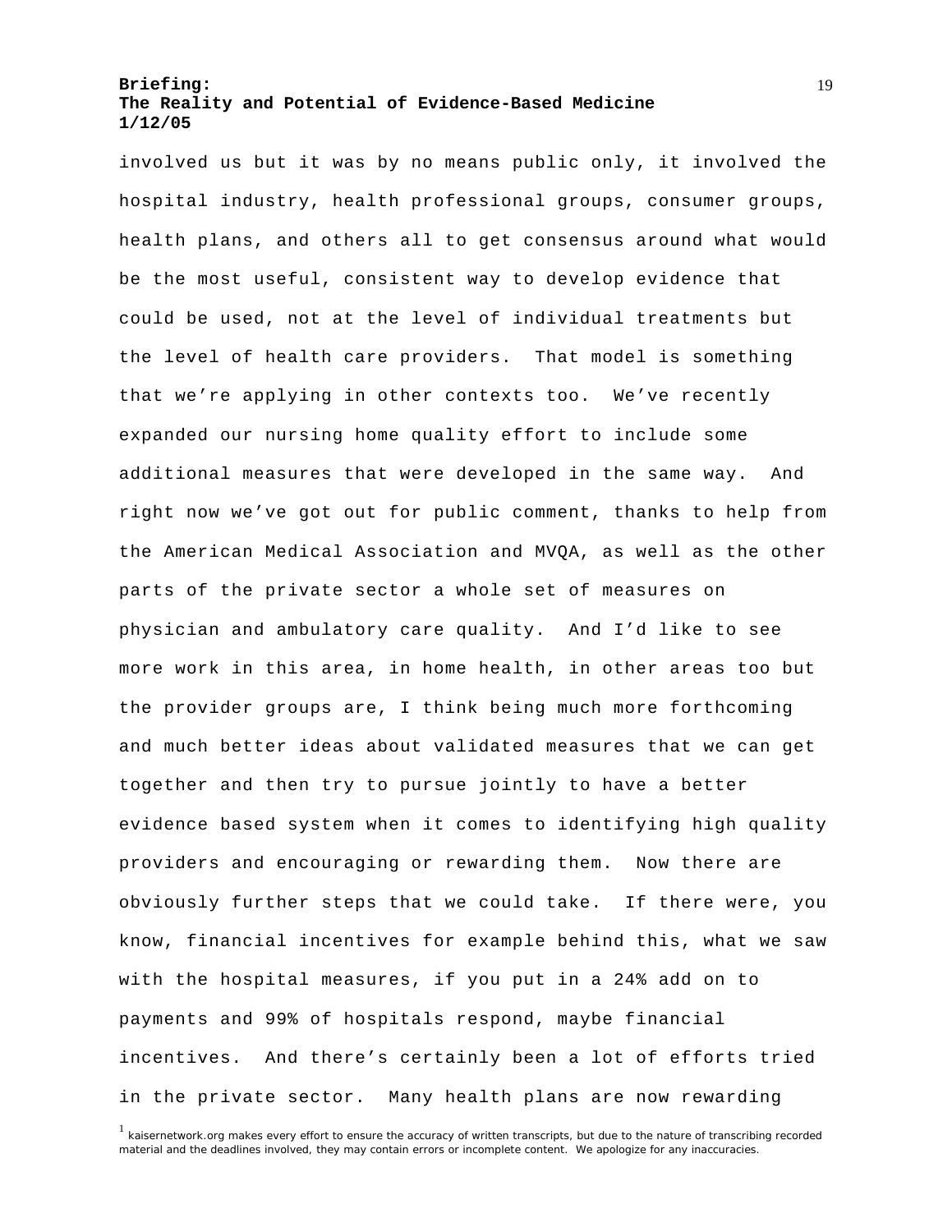providers based on getting better outcomes and the result is big improvements in measurable quality of care and reductions in total cost issues. We're starting a pilot program in Medicare right now, in the fee for service program, our chronic care improvement program, where the entities that are providing care coordination services, I think is an essential part of  $21^{st}$ century medicine and delivery care efficiently are only getting paid if they improve quality, improve patient satisfaction, and lower total costs. We've got over 75 bidders and this is going to get up and running this year. So, there's clearly some momentum behind this. There clearly could be more done with further legislation and I think given MedPac's interest in the topic and my discussions with many of this room on both sides of the aisle, I think there is going to be a lot of interesting [INAUDIBLE].

**BRIAN LUIS:** Brian Luis [misspelled?] from MedCap [misspelled?] International. We're all really excited about policies that are coming out especially with respect to developing the new evidence that you've mentioned. I want to ask about the implementation of that, what you see coming out of the guidance document. Who's going to be paying for the actual research itself and will CMS be providing or making data available for that research?

<sup>1</sup> kaisernetwork.org makes every effort to ensure the accuracy of written transcripts, but due to the nature of transcribing recorded material and the deadlines involved, they may contain errors or incomplete content. We apologize for any inaccuracies. **MARK McCLELLAN**: We certainly want to understand better what the costs are of doing analysis based on the coverage that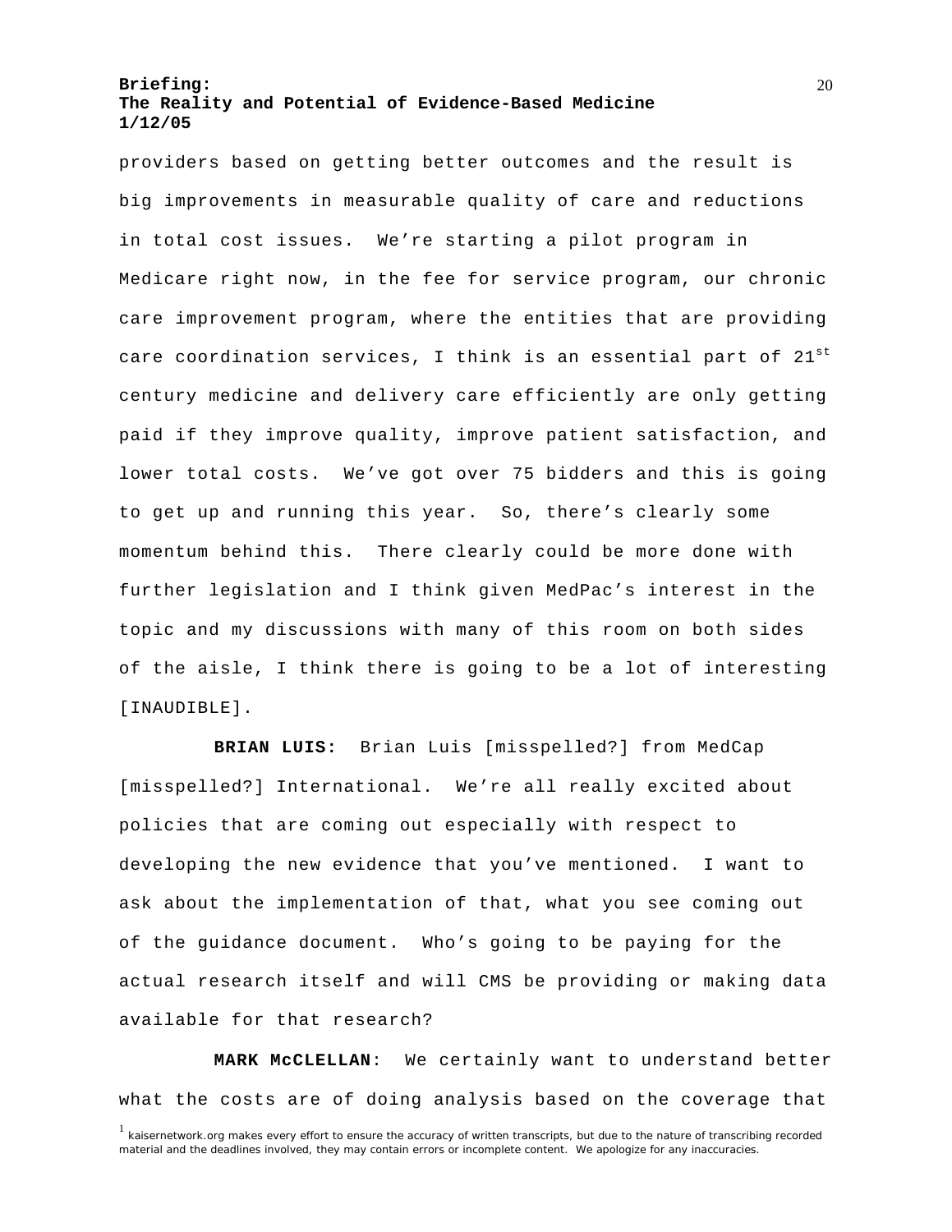we support. CMS is an agency that covers medical treatment but in doing that, I think there are a lot of steps that we can take, as I mentioned earlier to reduce the cost of developing and using that evidence on top of it. As we move towards more of an infrastructure for selecting information this gets less costly. For example the evidence that we propose to collect on ICDs, on implantable cardio defibrillators, can be done through the same infrastructure that we set up for reporting to QIOs on hospital quality. So by the incremental cost is low and in fact if the hospital has an electronic data system we're providing the software that makes the incremental cost zero. Beyond that the registries need to be housed, the data needs to be handled confidentially in a way that fully protects patient confidentiality, there are good models out there for doing that but I think we need some further public discussion about how that could be done as effectively as possible and how the cost of those types of efforts can be kept to a minimum.

**BRIAN LUIS:** Do you see that being done by the private sector or —

**MARK McCLELLAN**: I see that being done, that's why I emphasize this as a collaboration. Medicare is not in the business of running research analyses and defining a research agenda, this is something that needs to be done collectively with public and private support. I think we can help move this process along through our guidance development. I know AHRQ

<sup>&</sup>lt;sup>1</sup> kaisernetwork.org makes every effort to ensure the accuracy of written transcripts, but due to the nature of transcribing recorded material and the deadlines involved, they may contain errors or incomplete content. We apologize for any inaccuracies.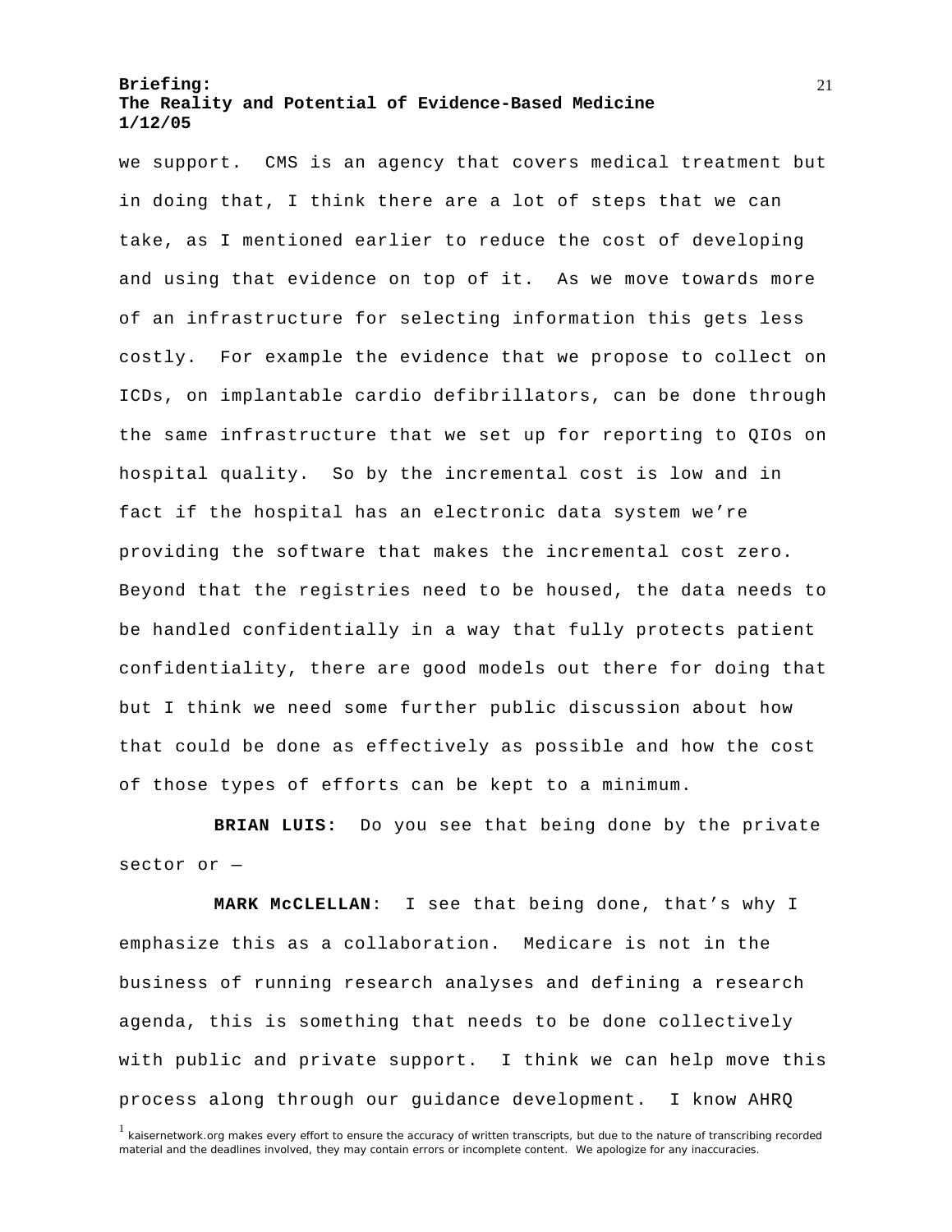and others are also interested in working on hosting workshops and pursuing and supporting this whole effort as well. That's what I mean by this needing to be a partnership. We can do our part but to get to an evidence based health care system we're going to need collaboration from all the other major stake holders in our health care system.

**BRIAN LUIS:** Thank you very much.

**ED HOWARD**: Thank you Mark and you do have leave, we appreciate your coming and we will look forward to hearing this topic further as it develops. One of the partnerships Mark mentioned is represented by our next speaker. Maybe the most prominent one, Dr. Carolyn Clancy is the Director of the Federal Agency for Health Care Research and Quality, AHRQ. In many ways Carolyn's more responsible for our being here today than anybody else. She had AHRQ support the *Health Affairs* issue on evidence based medicine. She's fostered a lot of research on the topic through the agency. Found the process of implementing the new congressional initiative, what is it section 10-13 of MMA that's supposed to look at the effectiveness of various medical interventions and we're very pleased you helped us put us together today. And we're very pleased, also, that you're back as a panelist. Carolyn.

**CAROLYN CLANCY**: Thank you very much. Good afternoon. I'm really thrilled to join my colleagues to discuss the January/February issue of *Health Affairs* which focuses on

<sup>&</sup>lt;sup>1</sup> kaisernetwork.org makes every effort to ensure the accuracy of written transcripts, but due to the nature of transcribing recorded material and the deadlines involved, they may contain errors or incomplete content. We apologize for any inaccuracies.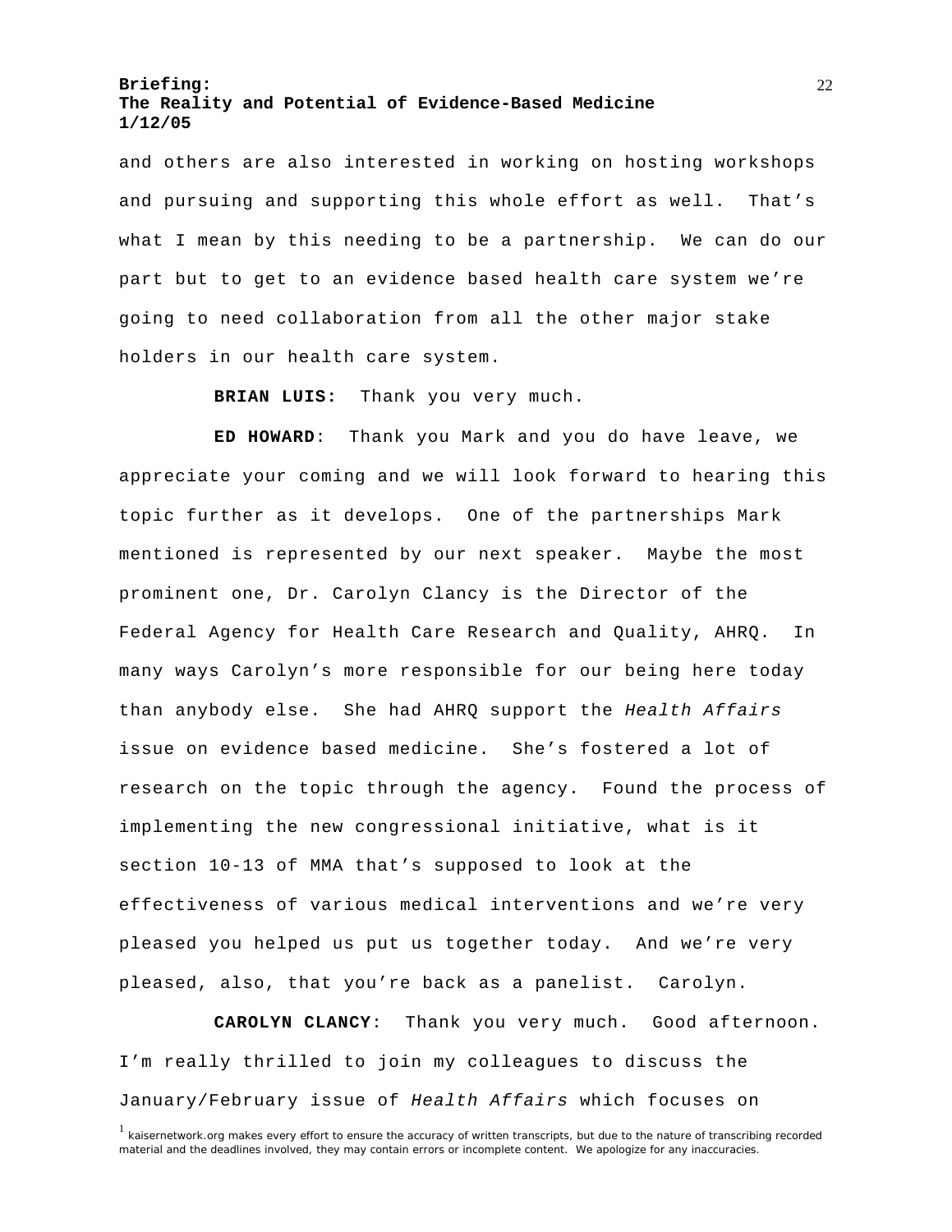evidence based decision making. We at AHRQ were very pleased to sponsor this issue and I really want to thank *Health Affairs*  and The Alliance for Health Reform for their commitment to insuring that the valuable information between its covers reaches the widest audience possible. But before you read that, just think for a moment about what's happening in health care settings around the country or around the world for that matter, as I stand before you or as you're checking your Blackberries [Laughter]. Millions of decisions are being made about a whole host of issues for example; should a patient take an over the counter pain reliever for a headache or is a prescription medication required? Is chemotherapy the best treatment for a patient with best cancer or should she be treated radiation and chemo and which chemo, right? There's just a new study out that suggests we may have something better now. What type of screening for colorectal cancer should be covered? We'll leave that to Mark especially since he left [Laughter] but these questions go on and on and on. Patients and consumers struggle with even more basic decisions, which provider to see, when to seek to care, and which option is best for their needs. And because of our massive investments in biomedical science the array of options has proliferated dramatically but knowing which is one best for your needs, you need good evidence about what's going to work for you. Now, many of these decisions are difficult even under the most ideal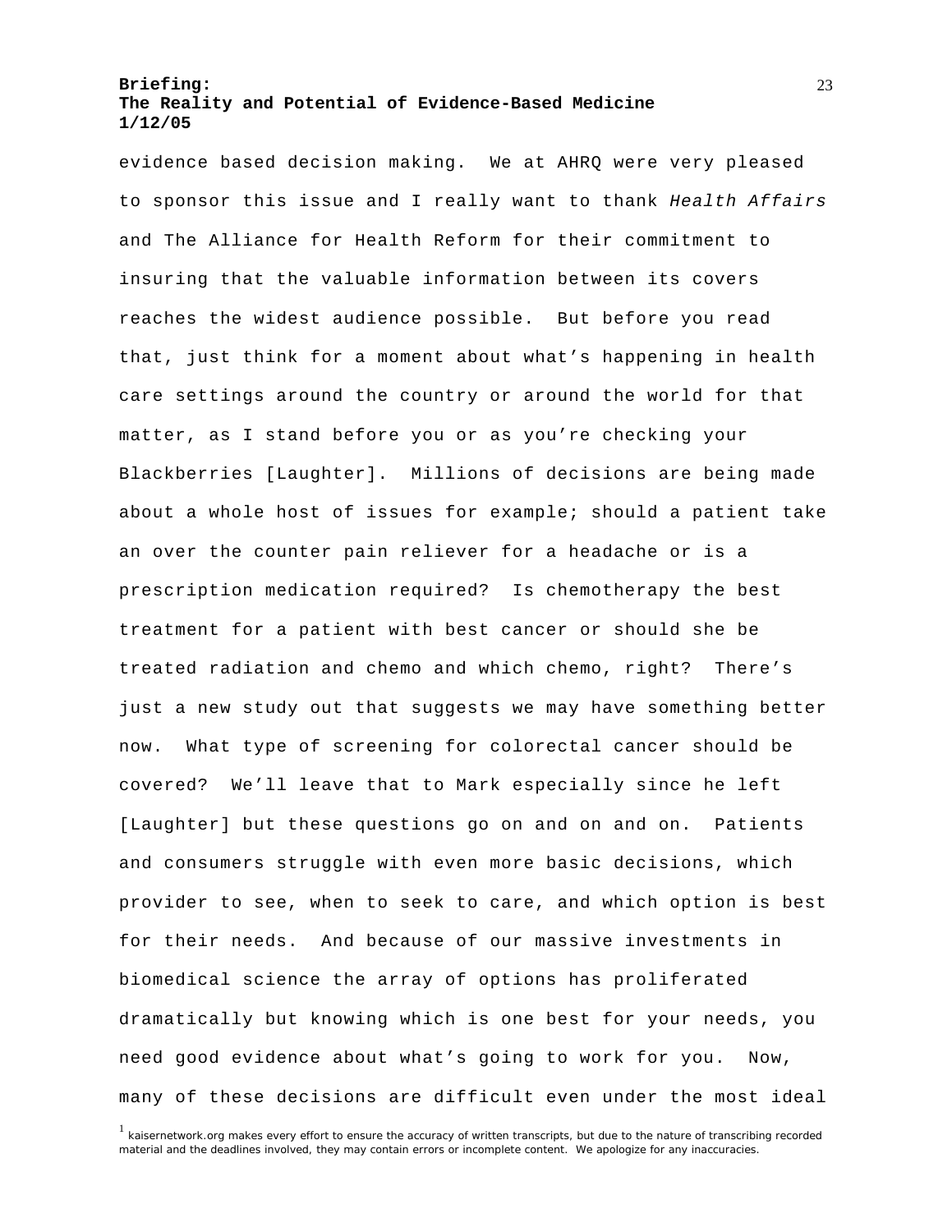circumstances when there is sufficient time to find and asses good, reliable information. However, I think as all of us know these decisions frequently have to be made at times and places when the information isn't available and time is of the essence. In addition we often don't know whether the information before is reliable or whether such information exists or whether it exists and it's simply not accessible when we need it. I'm sure many of you struggling under a deadline on the hill struggle with this same sort of dilemma on a regular basis. In clinical terms though, the point was brought home to me by a very recent personal experience my 14 year old niece is an elite, competitive, gymnast and at a recent competition away from home she fell and fractured both bones in her forearm. Moreover she had the poor judgment to do this on Friday night. Decisions had to be made very quickly about finding the right doctor and hospital to treat her, whether she needed to be treated immediately in another state or whether she could come home and so forth and needless to say my sister's family does not carry around an Internet connection and even if they did it would have been completely useless to them. Now my niece had an advantage over other patients in this situation, me [Laughter]. Moreover my roommate from medical school is an orthopedist and happened to be immediately available by telephone so she was able to step in as a senior advisor. What we need to do and can do is much more to help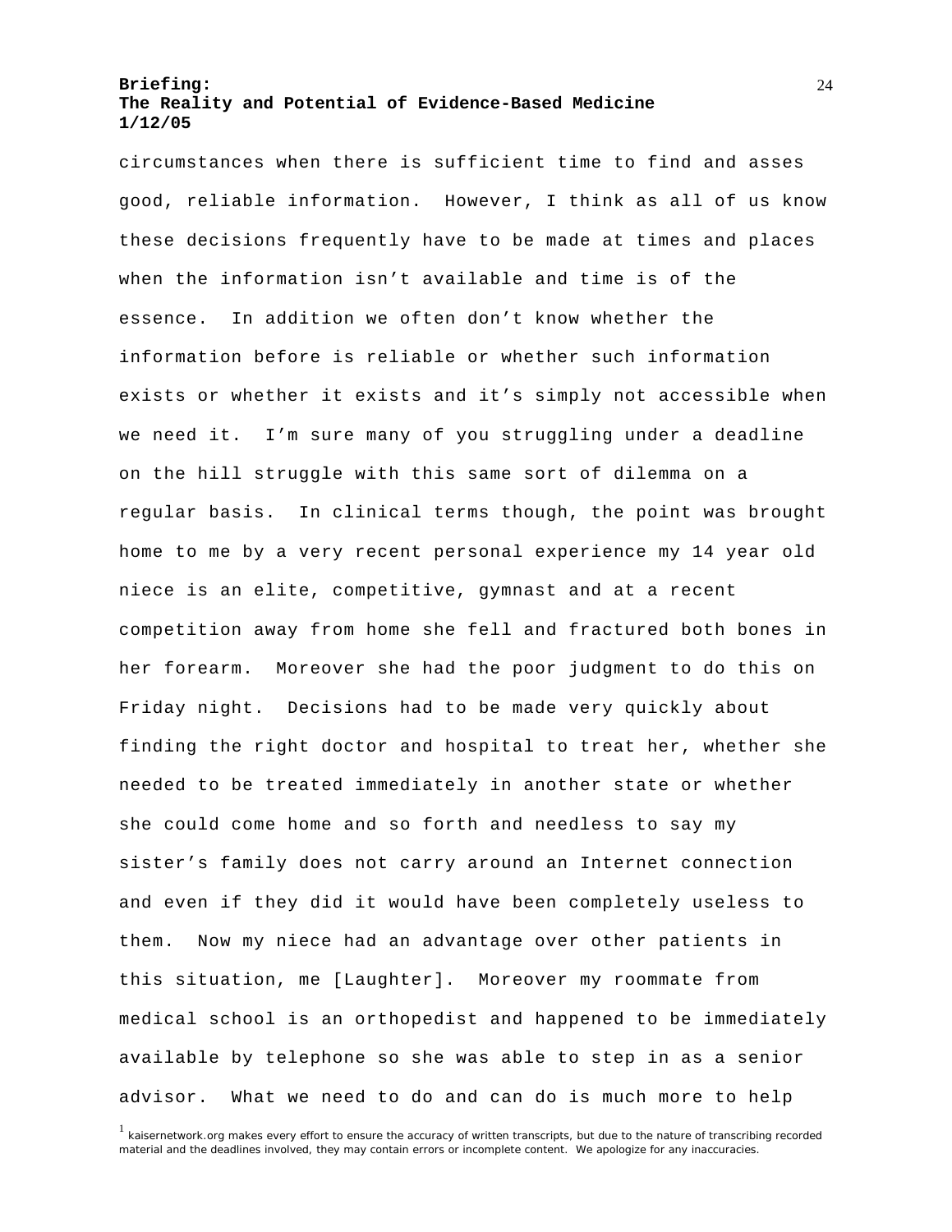the majority of individuals who don't have that kind of connection. The good news is that we're at a very exciting time when the promise of science alongside the promise of technology. We need to harness the power of health information technology so that the evidence for medical treatment is readily available at the point of care or point of decision making. And the power of that information technology will help insure that there is easy access to patient's medical information wherever they go and you'll hear much more about that from Dr. Brailer. Information technology will also help us provide safe, effective, and appropriate health care services. So this issue of *Health Affairs* explores important questions such as, what do we mean by evidence? How do we apply and interpret it? What do we do when the evidence is inconclusive? We heard a very eloquent question about that, asked of Dr. McClellan. How do we marry the largesse of our investments in new discoveries with the promise of information technology? All of these questions in turn point us in the direction of getting at the better question which is how do we harness the power of information technology so that individuals can have easy access to information regarding which innovations are most likely to meet their new needs?

Doing more with what we already know from the medical literature is only our first challenge. Identifying what we don't know is also another hurdle and with over 18,000 clinical

<sup>&</sup>lt;sup>1</sup> kaisernetwork.org makes every effort to ensure the accuracy of written transcripts, but due to the nature of transcribing recorded material and the deadlines involved, they may contain errors or incomplete content. We apologize for any inaccuracies.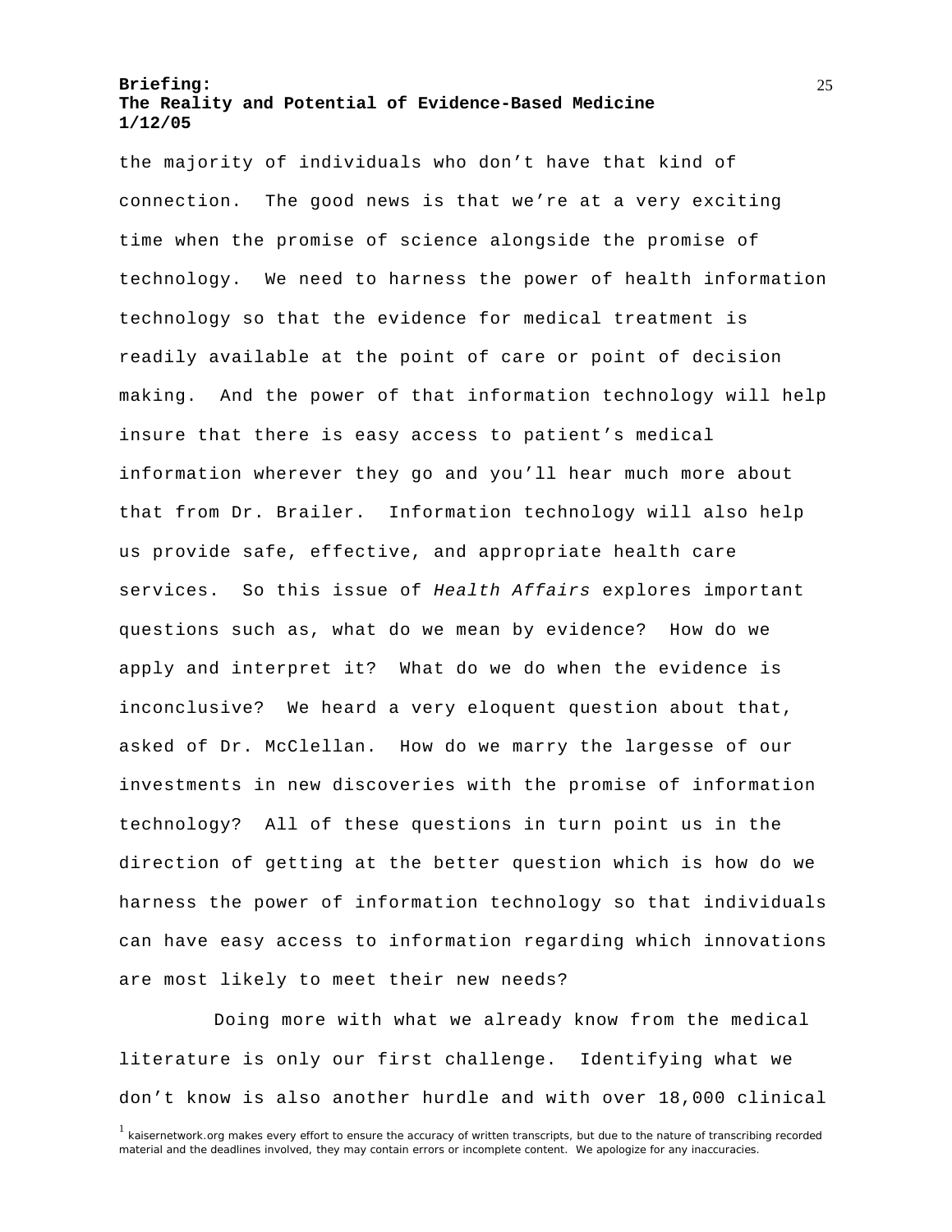trials published just in 2004 it is a Herculean task to discover what we know and where gaps will remain. I'm very proud that AHRQ has been a leader in synthesizing clinical evidence and a wide range of health care issues that have addressed a critical need for information. Moreover I'm very excited that Medicare Modernization Act provides us with an incredible opportunity to do more of this important work. Under section 10-13 as Ed just mentioned AHRQ will conduct research on effectiveness and comparative effectiveness of health care interventions and services of importance to the Medicare, Medicaid, and SCHIP programs and we'll be doing this with a strong partnership through CMS and our other partners in the department. However the information that will be generated by this effort will be vital to the healthcare community as a whole. So I really want to thank and commend the U.S. Congress for underscoring the importance of evidence based decision making in drafting section 10-13. AHRQ will support systematic reviews on key questions for a list of ten priority conditions determined by Secretary Thompson and you'll find a press release in your packet which lists the 10 conditions. These reviews will be kept current and they'll be disseminated to a wide variety of audiences in formats that can be used whenever and wherever they're needed. These reviews will also highlight gaps in our knowledge and this information will fuel future research efforts.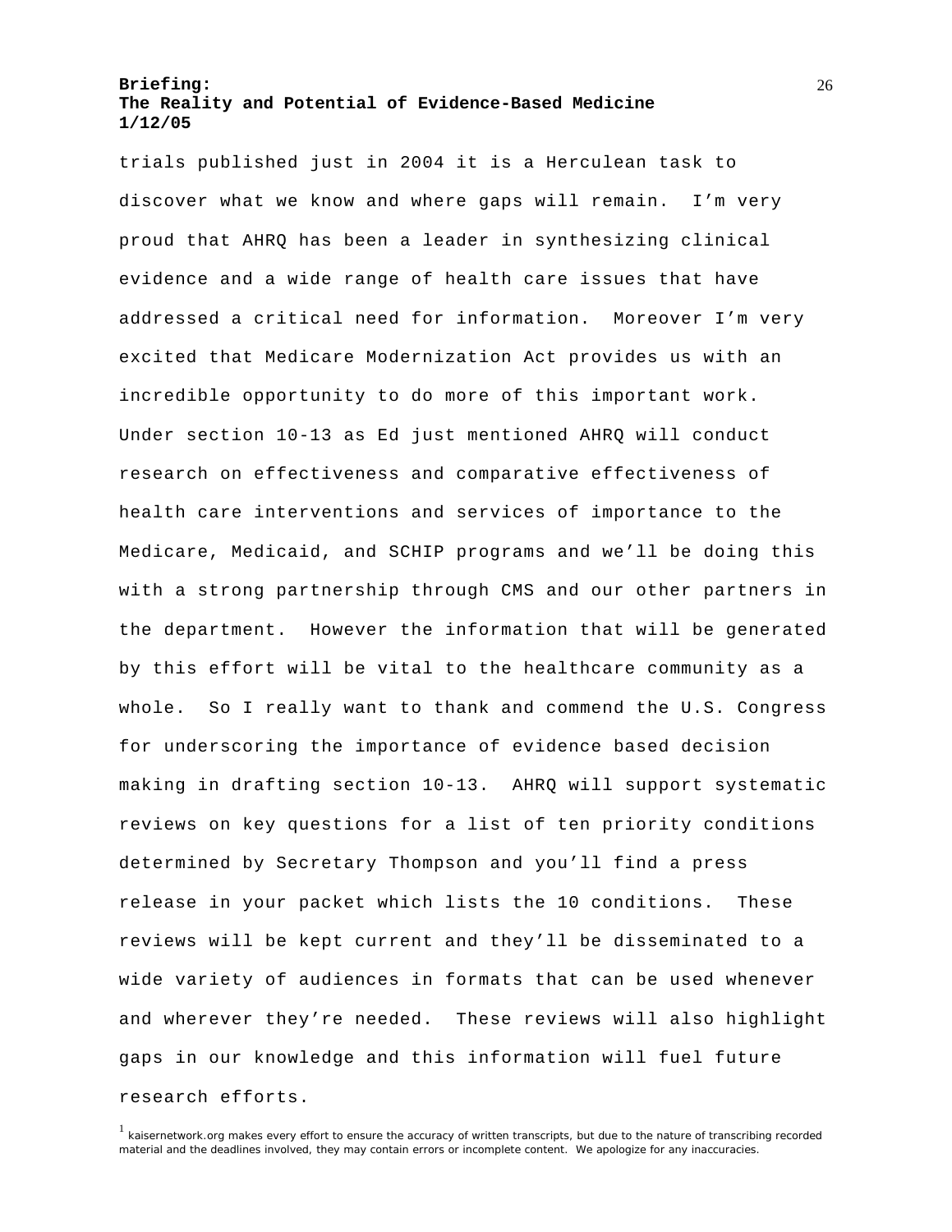The merging of scientific evidence with technology is already changing how we gather evidence and make it available to improve health care. We can no longer accept a 17 year timeline from a time that a research study first is started to the time it actually is turned to the benefit of patient care. It's really breathtaking that how much power bringing together science and technology offers us. A couple of weeks ago I spoke to Barry Meyer [misspelled?] whose article from the *New York Times* is in your packet today. We were discussing the uses of evidence and how different states are going to be using the same information generated by an evidence based practice center in Oregon for different purposes, which is exactly what you would expect in evidence based decision making. Then he asked a very important question and that was, "Why now?" And I gave him a very quick answer of course but have given it more thought since that time and I think the answer to the question, "Why now?" is that we have the capacity in terms of having established the methods and tools for synthesizing and developing evidence and moreover for developing tools to use that evidence. We're now developing and accelerating, seeing a great acceleration of information technology throughout health care and Dr. Brailer will say more about that and frankly there's growing public demand as represented by Gail Shearer's best efforts. So together we can improve the quality and safety of health care services for everyone. Thank you.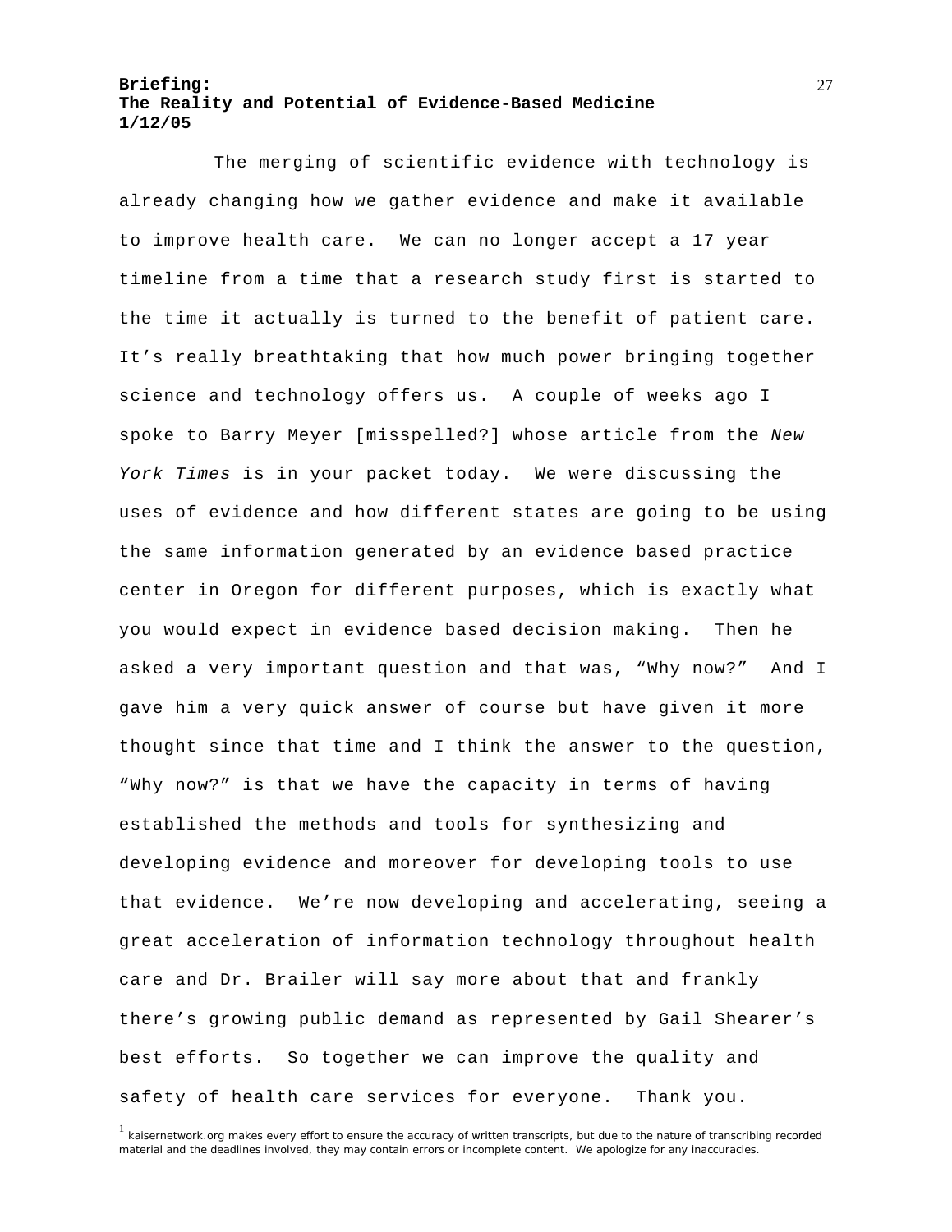**ED HOWARD**: Thank you very much, Carolyn. Well let me just pick up exactly where you left off and turn to Dr. David Brailer. Since last May he has served as the National Health Information Technology Coordinator within HHS, known popularly as the IT Czar, his charge is nothing less than to bring about substantial improvements in safety and efficiency in our health care system. And personally, I should say he allows us to set a new Alliance record, never before in the same program have we had two panelists who hold Doctorates in both medicine and economics. So, we're very pleased to have you here. If that makes you feel inadequate, why, join the club [Laughter]. I suspect that Dr. Brailer's feeling more upbeat than he might have a few days ago after an administration spokesperson said just a while back that the \$50,000,000.00 requested for the IT office hadn't been omitted from the Omnibus Appropriations Bill it just had been included in another category. So if you see him searching through a large book, you'll know what he's doing [Laughter]. Dr. Brailer, thanks for being with us.

**DAVID BRAILER**: Thank you Ed and let me thank both the Alliance and *Health Affairs* for bringing us together with both the razor's edge of precise and disciplined thinking with very creative brainstorming. Just to comment on the introduction those of you know the real reason that there are to M.D. PhDs in Health and Human Services and that is, I'm there in case Mark gets hit by a bus [Laughter]. Okay, well the beauty of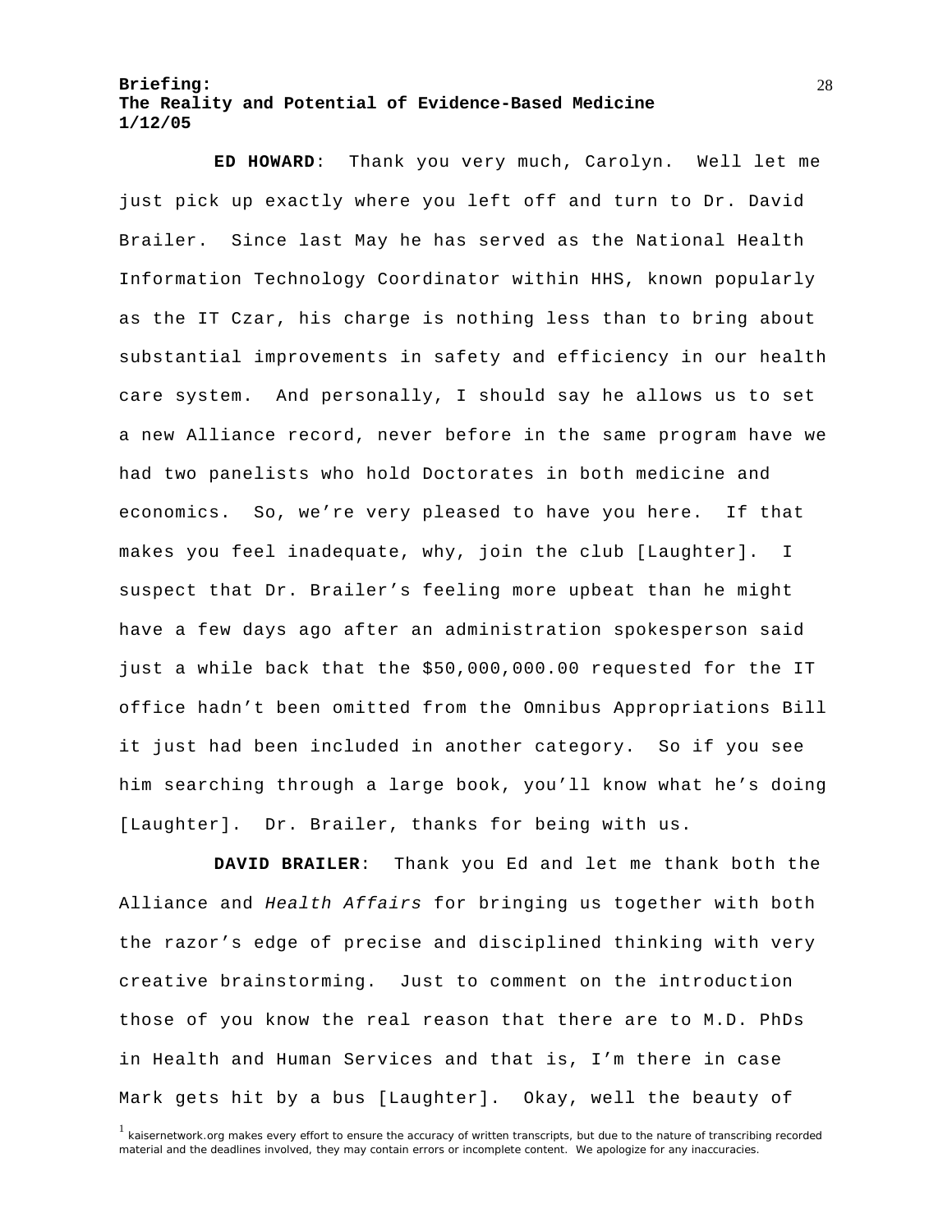going third is that I don't have much else to say so I'll just say everything over again but I will use different jokes than Carolyn did so at least the laugh lines are in the same place if you want to go ahead.

I view my comments in terms of three questions I'd like to pose because they're ones that I spent a lot of time thinking about and cut to the very core of our short term, mid term, and long term agendas for my office and the growing armada of federal agencies that work in our groups and in our efforts. First is, where does the patient data that guilds the evidence machine come from? Both in terms of the research and investigation but more importantly at the point of care when a clinician is with the patient. And you might say well, we have it today. We do, but it's becoming increasingly complex and I'd like to illustrate that. We're in the end of the first generation of evidence and that evidence I would describe as simple rules. Rules of thumb that were intuitively accessible, one may not remember that you give beta blocker in certain types of patients but with a relatively straightforward prompt can infer their way to other end of that and know what to do. We also are, at the end of this generation where the information was not difficult to ascertain, a lot of it were fixed characteristics of the patients, their age, their sex, maybe a laboratory value. And like all low hanging fruit, we've now plumbed a large share of the evidence that can be fed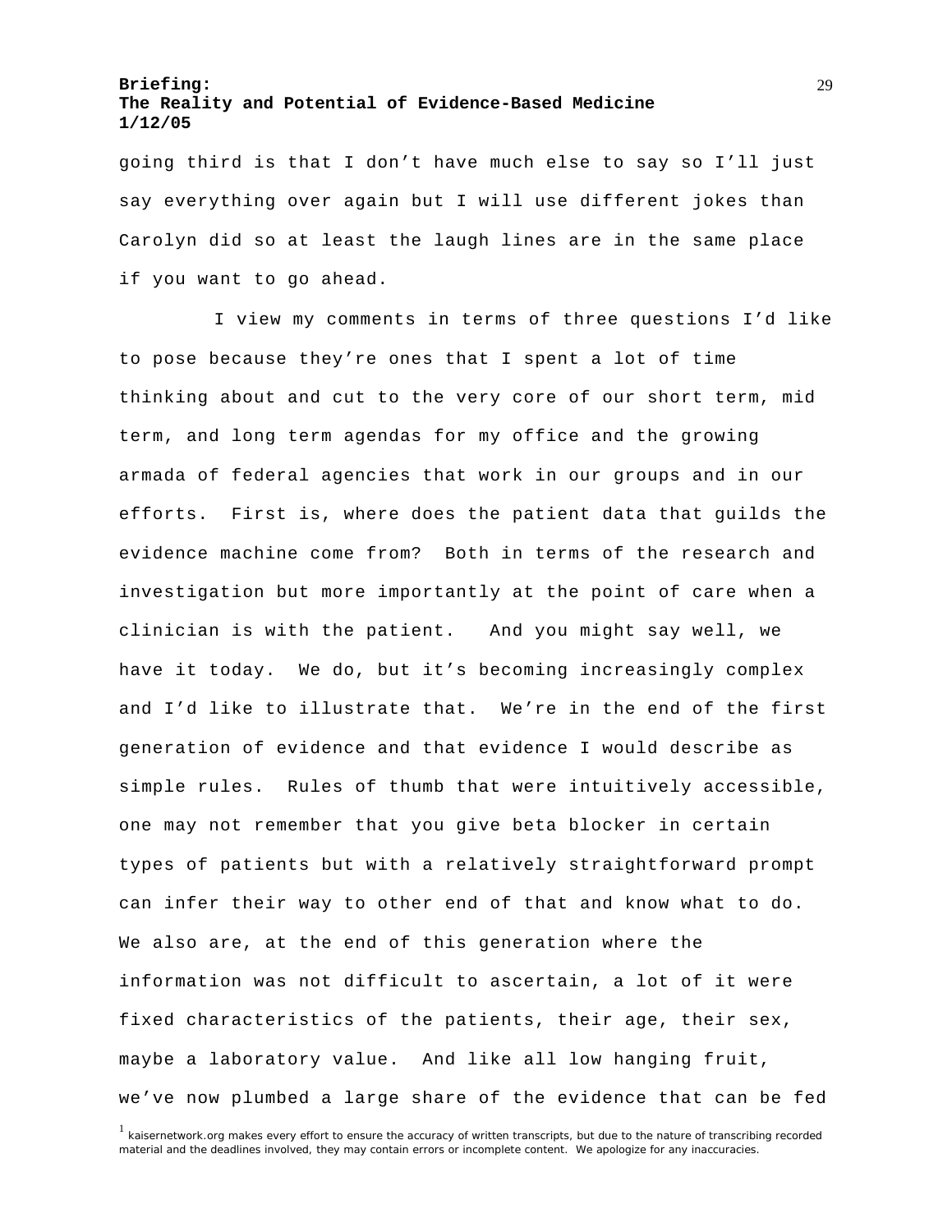by relatively straightforward patient data. So we're now moving into a world in the second generation of evidence where the information that feeds this is both complex and changing. For example, as we develop rules for evidence that support decision making we could include what kind of work or exercise output that person performs. It's important in overall metabolism and there are key absorption or distribution characteristic of drugs that depend on that. It could depend on other behaviors, like how well they're taking other medications and if you looked at various forms of asthma or lung disease it could depend on information about ambient air pollution or the weather which we know are significant modulators of disease and it's not surprising to that which evidence rules apply may depend on the situation and the environment of that patient. And that patient situation depends on their location and their location changes. And by that chain of evidence you begin to see that like almost everything around us, you know, when I grew up my father looked at the stock market and kind of said, "Okay there it is." Now of course, you know, people day trade and look at the stock market every two minutes and like that evidence is the same. It's a dynamic property and collecting and incorporating this information, all of the examples that I just described by the way are things that we believe are in the road map for the broader concepts of the health record; ambient air pollution,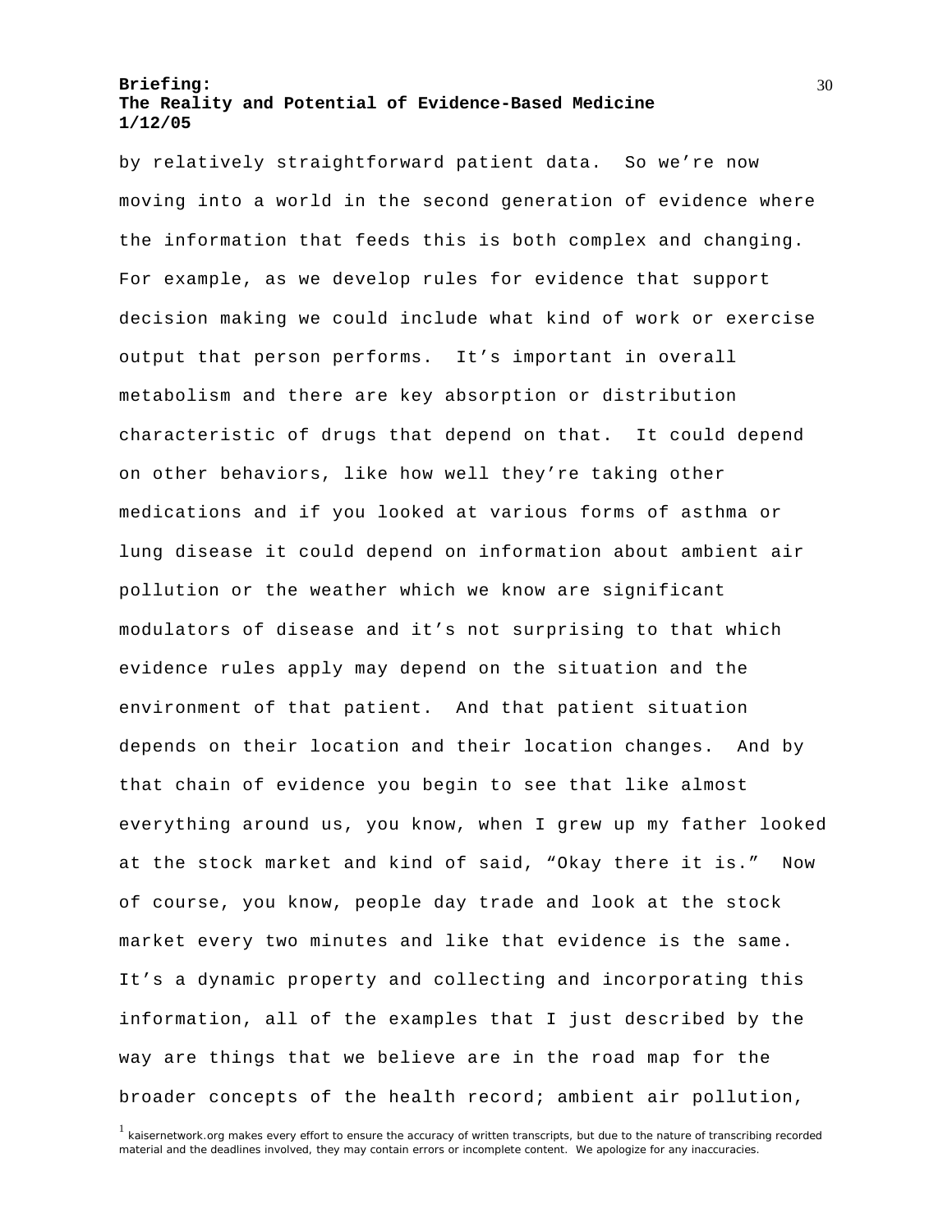the environment around you, work situation, stress, exercise. They become important modulators of evidence.

Secondly the information is quite complex. For example we are now entering a world, we're there, with a pharmacogenomics where information that's derived from very complex essays develop response curves. It's no longer do take aspirin or do you give someone Coumadin or Warfarin to be able to thin their blood to a certain parameter, but the way we do that and the desired range depends on their genetically profiled P450 enzyme system, which are the enzymes that metabolize these drugs. And it turns out, that depending on one's genetic disposition the response curve to Warfarin is remarkably different and one can't intuit their way through and say, "Oh well I know what to do in this patient. I learned in residency a few rules of thumb about giving people Coumadin." And it doesn't work anymore, it leads to too gross of an application. And my point is that these the therapies, as we become more patient specific, and we've become to plumb more and more complex and situational evidence, the dynamic information requires an infrastructure to collect and make this data available. And this is one of the many motivations for having an infrastructure of health information technology that can incorporate these kinds of facts and bring them forward.

The second question is, how do we industrialize the development of evidence and Carolyn spoke a lot about this.

<sup>&</sup>lt;sup>1</sup> kaisernetwork.org makes every effort to ensure the accuracy of written transcripts, but due to the nature of transcribing recorded material and the deadlines involved, they may contain errors or incomplete content. We apologize for any inaccuracies.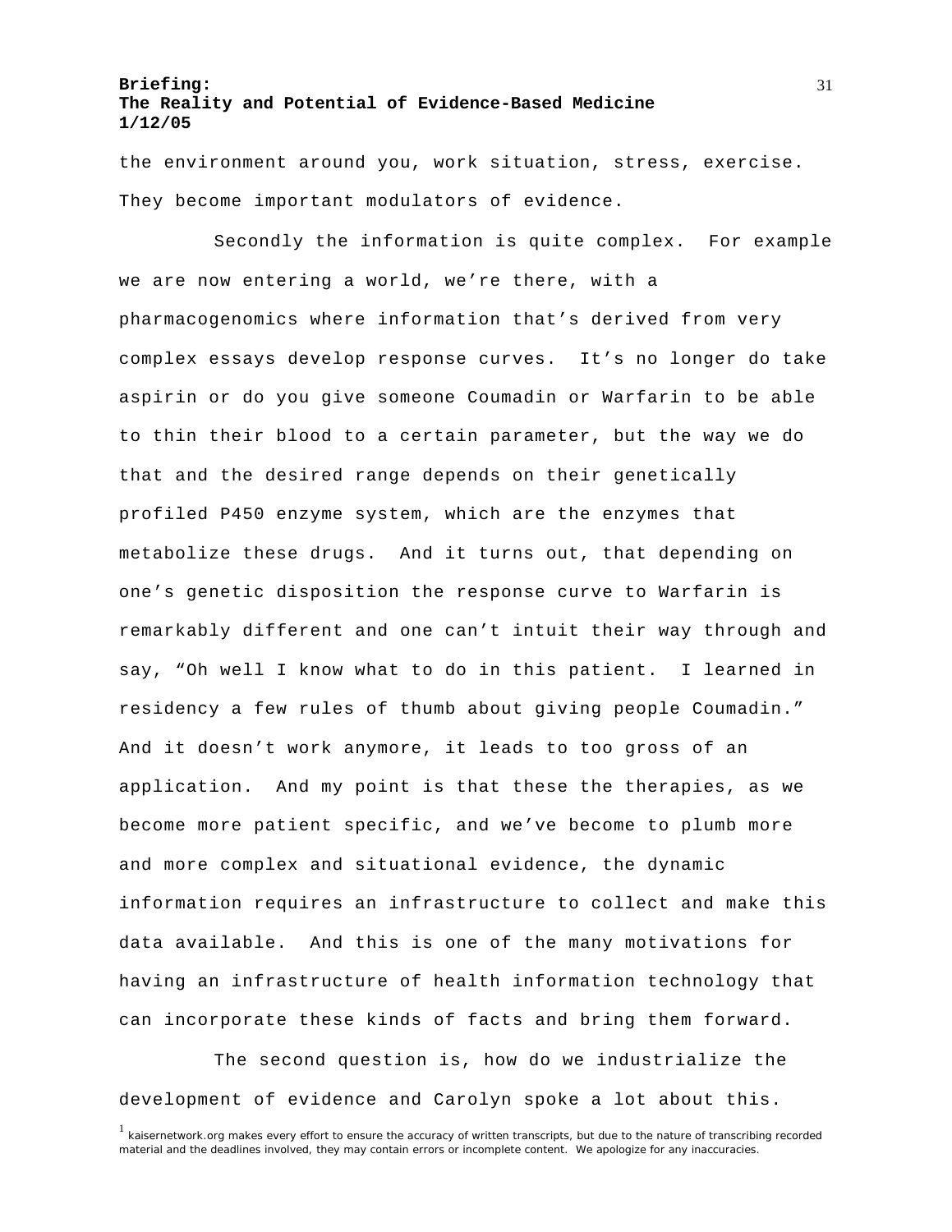And this does go beyond this health information technology proper, but the one thing that I've learned about my task, is that there's actually very little that we do that is health information technology proper, most of it leads into nearly every part of where the healthcare apparatus is working today. We call this the evidence supply chain and just like many businesses have developed relatively complicated mechanisms for procuring parts that are then assembled and refined and adapted and then put into another part and then eventually ending up just in time to be put into a car that rolls off the assembly line, we view the future of evidence being part of a supply chain. Or said another way, today the industry is comprised of hunters, of people going around hunting for relevant evidence. We need to develop a system, and Carolyn's far along the way in doing this, of having it be a farming system, which means that we're able — yeah, that doesn't mean farm subsidies though necessarily [Laughter]. That means that we have a systematic way of identifying evidence gaps. Today we're opportunistic, we hunt, if trials are done we find the evidence and then we deploy it. The reverse process is determining where we have evidence gaps and going back and systematically directing the search towards that. Carolyn's been on the forefront of that but we have a long way to go to be able to actually develop this farming system, to develop those, and structuring the evidence. Today, you know, evidence is usually out of the pure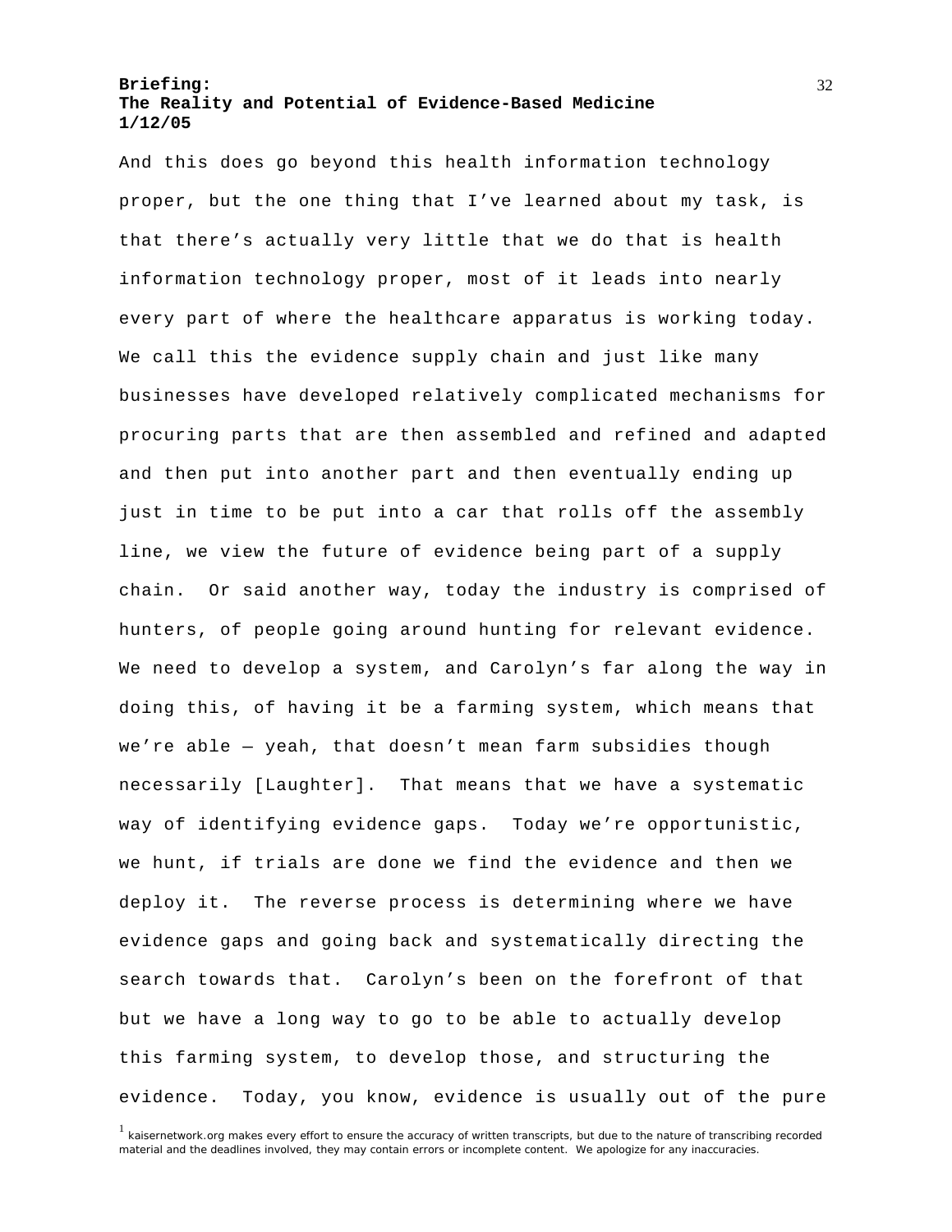form is in a peer reviewed publication and it has some magical process by which it ever ends up in a computer system or in someone's mind. If they have a process for doing that and there are a couple of projects, the National Science Foundation is supporting a project called SAGE, which is quite intriguing but it's one of only a few that are happening and you know whether we enter a world where part of the peer review journal submission includes a sample rule of evidence that would go along with the finding of the paper we have to have a broad process for being able to review that. Disseminating this, taking it right to the point of care, is a very complicated task; which rules are made available, by who, who decides, how to they flow forward? We could be in a world quite easily where there are thousands or tens of thousands of potentially applicable rules or sets of evidence. This is not something that we can just simply pass forward on a CD once a month. And so the question is, how do we go forward? And I remind you that nearly every implantable device in patients bodies today examines the question, should they contain wireless data collection in those devices that's then transmitted some place. So this is becoming a property of many parts of the industry today?

The final question is  $-$  this is the one that I think is most intriguing and a segue to Gail — which is how do we package evidence for consumers to be part of this process?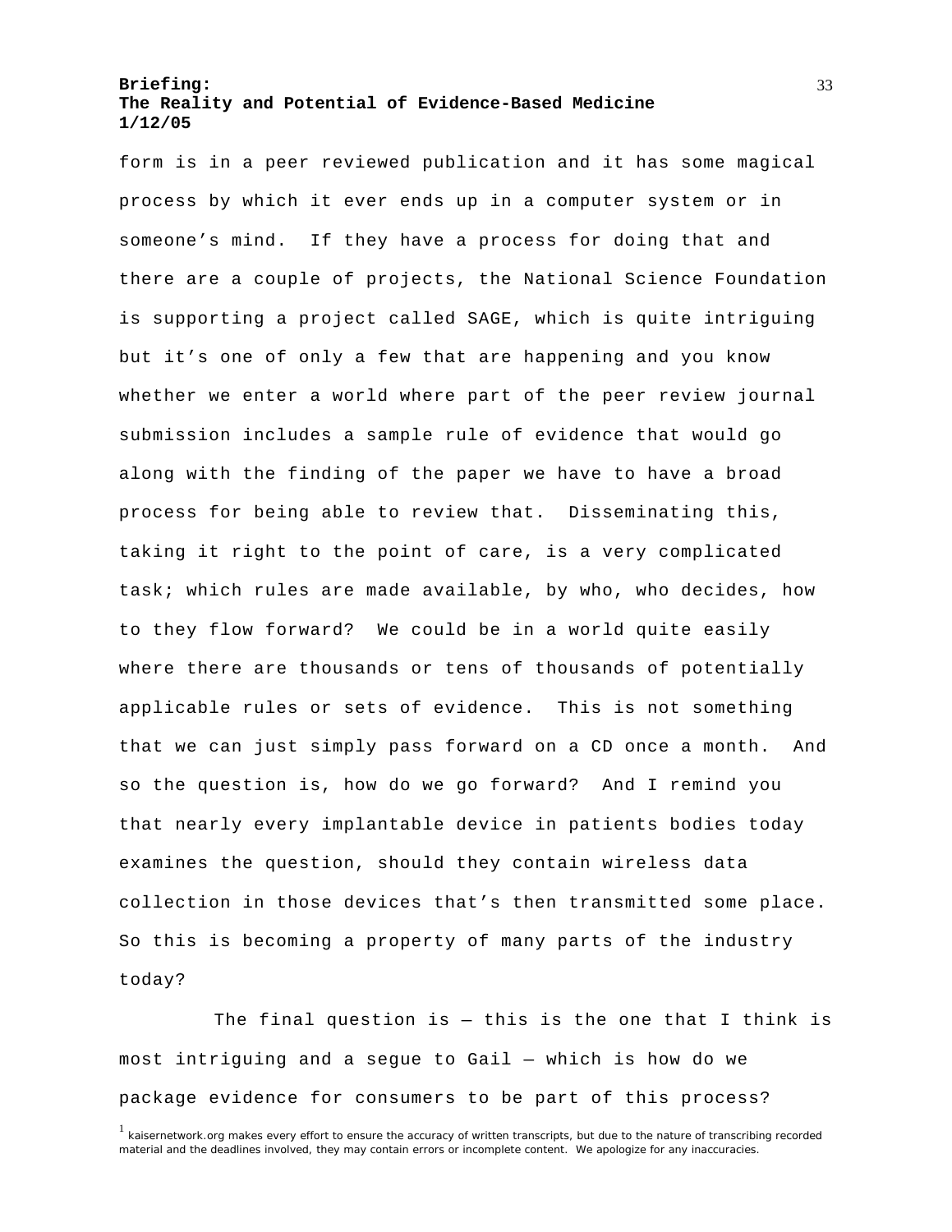It's one thing to have a highly structured obscure jargonistic rule that a clinician can figure out what it means and applies it but it's a wholly different thing for us to bring consumers into this. And in fact not use evidence to create a barrier to consumer participation. And you know today the standard in the industry that people go on the Internet and some of you know the Kaiser Family Foundation report recently that showed the still growing breadth of internet use for health care guidance and consumption, but largely people read on-line text books. It's not customized to that person's height, weight, sex, age, other characteristics which means they have a lot of ferreting to do to make decisions about themselves. But we have to be able to make this interactive so that these evidence rules can help guide and empower individual decision making. But beyond that the question becomes right back to the core of the evidence origination is, how do we make evidence culturally appropriate, through the ethnicity, through the social morays, through the religious beliefs that will influence uptake and consumption of health care. I think this is not a task that's far beyond the age of where we are with information technology. I don't think it's unreasonable to ask, if someone was looking at a site and reviewing evidence that might be applicable to them for a pop up to come up and say, "People who like this evidence also liked the following 5 points of evidence, would you like to look at them?" We do it with CDs and my point, not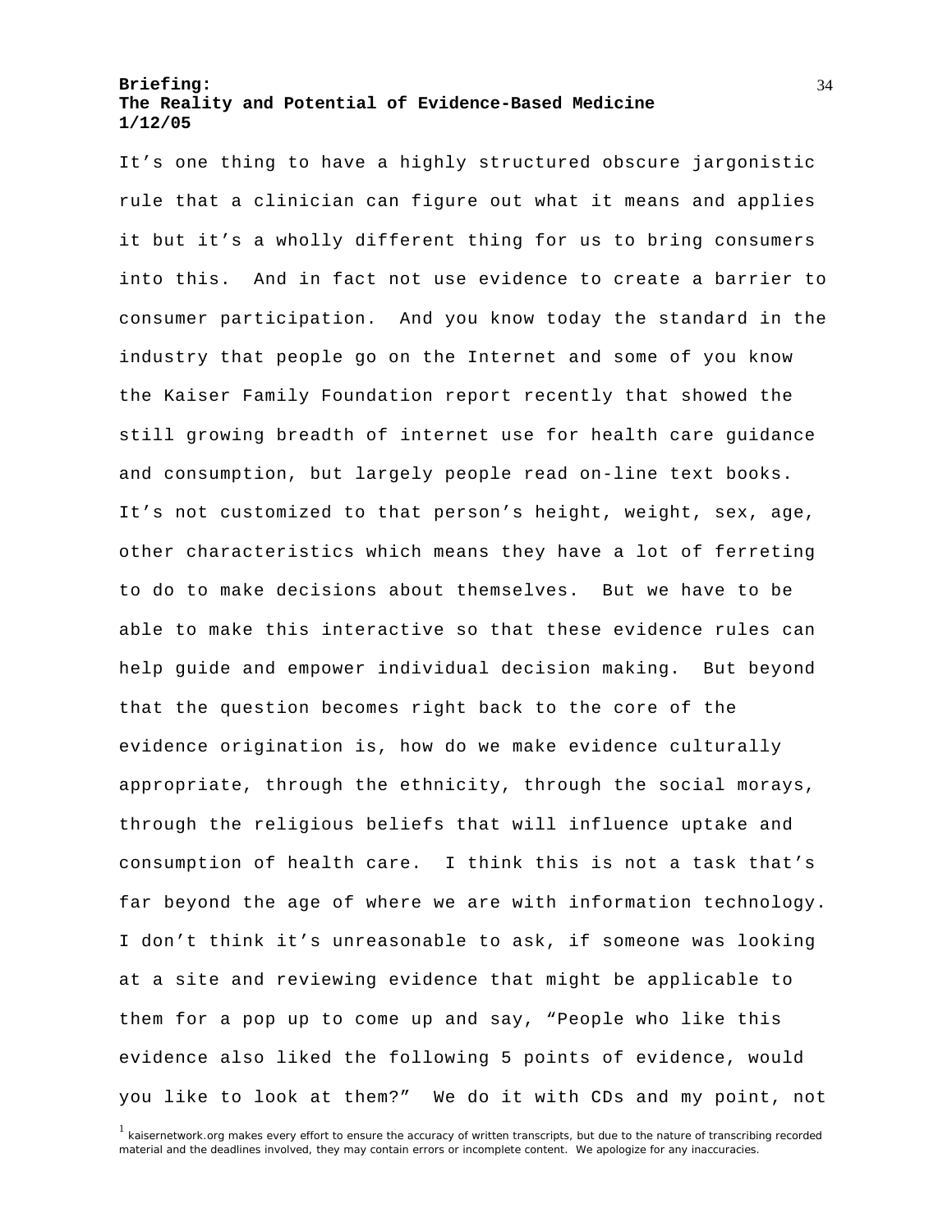to make fun of that, is that we have a long way to go but we've done this in other industries to date. So I hope we'll go forward and we're moving very quickly towards this. We have the RFI our today for the National Health Information network asking industry how we develop a broad, rich, and secure network to move around mountains of secure private patient data as they choose to have it directed and to make it available to people that want to make decisions. How do we make that available in aggregated forms for research and for investigation? For quality monitoring? For performance assessment? We think this is a revolutionary component of the agenda that we can't realize the goals that we have without this being done. How do we bring the electronic health records and insure that they're able to use this evidence? And one of the things I would ask you to look at is the work of The Certification Commission for Health Information Technology, tchit.org, there's a private sector group that's developing for the first time standards for what a minimum electronic health record is and an inspection process to be able to put it in premature on those products that actually cross that line. We think this is a remarkable effort in the private sector that we've had the privilege of being supportive of and we're in the very early foothills of developing the requirements, the components, of what that interactive personal health record looked like. I've had the privilege of working with Consumers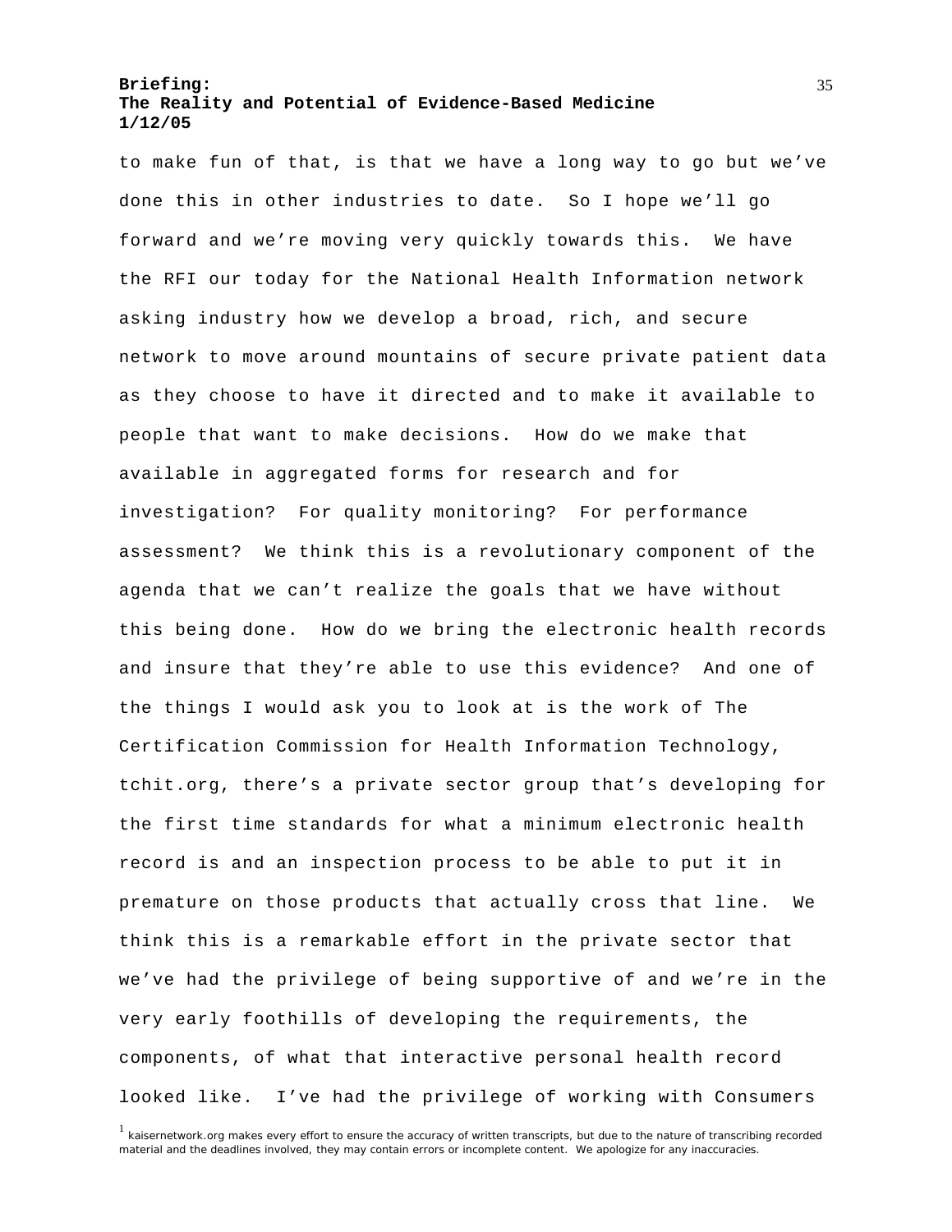Union and many of the other consumer's group to do this but we have a long way to go together. In short I would just argue, not that I'm a science fiction reader at all, but Issac Asimov once said it a very long book about a war between man and robots that ultimately everyone came to realize that the question wasn't whether it was man or machine but the two together. And I think that's very much a part of what the evidence debate is today. Thank you.

**ED HOWARD**: Thank you very much David. I've never seen a panel that fed so nicely from one to the other, they don't really need introductions substantively but just a moment in terms of persona. We're going to hear from Gail Shearer, excuse me, who directs Health Policy Analysis in the D.C. office of Consumer's Union. She's been a thoughtful and forceful consumer advocate for the better of two decades for CU and under her direction Consumer's Union has just launched one of the most promising projects for consumers combining evidence based medicine if you will with cost effectiveness measures on prescription drugs. The web site and I think we listed it incorrectly on that source list, it's crbestbuydrugs.org — did I get it right? Is frankly setting the standard for getting comparative information into consumers' hands when they need it the most and we're glad to deliver Gail Shearer into your tender hands for her presentation. Gail, thank you very much for being with us.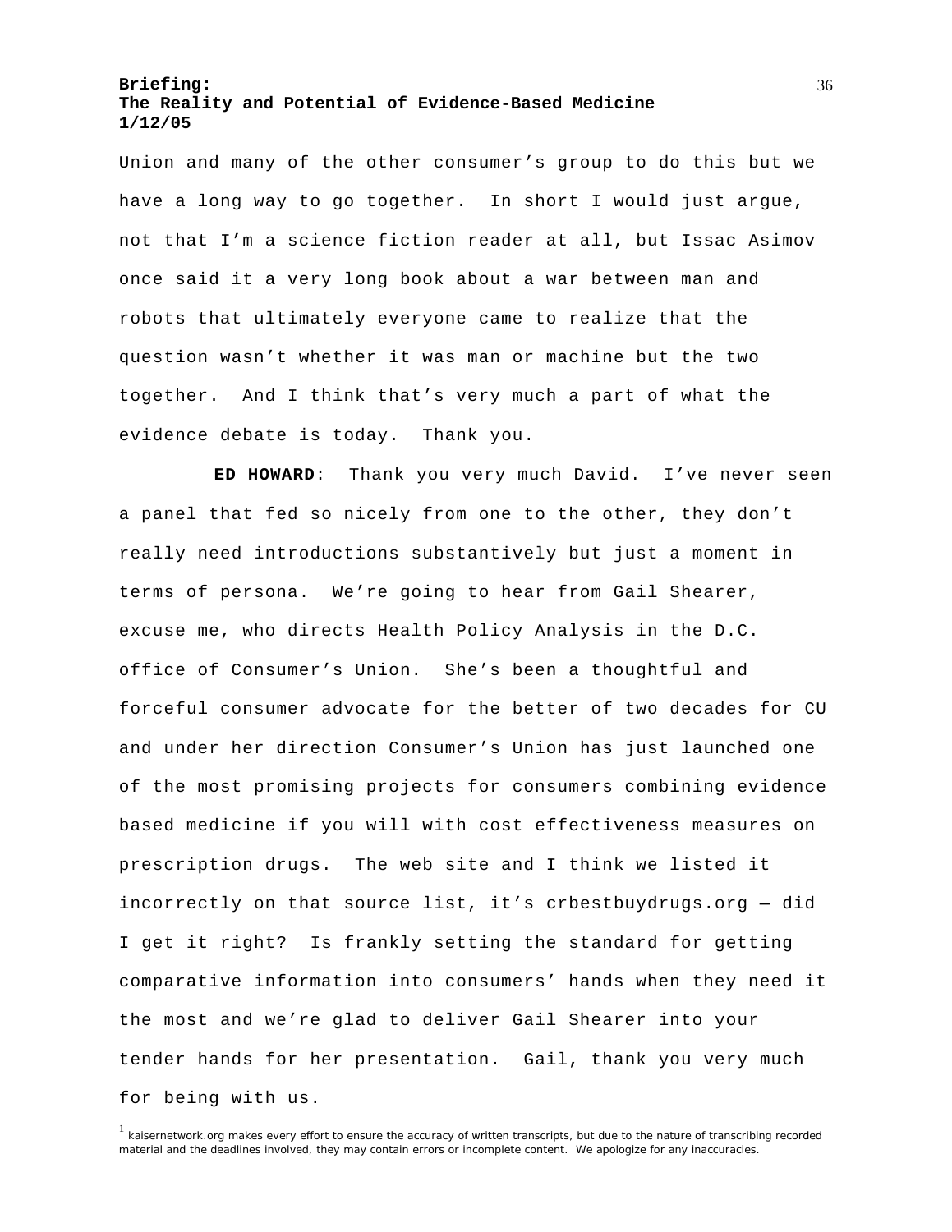**GAIL SHEARER**: Thank you very much Ed for including me today, it's truly an honor to be on a panel with Dr. McClellan and Dr. Clancy and Dr. Brailer each have whom shown such leadership not only in the area of evidence but in the area of health care quality. I'm going to tell you today about a new publication education program that Consumer's Union launched on December 9<sup>th</sup>. It's called Consumer Reports Best Buy Drugs. And this project was designed to translate complex evidence based medicine for consumers and their medical providers so that they can make use of it in the market place. And let me just ask, how many of you are aware of this project? Were aware before you came here? Good to see. I'm not sure if this is working. Thank you, I think Laura might rely on you again for that. Before I get into a discussion of Consumer Reports Best Buy Drugs I wanted to just mention that the announcement to this session talked a lot about consumer driven health care. It sites the need for evidence based medicine, evidence based information, in order to support so-called consumer driven health care systems. And typically this type of system involves high deductibles, choice of health plans, health savings account, and tax credits in the individual market place. We think that in most cases a better name for consumer driven health care is defined contribution health care and we're concerned that consumer driven health care can mean further segmentation of the market place. Dividing the healthy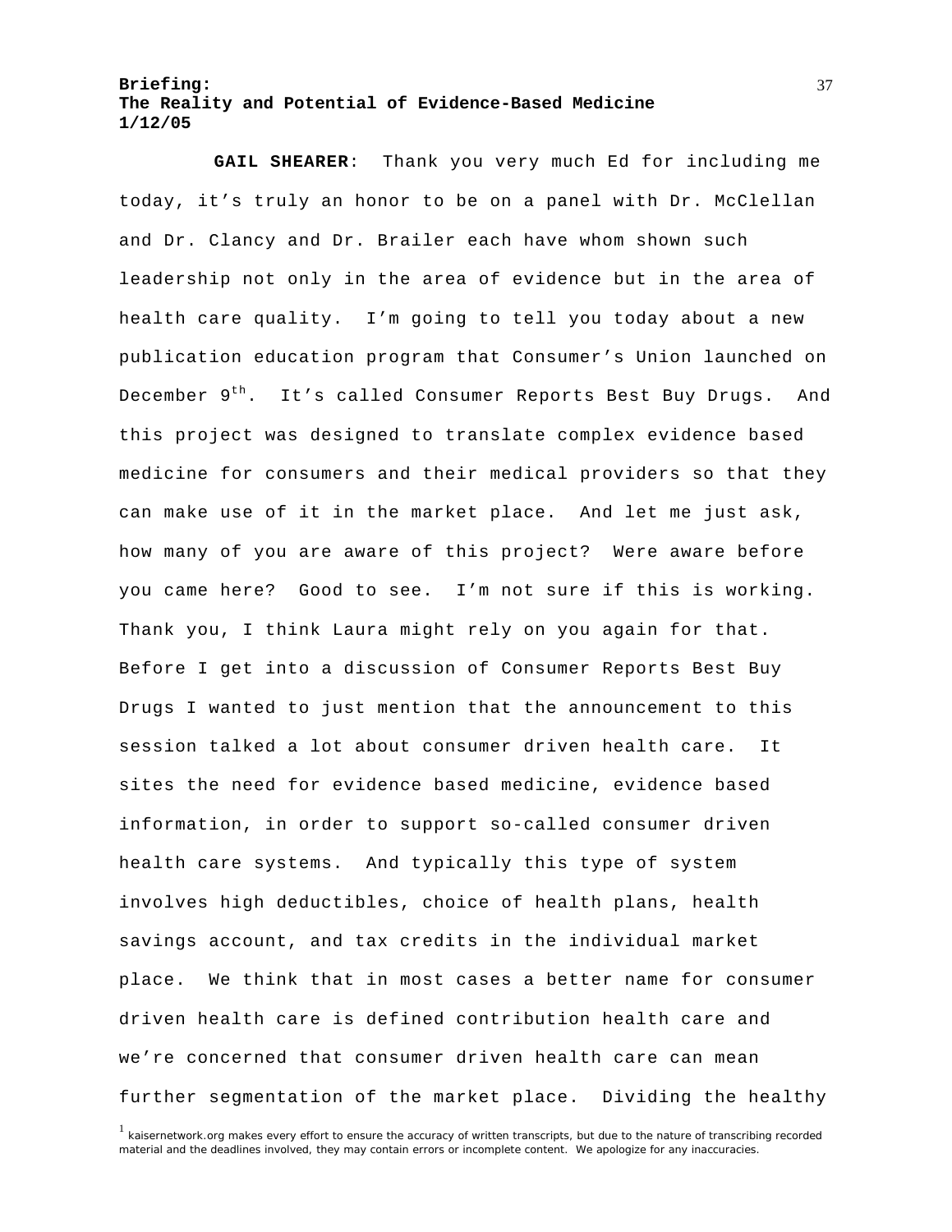from the sick and the rich from the poor. I would be remiss if I did not point out that our strong support for evidence based medicine, for that approach, is not linked to a so-called consumer driven model. In contrast, we believe that an evidence based system is needed to go hand in hand with a health care system in which all Americans have health coverage. In which the state and the federal governments are free to negotiate these discounts for prescription drugs and in which all Medicare beneficiaries have comprehensive prescription drug coverage and even all Americans have comprehensive prescription drug coverage that is easy to understand and comprehensive.

I'm now going to turn to section 10-13 of the Medicare Act, the topic of today's session. Over the past four years there's been a very strong and growing bi-partisan support for the notion of federal funding to support that look at the comparative effectiveness of drugs. Getting better value for prescription drug dollars is a concept that should appeal to every member of congress whether their interest is in providing financial relief to constituents or making needed medicines more affordable or whether their interest is in reigning in government spending and the spiraling federal deficit. We believe that AHRQ is off to a very good start with its publication of priorities and we hope that our work will be complimentary. We're especially pleased with the provision in the Medicare Act that calls for making the analyses and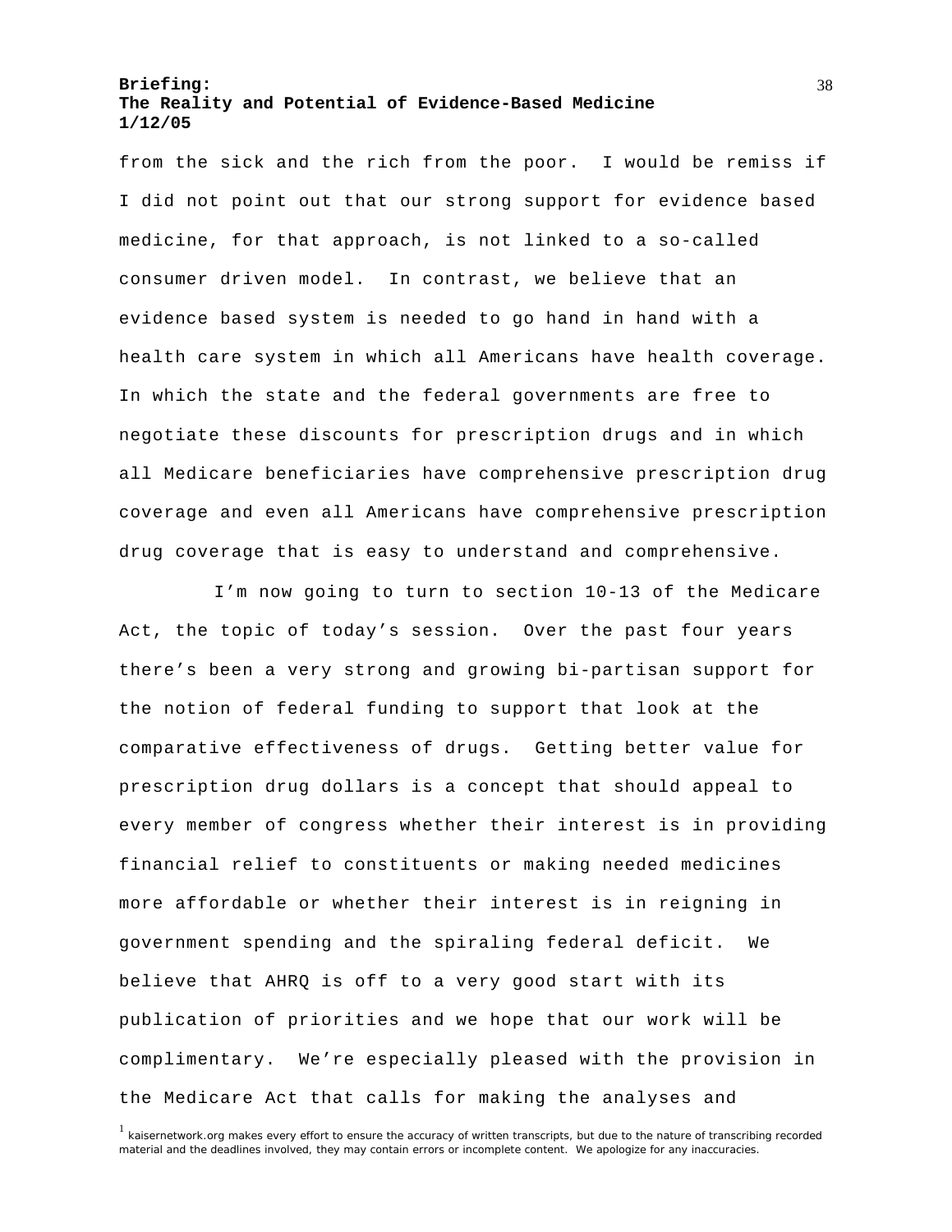findings available to individual consumers so that they are easily understood. In other words, AHRQ is charged with providing findings about comparative effectiveness of drugs based on the evidence that consumers will be able to use and this is very important, since critical findings about comparative effectiveness are of little value to consumers if they are hidden away in health policy journals. Informed consumers who are in a position to open conversations with their medical providers about choices are needed in order to accelerate the pace of which evidence based results are used as the basis for market place decisions.

Consumer Report Best Buy Drugs is about providing information so that consumers working with their doctors can identify affordable, effective, and safe drugs. And our ultimate goal is to save consumers, tax payers, and employers and other payers, money by increasing the use of cost effective medicine. Our primary database is the Drug Effectiveness Review Project, its come to be known affectionately as DERP and this now based at the Oregon Health and Science University. It was the establishment of this database that has made our work possible. DERP has done systematic review based on rigorous, unbiased methods that examine studies of the clinical effectiveness of drugs. Before there was section 10-13 it was a pioneering work in Oregon under the leadership of Governor John Kitzhaber that led to legislation in Oregon in the 2001.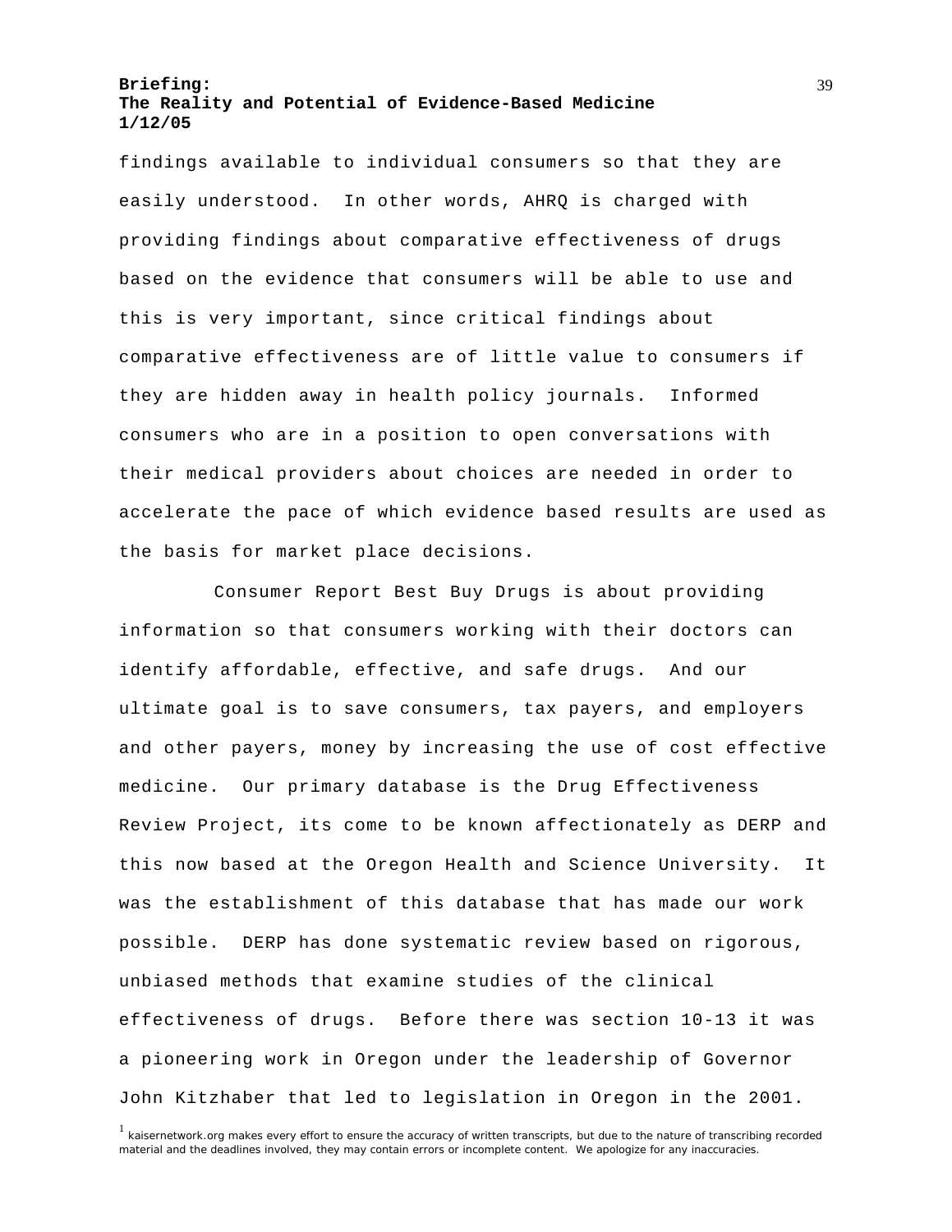And their work has now grown to include partners in 12 states from all across the country. They do evidence based reviews contracted through AHRQs evidence based practice centers. These systematic reviews pay careful attention to the credibility of the underlying research, to safety considerations, and to the impact of various drugs on different segments of the population. They are conducted in a fully transparent process with opportunities for broad input. They are unbiased and independent. The fact that the systematic review is conducted at the earliest stages of DERP led to decisions in Oregon and Washington to exclude Vioxx from the preferred drug list in those states two years before it was pulled from the market place speaks to the soundness of the process and to the need for greater reliance on an evidence based approach. I'm going to skip over quickly some of our other process issues, but let me assure you that we have medical input, intense medical input, at every step of the way including an excellent medical consultant and each of our reports is peer reviewed by two or three doctors and pharmacists.

To identify our best buy drugs we have a Consumer's Union team that reviews the effectiveness and the cost data and identified one or more drugs that are in the top tier of effectiveness, have a safety record as good as others in the category, and has an average for a month's supply that is

<sup>&</sup>lt;sup>1</sup> kaisernetwork.org makes every effort to ensure the accuracy of written transcripts, but due to the nature of transcribing recorded material and the deadlines involved, they may contain errors or incomplete content. We apologize for any inaccuracies.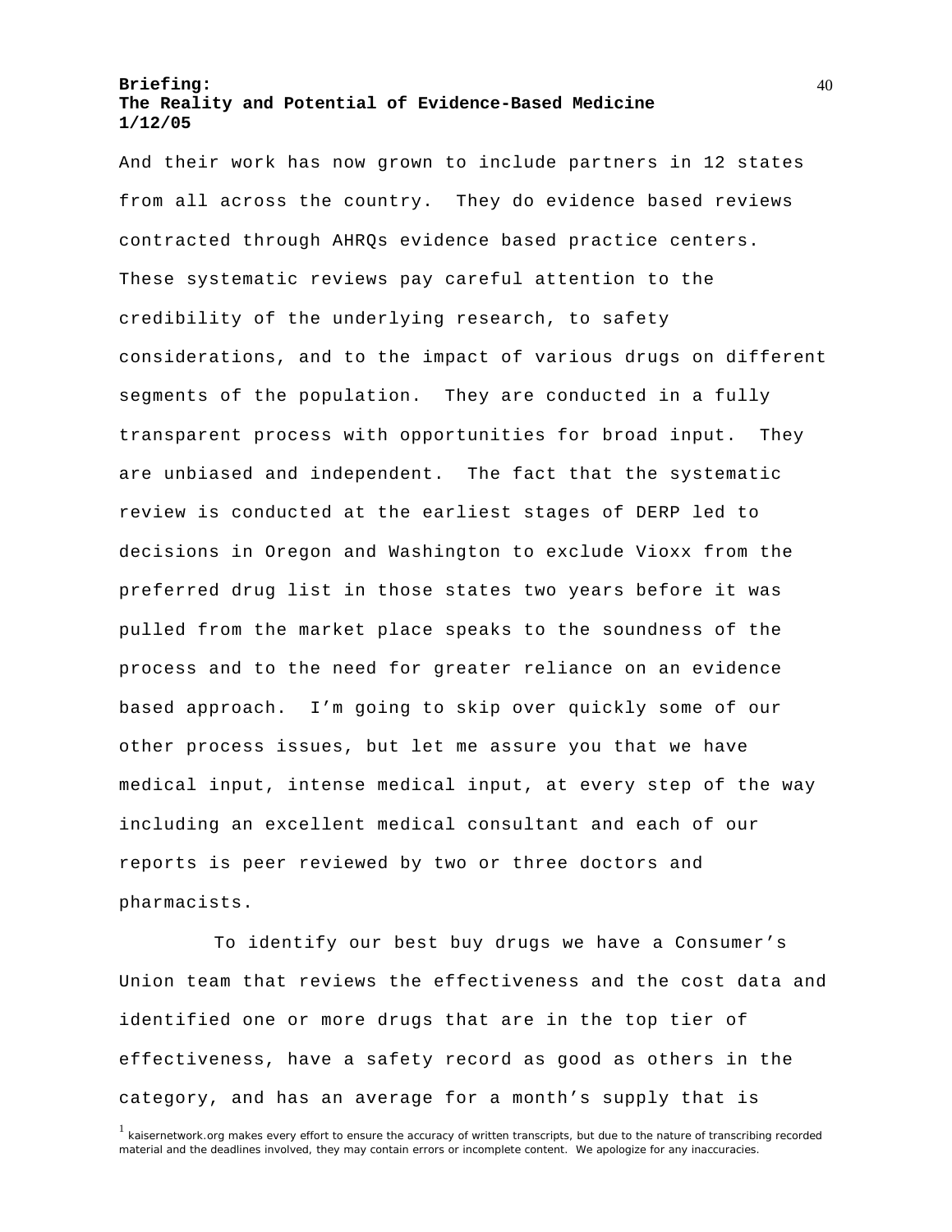significantly lower than the most costly drug. So far we have prepared reports in three different areas, statins for lowering cholesterols, proton pump inhibitors which are for acid reflux and ulcers, and NSAIDs which of course are for arthritis and pain. In the case of statins we've identified best buy drugs, two of them, one a generic lovastatin for those who need a moderate reduction in their cholesterol, and atorvastatin or Lipitor for people who need a greater reduction. And what I wanted to do with this slide is just give you a sense of the potential savings. We're talking about real money here in terms of potential savings. We did a calculation estimating how much a typical consumer who switched from one of the high priced drugs, one of the popular high priced categories, to the best buy to the Consumer Reports Best Buy Drug and as you can see in the statin category a person can save about \$1,300.00. A person switching drugs in the proton pump inhibitors could save about \$1700.00. And for the arthritis and pain drugs there were potential annual savings of about \$2,200.00.

So we have been begun with our first three reports and our plan is to prepare an additional report each month and post it on our web site and then work with a talented advisory board, a talented outreach time, and 11 national organizations that have agreed to partner with us to get into the hands of people who need it the most. We're hoping to transform the market place so that this will be a new model for providing

<sup>&</sup>lt;sup>1</sup> kaisernetwork.org makes every effort to ensure the accuracy of written transcripts, but due to the nature of transcribing recorded material and the deadlines involved, they may contain errors or incomplete content. We apologize for any inaccuracies.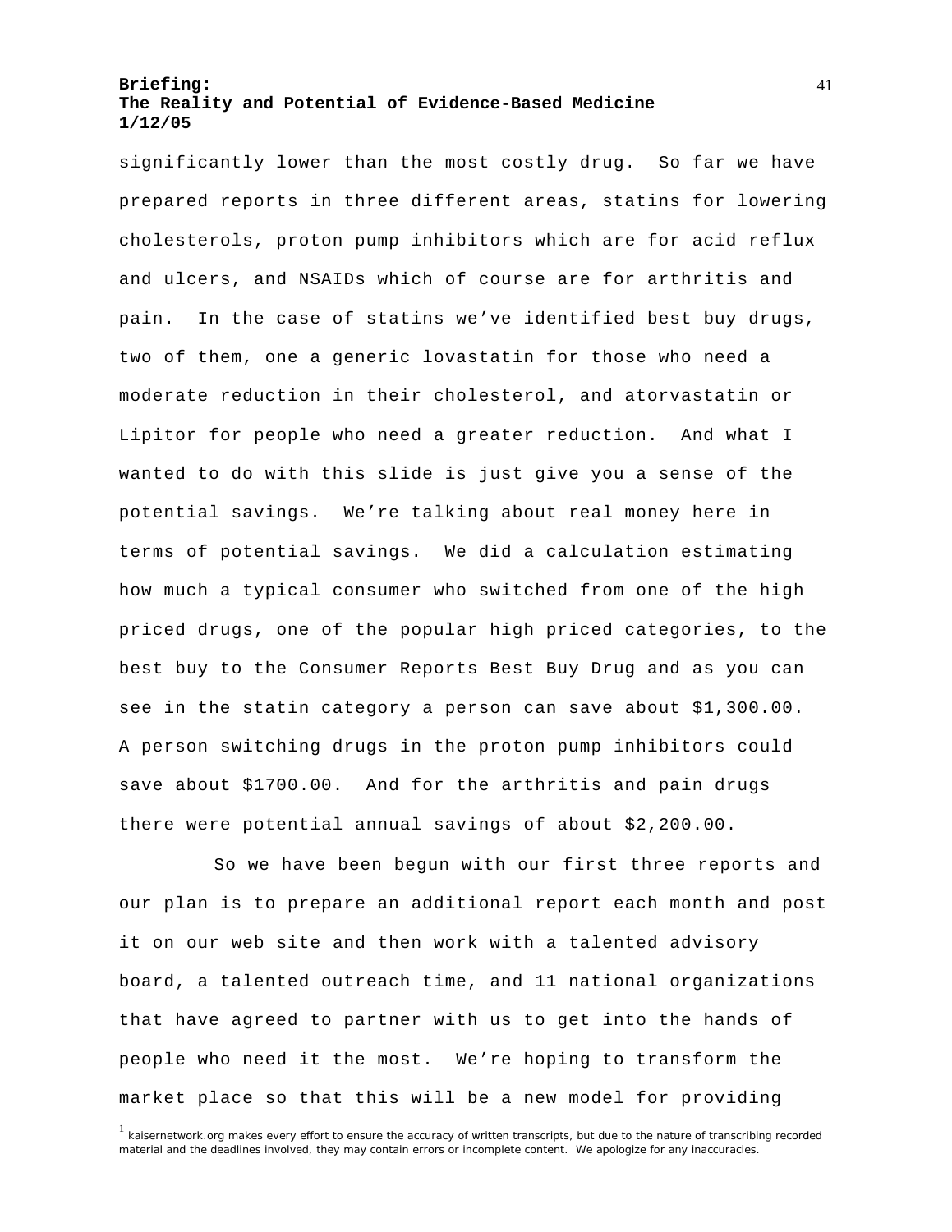information to consumers. This is the old model, this an old Vioxx ad and of course this is the main way that consumers have been getting information in the market place. We want to transform this to a new model which is our Consumer Reports Best Buy Drugs Report and we think that implementation of section 10-13 will make it possible for the government and other organizations working together to speed the availability of this type of information.

The key messages that I would like to close with, first finding the best way to translate evidence based findings so that consumers can understand and use the results remains an enormous challenge. We look forward to working with AHRQ to help meet this major challenge and it's critical that the administration and all participants in the health policy arena support increased appropriations to fund this important work.

**ED HOWARD**: Thank you very much Gail. Those of who are searching of, it's been mentioned a couple times now, the Oregon based project that is doing such work, it is part of the Oregon Health Sciences University, Center for Evidence Based Policy and John Kitzhaber is the head, Mark Gibson who many of you know from the Nobank [misspelled?] Fund is also involved in it and they are doing a great deal of good work for a variety of folks who are contracting it.

<sup>1</sup> kaisernetwork.org makes every effort to ensure the accuracy of written transcripts, but due to the nature of transcribing recorded material and the deadlines involved, they may contain errors or incomplete content. We apologize for any inaccuracies. We are now at the point where you can asks questions of any of our panelists. Some of you have already written some in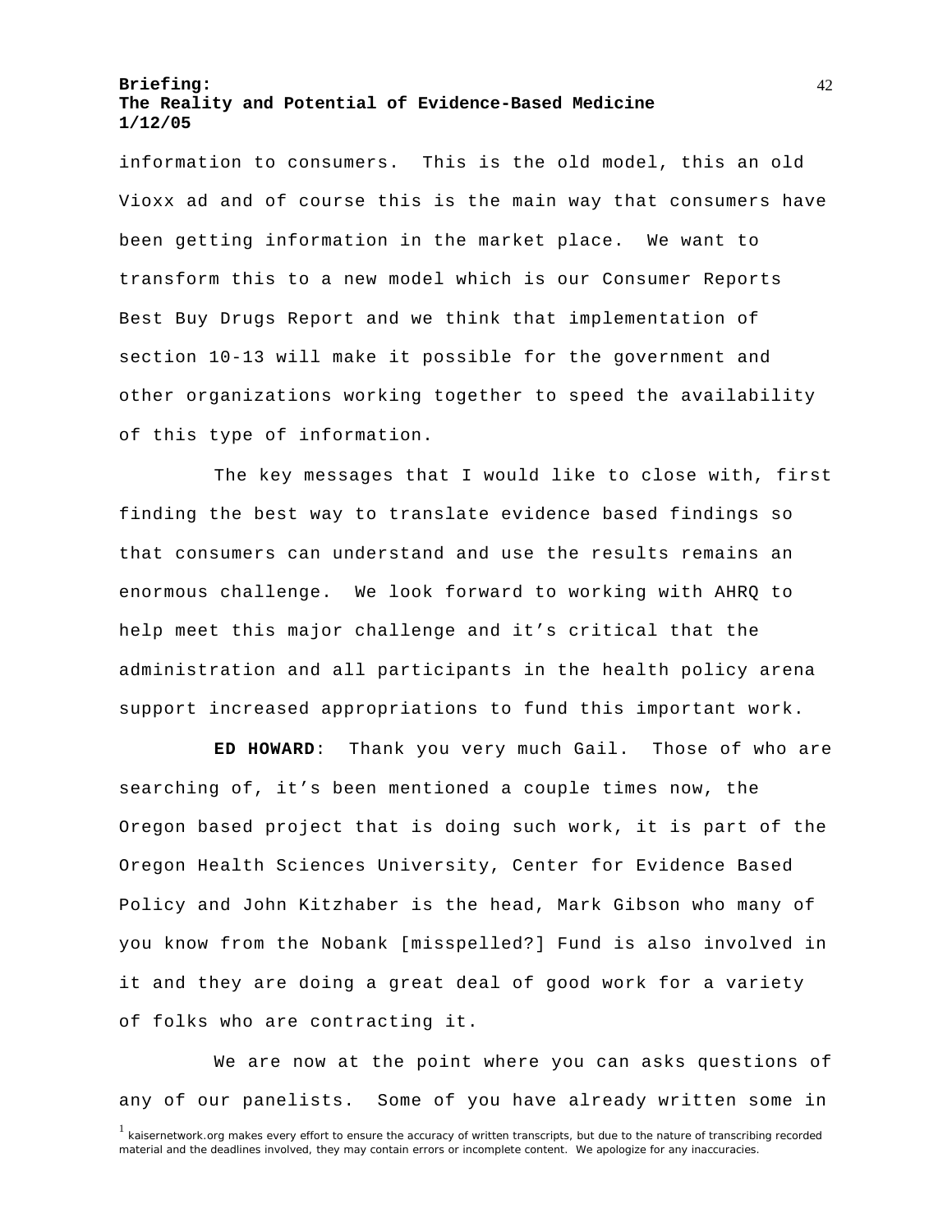advance, you can write on the green cards, you can come to one of the microphones that are close to the podium, and I'll also take this opportunity to tell you that if you do have to leave sometime during the Q&A session we'd like very much for you to fill out the evaluation form before you do. As we're getting folks coming let me just pick a pre-submitted question which I guess goes first to Dr. Brailer.

An article in Forbes, this says, predicts that health care IT spending will hit 60 billion dollars in 2005. Can government really hope to guide IT policy by spending 50 or 100 million?

**DAVID BRAILER**: That's a great question. First, I don't think we have the information, at least in the government, to know how much is being spent. And so one of the things that we have to do is actually understand what the level of adoption and spending is in the industry so we can adjust policies. But the answer is, of course, yes. Governments engage in the oversight, development, structuring of competitive market places in every part of our economy. And often do so without spending much money at all. The question, I think, is how do we accomplish the goals of developing health information technology adoption in a way that develops the industry itself so that we have better products that are cheaper with more money spent on R&D that are offered at the price to doctors and hospitals and do so with the minimum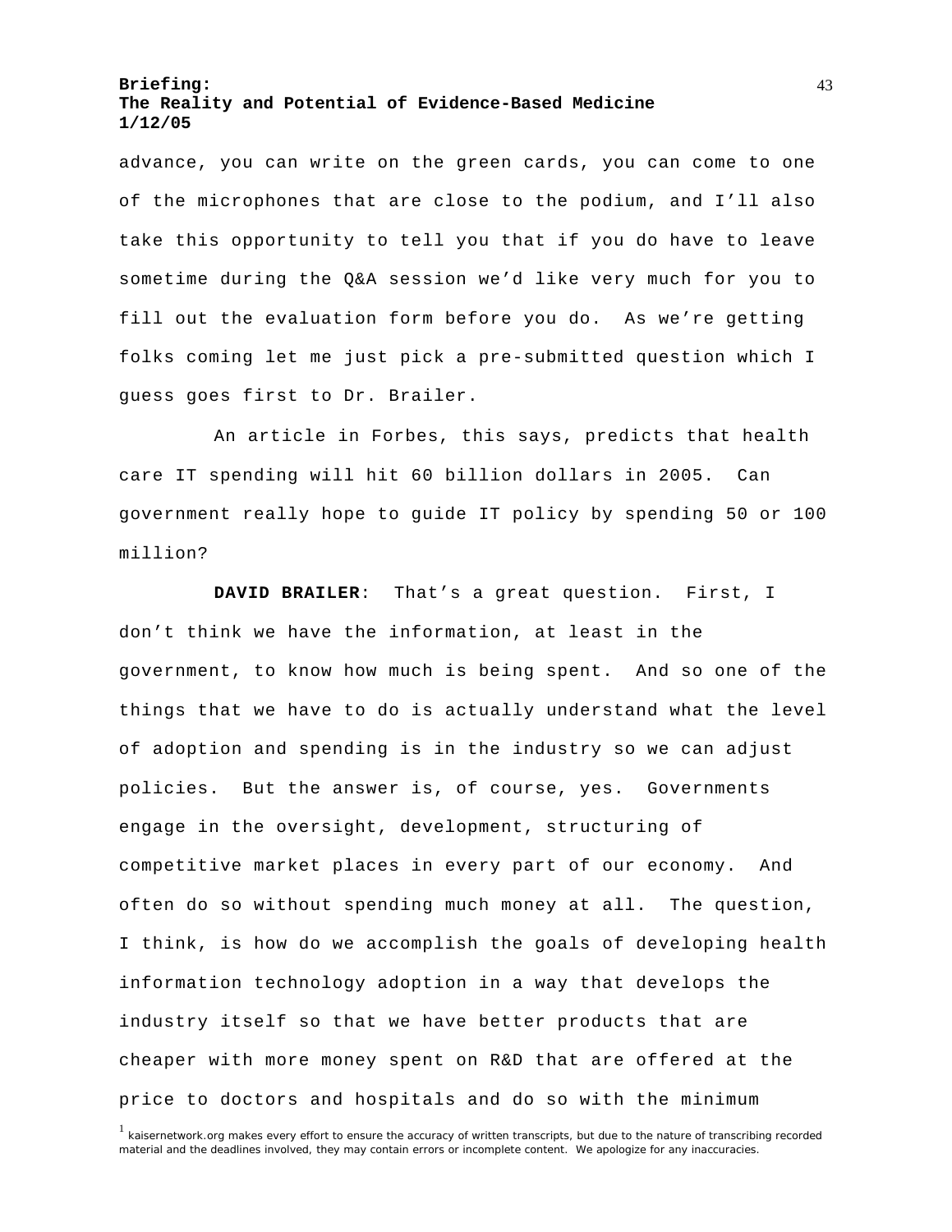amount of government regulation? I think there's where the catalyst effect of the money is important but so far we have made great progress in our working groups by being catalysts and partners for the private sector. And I'll give you the example I already mentioned of the certification commission. We did not offer a line of regulation nor a penny of money, we did it because we found partnership and I think there's a very common spirit of moving forward at this point. So we're using every available tool and technology that we can to be able to this and I think on the margin the money is quite helpful. But it's certainly not the mainstay of what we're doing.

**ED HOWARD**: There's actually a related question, at least related in tone directed to Dr. Clancy. \$15,000,000.00 it says seems far too modest an amount given the billions Americans and state and federal governments spend on drugs and other treatment. The value in providing needed information to doctors and patients and the MMA section authorizing \$50,000,000.00 with additional amounts in subsequent years, do you foresee additional dollars being made available to expand this edition?

**CAROLYN CLANCY**: Thanks for the question. We take it as great first step that we've got an appropriation this year. I would agree if you contrast the resources available with the array of questions and the need for information there is something of a gap there. I would refer you to Dr. McClellan's

<sup>&</sup>lt;sup>1</sup> kaisernetwork.org makes every effort to ensure the accuracy of written transcripts, but due to the nature of transcribing recorded material and the deadlines involved, they may contain errors or incomplete content. We apologize for any inaccuracies.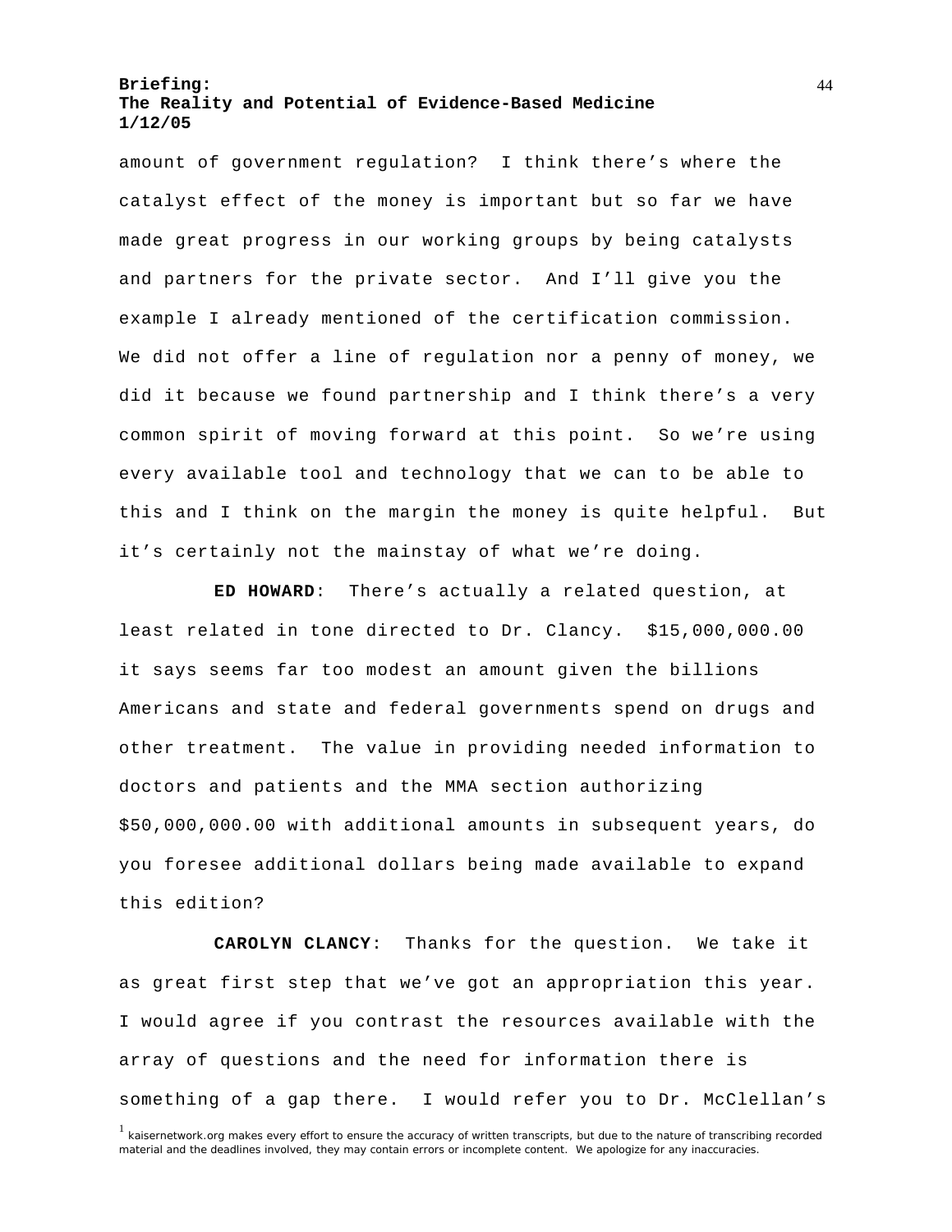discussion of how we're both working with many private sector partners. I think once people begin to see this, whether they're looking at some of the results on the Consumer Report's site, whether they're getting the information directly from AHRQ or from some other infomediaries [misspelled?] there's going to be a huge demand because frankly this kind of information simply has not existed. When you were making choices about different treatments or diagnostic options you enter the world of opinion really, really quickly. And I think once people have access to evidence based information that's clearly presented and maps on to their decision, the demand for it will continue to grow and I predict that the resources will follow.

**ED HOWARD**: We've got a question from one of the presubmitted questions from one of the cards. In it's patient safety report the Institute of Medicine last year said, "There are gaps and inconsistencies in the medical literature supporting one practice versus another as well as biases based on the perspective of the authors." So the question is how good is the evidence in evidence based medicine?

**CAROLYN CLANCY**: That would have to be my favorite question. Thank you for asking it whoever wrote this on their green piece of paper. A big part of the development over the past few years has been actually been to be as clear and transparent as possible in answering that question: how good is

<sup>&</sup>lt;sup>1</sup> kaisernetwork.org makes every effort to ensure the accuracy of written transcripts, but due to the nature of transcribing recorded material and the deadlines involved, they may contain errors or incomplete content. We apologize for any inaccuracies.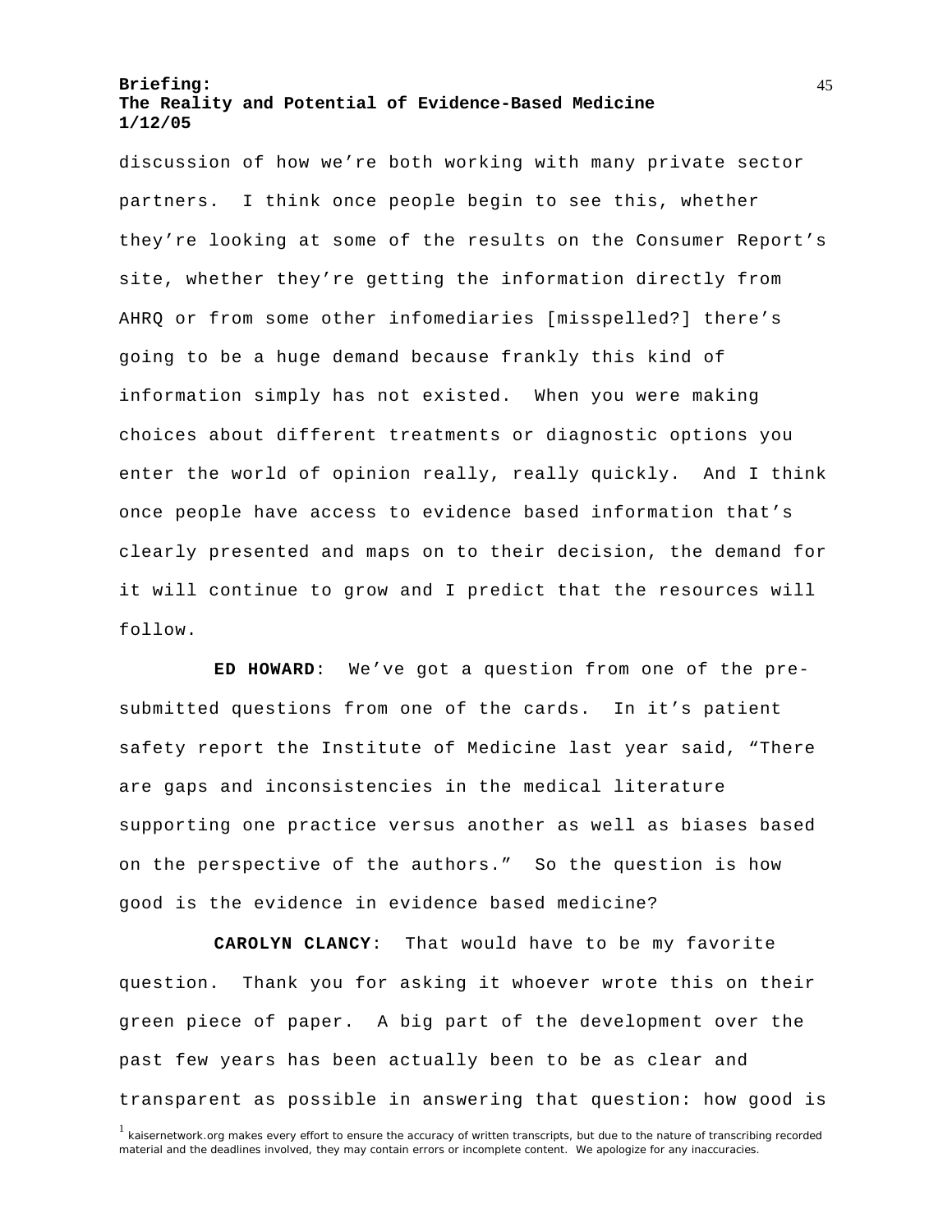the evidence? If you were to pick up the technical version of any of our evidence reports you would see this very long, highly detailed, really good for insomnia if you suffer from that problem, it describes in very clear detail how the team identified sources of information, studies that they're reviewing, what databases they searched to identify those studies, what fugitive sources they went to, and so forth. And then they walk through, similarly, a very detailed description of how they evaluated the quality of those studies. Like any scientific endeavor, this can be replicated and that's why they go to such exhaustive detail to do that and as a result of all this effort there is now a growing consensus that we can actually identify which sources of evidence are best and which are not. And that will be a very key part of the information that's communicated to decision makers of all types.

**ED HOWARD**: Maybe I can just follow up. There have been attempts in the past to have government develop, not only develop the evidence but perhaps formulate the guidelines, and I wonder if any of our panelists would like to comment on the appropriateness of government's role in this entire process. Whether it should be facilitator or data gatherer or the yeast in the dough or the spender of the dough?

**CAROLYN CLANCY**: Well I haven't thought through precisely enough David's wonderful metaphor moving from hunting to farming so I'm not sure I can place it in that context. The

<sup>&</sup>lt;sup>1</sup> kaisernetwork.org makes every effort to ensure the accuracy of written transcripts, but due to the nature of transcribing recorded material and the deadlines involved, they may contain errors or incomplete content. We apologize for any inaccuracies.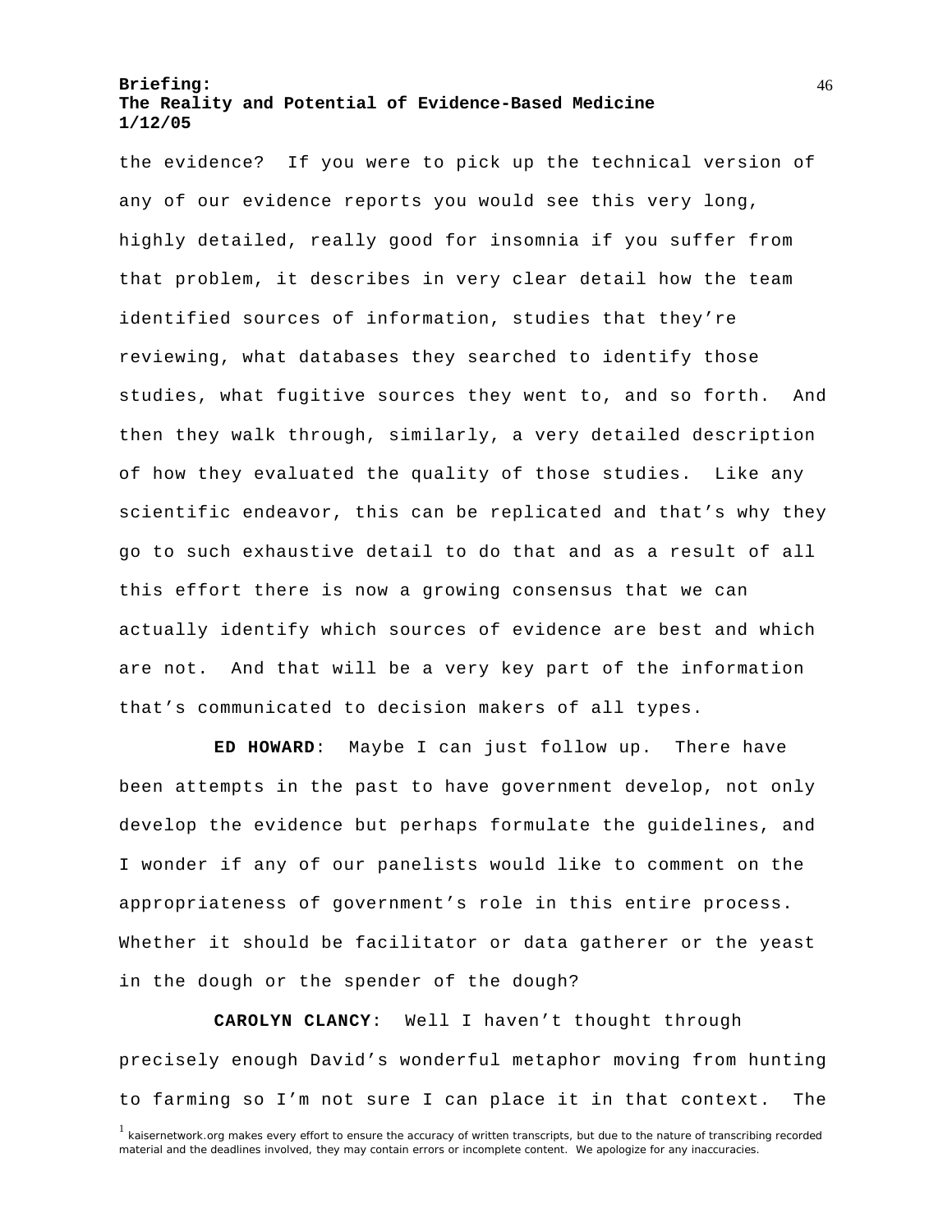government clearly has some very major roles in health care as a payer, as a convener of multiple parties in a multi-payer system and frankly strong supporter of scientific evidence. So to that extent I think the government has a very key role and responsibility in making sure that the products of that evidence to all of the tax payers who supported its development. Clearly you've heard David describe a more catalytic role in supporting efforts to accelerate the adoption and effective use of information technology as a very key part of distributing that knowledge. So I think it depends precisely what you mean. Just to speak for a moment we did have an experience previously where we facilitated the development of clinical practice guidelines and I think that where we had some challenges frankly is where the evidence stopped short and where panels of leading experts would then come up with their best judgments. Now this happens in every day life but I think there was some sensitivity to the government codifying that as a rule or a regulation by any other name. So that for reason our evidence reports simply stop with the facts and again make it very transparent where the evidence comes from, how strong the quality is, what inferences can be drawn, and where frankly we need to draw more.

**DAVID BRAILER**: I've learned one thing in my near year office and that is that government is a collection of many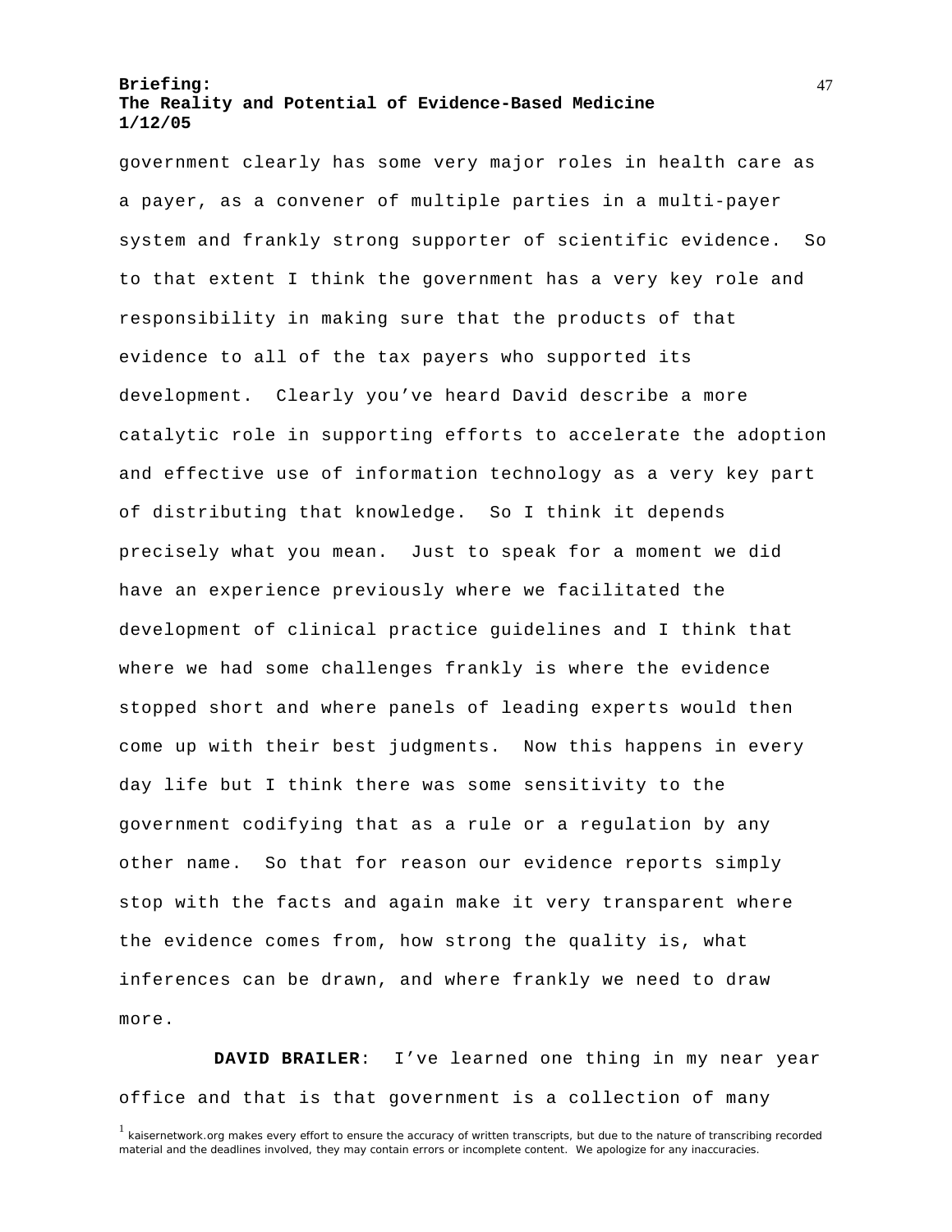different phenomenon and health care so Carolyn just described to you the role of government and research. I think which is research is a public good and governments have traditionally had roles in various types of public goods. So I think in this case it's quite strong. From a Medicare perspective where Medicare operates as a social insurance fund I think Medicare clearly is acting under Mark's leadership to correct a series of mechanisms that have resulted from it creating distance in its evidence for research and leading to an asymmetric market and so it has to come back to a neutral case at the minimum. If we think of government in a traditional way as a regulator, I don't think anyone's made the case for why there has to be a regulatory solution to this. But we also operate government delivery systems and government security apparatus and those delivery systems themselves have the same challenge for the DOD and VA beneficiaries that they have the same level of evidence available and that they can make it useful in their settings as we do the rest of the American public. And also on the security side there's a great deal of evidence that results in the responses that we have BT, bioterrorism, or other types of potential catastrophes, a radiation even, that have a significant amount of medical evidence that might have to be disseminated quickly. And so there are multiple roles and the answer is absolutely yes, but hopefully not the traditional role of either doing it or of just regulating it into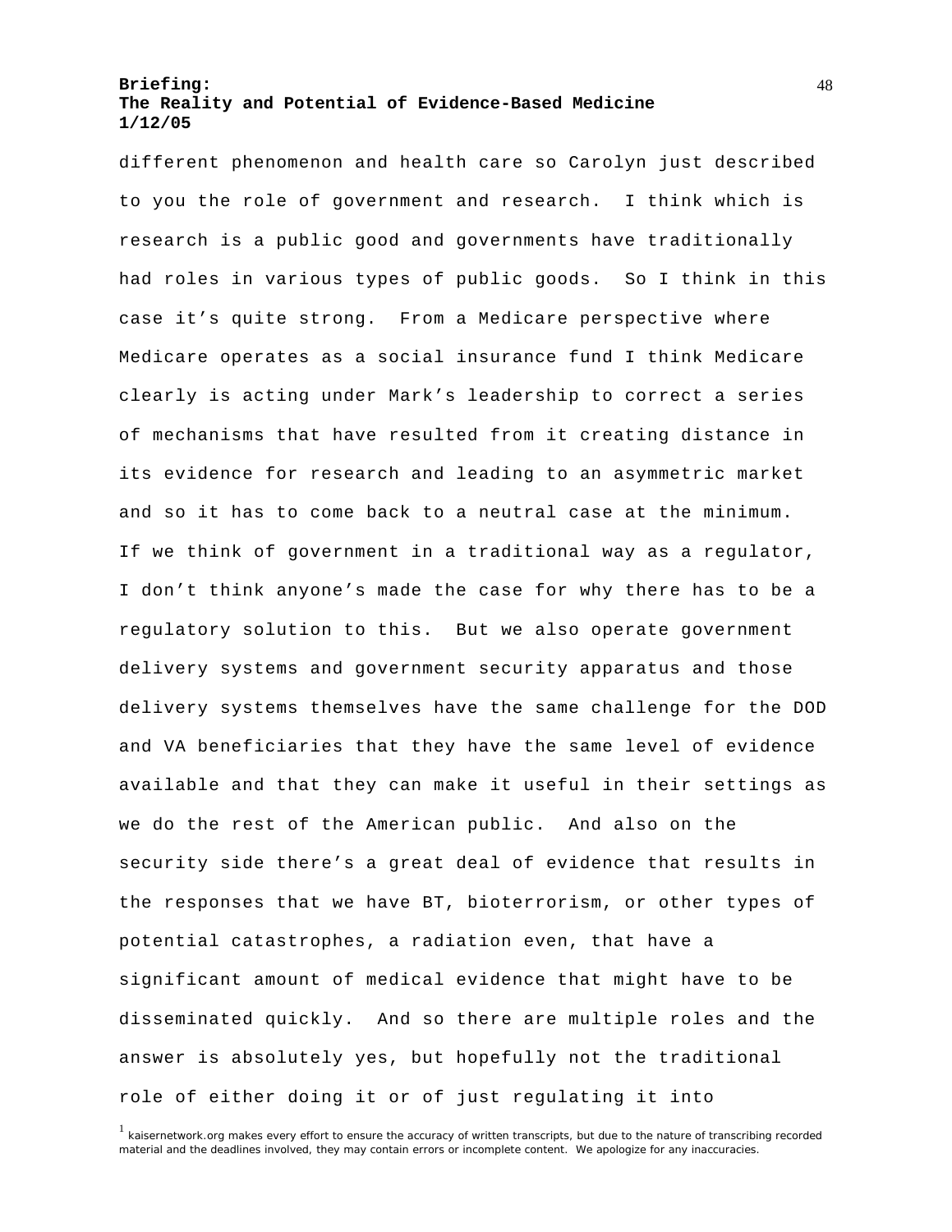existence.

**ED HOWARD**: Yes, Gail go ahead.

**GAIL SHEARER**: You're mentioning the VA is a good reminder that there is a long track record of the government using evidence based information and the basing decisions on it. And of course that model is so different because in the VA system the doctor makes the decision there's not any need for translation to consumers. I think this new challenge that we now face of how do you actually translate this information so that consumers and doctors can make the best use of it is a huge challenge that we're just beginning to [inaudible].

**ED HOWARD**: Thank you, yes.

**DIANE DUSTIN**: Hi, my name's Diane Dustin [misspelled?] I'm with Prudential Equity Group and I'm a little confused about the relationship between say the FDA's Office of Drug Safety and the work that you're doing. It sounds like some that there is  $-$  for anyone on the panel  $-$  it sounds like there is overlap perhaps and I'm wondering if you talk to each other and if the problems that surfaced with Vioxx relating to the Office of Drug Safety will be answered by the work that you do rather than changing things at FDA? That may be beyond what you can say but still.

**CAROLYN CLANCY**: Just to set to set the record straight we do talk to our colleagues at FDA on a very, very regular basis. In fact in area several years before the recent

<sup>&</sup>lt;sup>1</sup> kaisernetwork.org makes every effort to ensure the accuracy of written transcripts, but due to the nature of transcribing recorded material and the deadlines involved, they may contain errors or incomplete content. We apologize for any inaccuracies.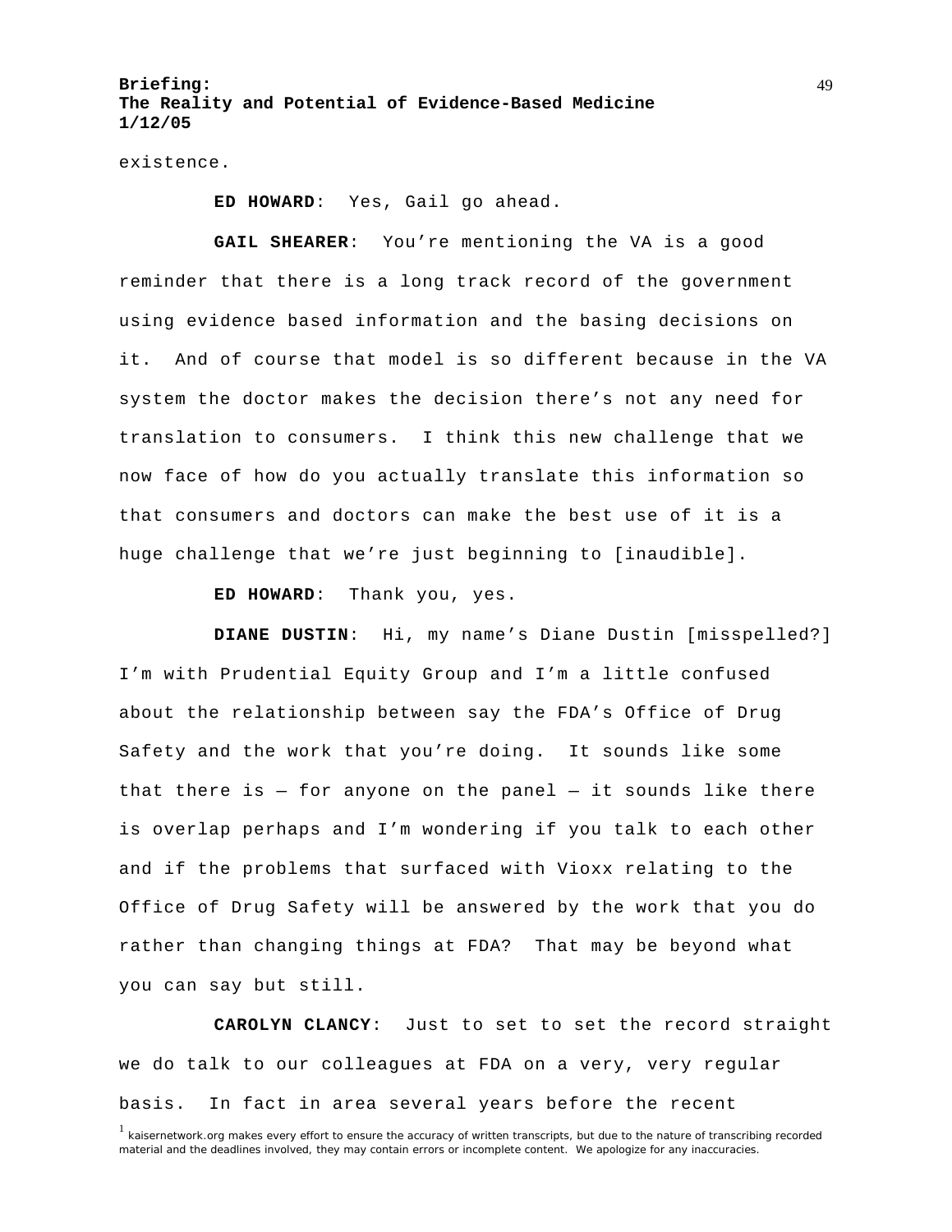discussion, specifically in the better area of developing better information in one's product before releasing it into the market. And indeed we actually co-funded an earlier study of Vioxx showing an increased risk based on the Medicaid population that was published a couple of years ago. A very important area where we've collaborated with FDA is in the area of risk communication and risk management. In other words how do you get information to the right people to let them know, not only that there is perhaps an increased risk of an untoward event in the particular agent, but who is likely to have that untoward risk. And if you think about how David was describing the industrialization of not only developing evidence but actually also its delivery you can see the very near future the possibility of not only making information more widely available but in a much more customized fashion similar to the Amazon style pop-ups, which he was describing. So that's an area where we can collaborate in a sense very, very closely. I think there's a lot of very exciting work to do and both we and the FDA are looking forward to doing it.

#### **ED HOWARD**: Yes, go ahead.

**BRIAN LUIS:** Hi, I'm still Brian Luis from MedCap International. A lot of us are really pleased about the Best Buy Drug concept of informing consumers. I totally agree that the consumers need a lot better information to make informed decisions in the market place. But there is a disconnect as I

<sup>&</sup>lt;sup>1</sup> kaisernetwork.org makes every effort to ensure the accuracy of written transcripts, but due to the nature of transcribing recorded material and the deadlines involved, they may contain errors or incomplete content. We apologize for any inaccuracies.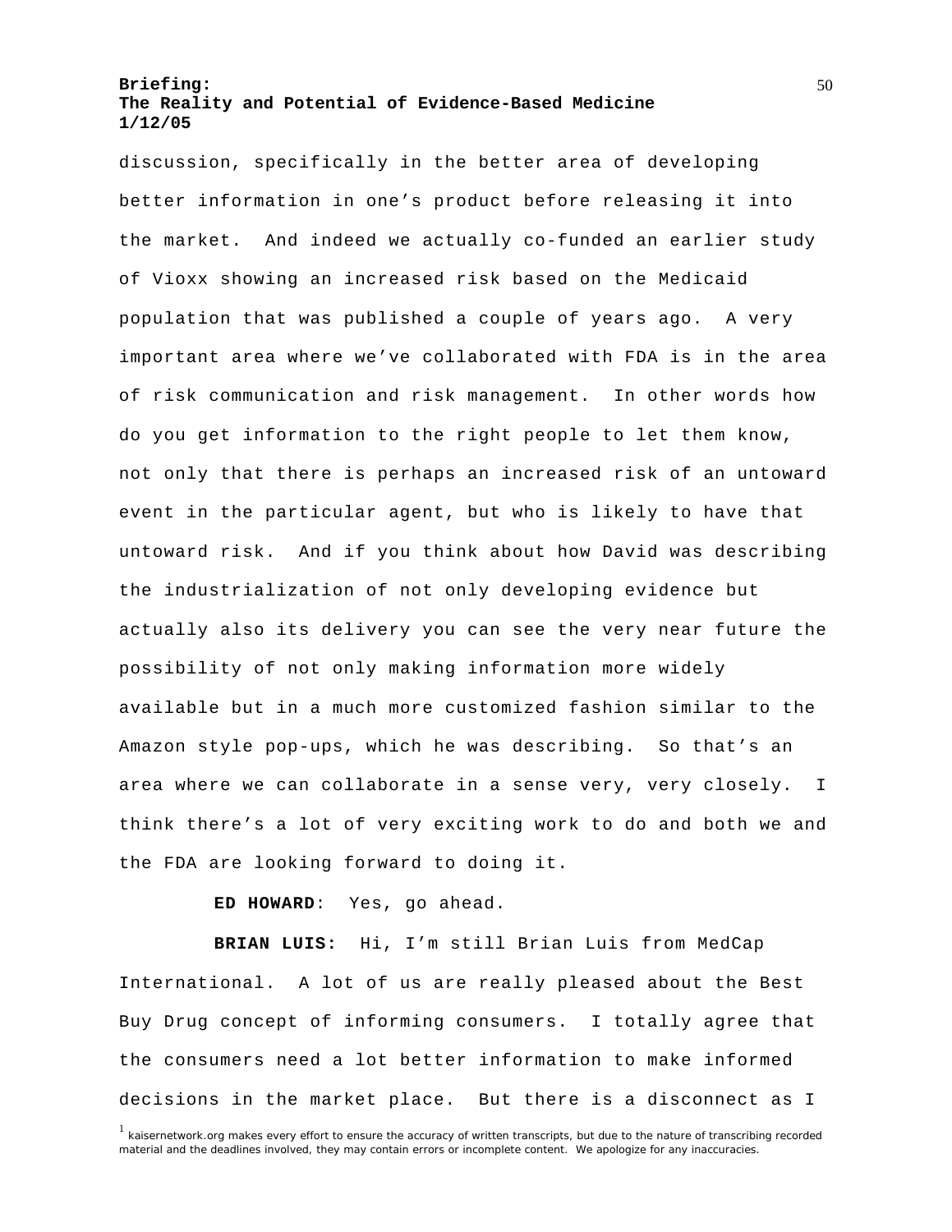see it between relying on the Rand Weiss [misspelled?] Controlled Data which the review project does solely I think for effectiveness and they don't get into cost effectiveness at all. And what Dr. McClellan was talking about in terms of real world research, with the trials and as well as a lot of the evidence based practice centers as it views based evidence and systematic reviews which include synthesis through model and so forth, better understand what the evidence means in the real world. I'd like to hear a little bit of dialogue between the two or you and then specifically whether Consumer's Union sees what they're doing as an evolutionary process to improve what your premiums to market, they're so important.

**GAIL SHEARER**: Let me, let me begin. What we are doing, we are at the very earliest stage of what we are doing and we expect we're going to be learning with each new report. Yes, it is certainly the case the drug effectiveness review project, their reports are looking solely at the comparative effectiveness and my understanding under section 10-13 is that similarly AHRQ will be focusing on comparative effectiveness. That's where groups like Consumer's Union to add the cost information so this really can have the potential in the market place so that it can be understandable and really useful to consumers. So the big picture to answer your question is yes. We're at the earliest stage of learning how to do this and we expect that we'll be learning as we go.

<sup>&</sup>lt;sup>1</sup> kaisernetwork.org makes every effort to ensure the accuracy of written transcripts, but due to the nature of transcribing recorded material and the deadlines involved, they may contain errors or incomplete content. We apologize for any inaccuracies.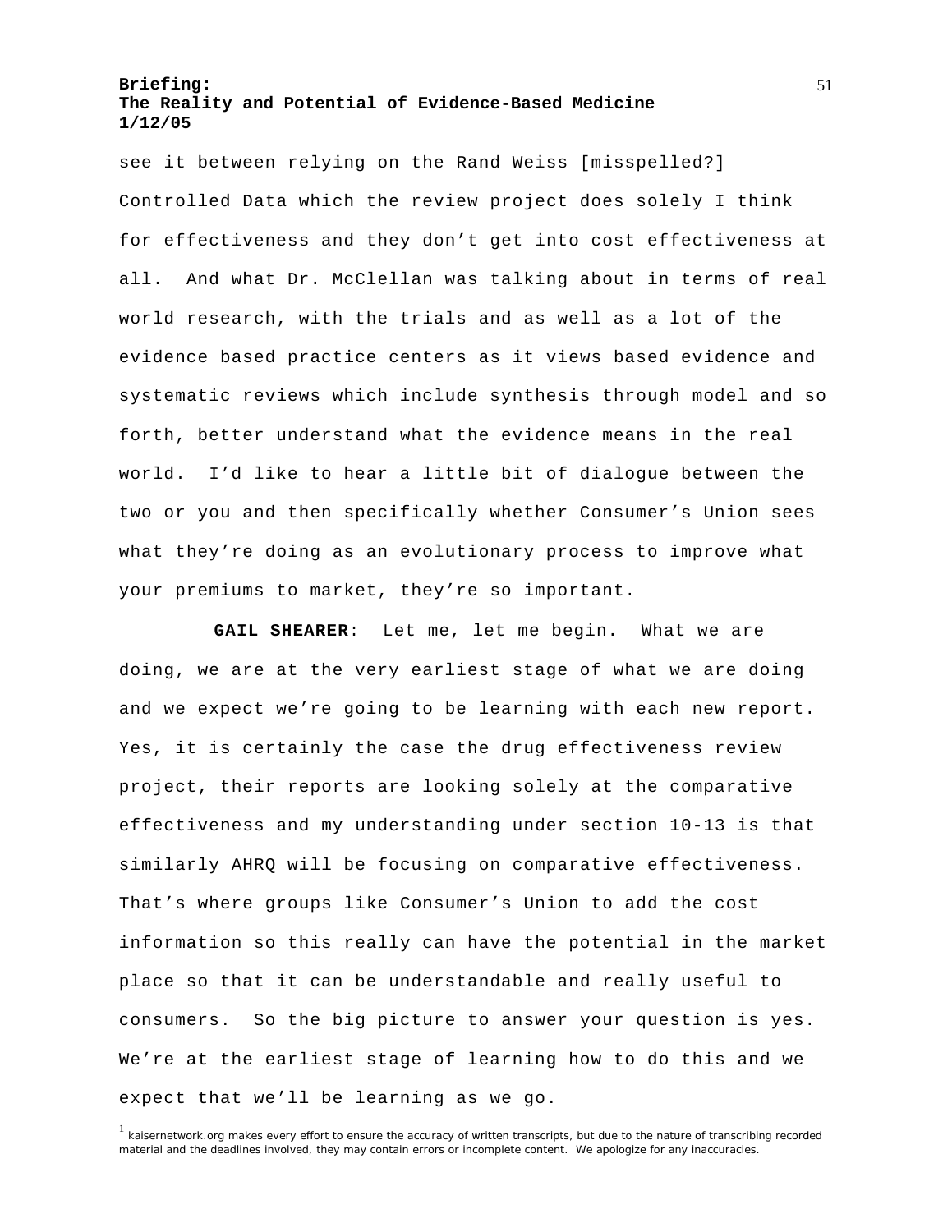**CAROLYN CLANCY**: I guess I would just add to that, again keying on David's observation that historically the output of randomized control trials is a peer reviewed publication and which may or may not be accessible to you at all and for many decision makers will not be that comprehensible. Where we've moved to since then is actually very clearly developed message, which you've been an important contributor to, to synthesizing the products of multiple of those studies. But now in addition to that, building on that set of methods is trying to communicate it to a variety of audiences and that's why I'm thrilled that the Consumer's Union is doing this and I expect to see many other groups doing the same thing. And was begin to develop better information from the process of delivering care as Mark was describing I think that will continue to fuel that whole machine. So I think it's going to be an exciting evolution.

**ED HOWARD**: Yes sir.

**CRAIG KENNEDY**: Hi I'm Craig Kennedy [misspelled?] with the National Association of Community Health Centers and I tried to scribble out this question but it got it kind of garbled so I'll just do it in public. This for Dr. Brailer and I think a lot of this discussion is very, very good except for the fact that it assumes a lot of IT infrastructure in some of our facilities. We'd love to be part of this type of discussion and I think some of our Community Health Centers are

<sup>&</sup>lt;sup>1</sup> kaisernetwork.org makes every effort to ensure the accuracy of written transcripts, but due to the nature of transcribing recorded material and the deadlines involved, they may contain errors or incomplete content. We apologize for any inaccuracies.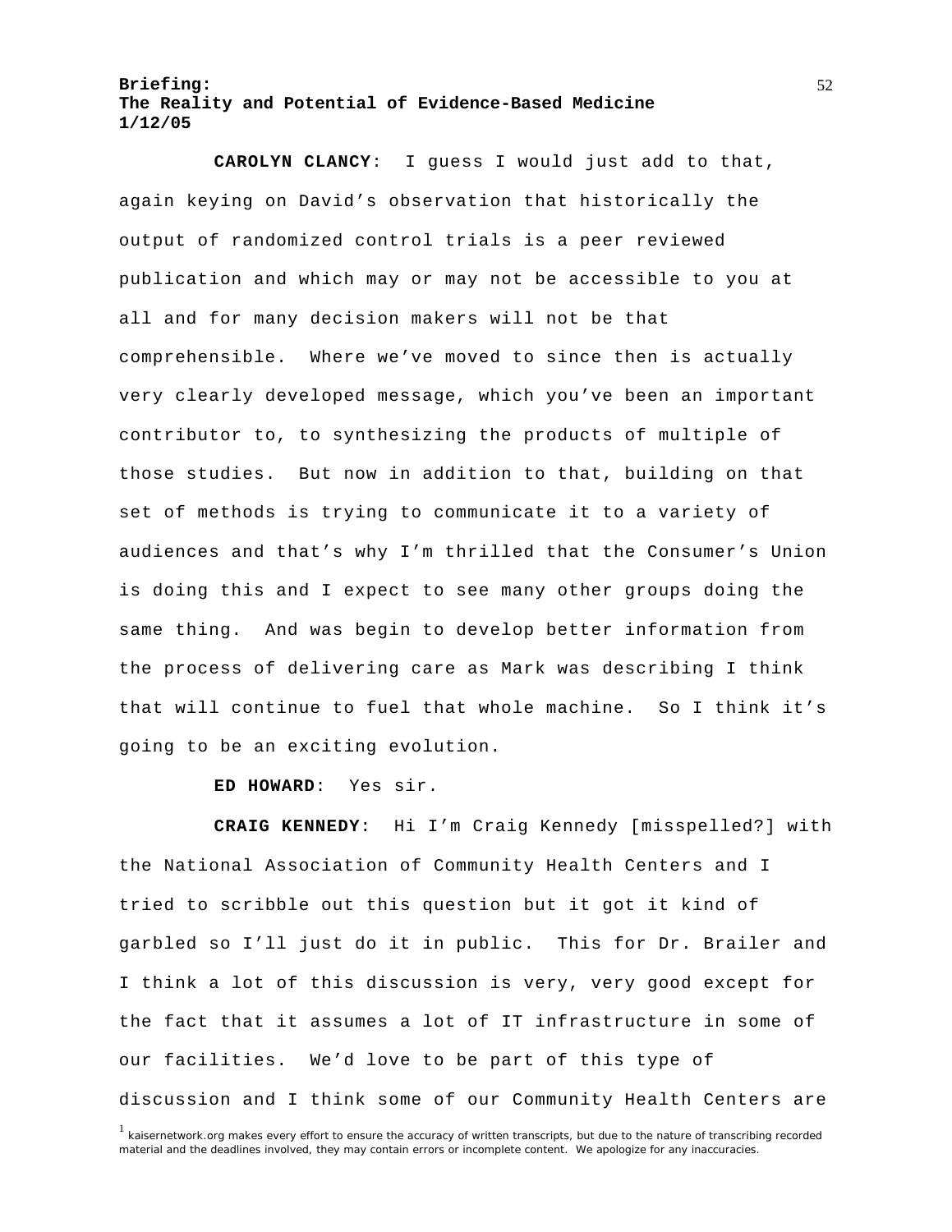a part of these discussions of as you referred to it the supply chain in, and getting the evidence back out. The question is, a lot of our centers, non-profit or low income places, see that information technology purchase as a zero sum game. They buy a system and they've lost some level of patient care because they didn't have the money to transfer around. How can we take this type of discussion and move it into an IT discussion as well for health centers that isn't just a zero sum game where we're going to help you with evidence based medicine, we're going to help you if you buy this infrastructure but you've got to take it out of your patient care for today. See, that's what they're looking at today. How can we get away from that type of discussion into the positive evidence based medicine discussion with them?

**DAVID BRAILER**: Great questions. I appreciate it very much. You know this is an area where I think I can say that the economics of health information technology and evidence adoption treat everyone equally badly. In that the trade off, if you would, of margin versus mission. Of doing the right thing versus paying the bills is a dilemma that goes up to some very large health systems and some ones that appear externally to be quite well financed. It is a challenging decision. The thing that strikes me about the Community Health Center network after having spent two years as a principal supporter of the \$500,000,000.00 California endowment effort to support IT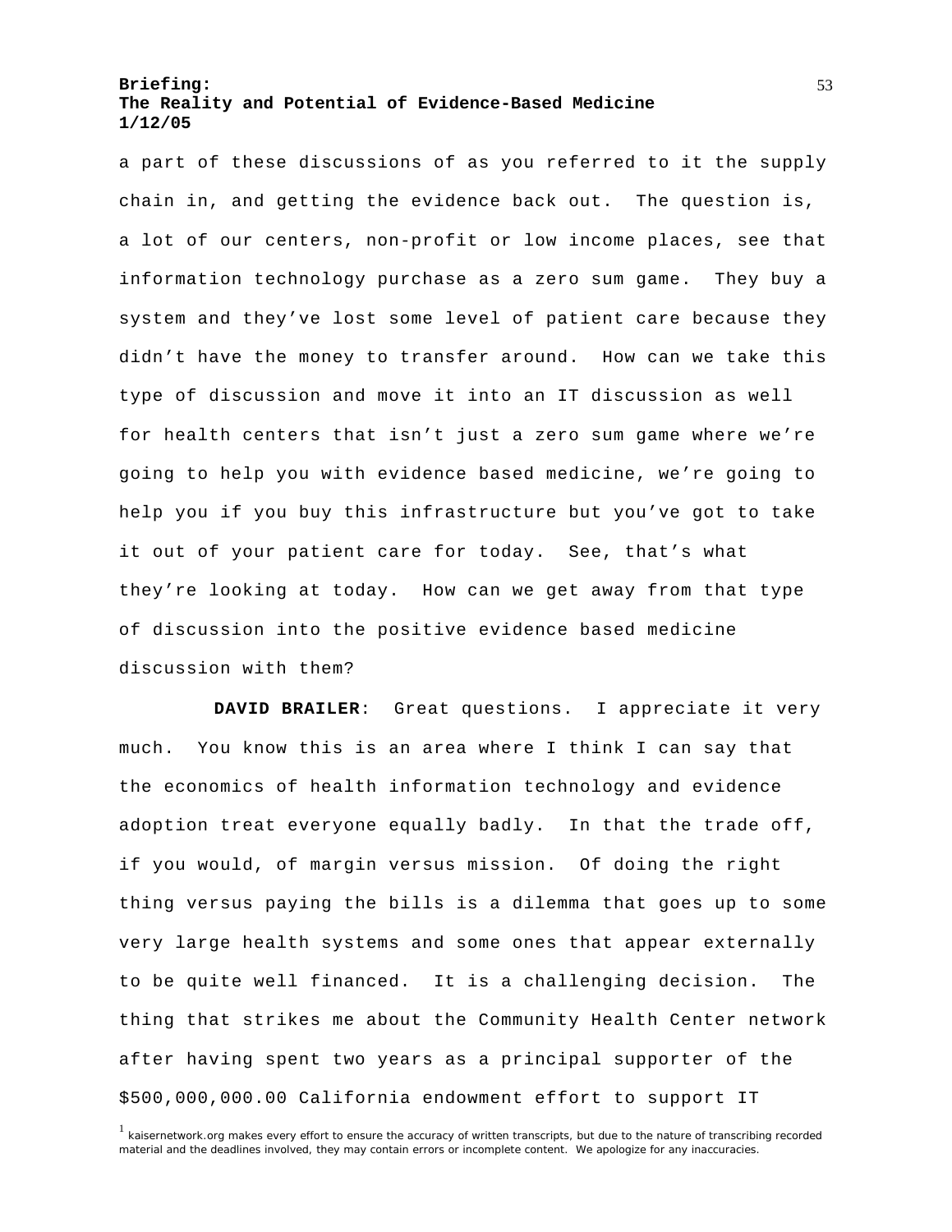adoption in the Community Health Centers in California is that there are numerous barriers that they faced to being able to not just put in the technology but to re-engineer their business in a way that leads to the kinds of operational and clinical results we want. And I found that there were three big factors that were really bothersome to me and we tried to speak to these. One, products that are on the market treat community health centers as an orphan market. There particular issues about how clinic work in general, but how those clinics work that need to be incorporated into products and we actually developed a set of model specifications that are still be used in California and we're trying to incorporate that thinking into how we push product certification to make sure that various sub-markets have coverage and we have also expanded and will be doing more shortly in public on the commitment to bring the Veteran's Administration VISTA System into a public domain much more aggressively. That's a supply.

Secondly the question of finance is a really challenging one but one of the things that we really try to encourage in the community health centers that happens everywhere in the private sector is the consolidation of back office operations of the community health centers so they can share these very scale dependent investments in technology. And actually found great benefit and that's happening in a lot of places in the U.S. but it needs to happen faster.

<sup>&</sup>lt;sup>1</sup> kaisernetwork.org makes every effort to ensure the accuracy of written transcripts, but due to the nature of transcribing recorded material and the deadlines involved, they may contain errors or incomplete content. We apologize for any inaccuracies.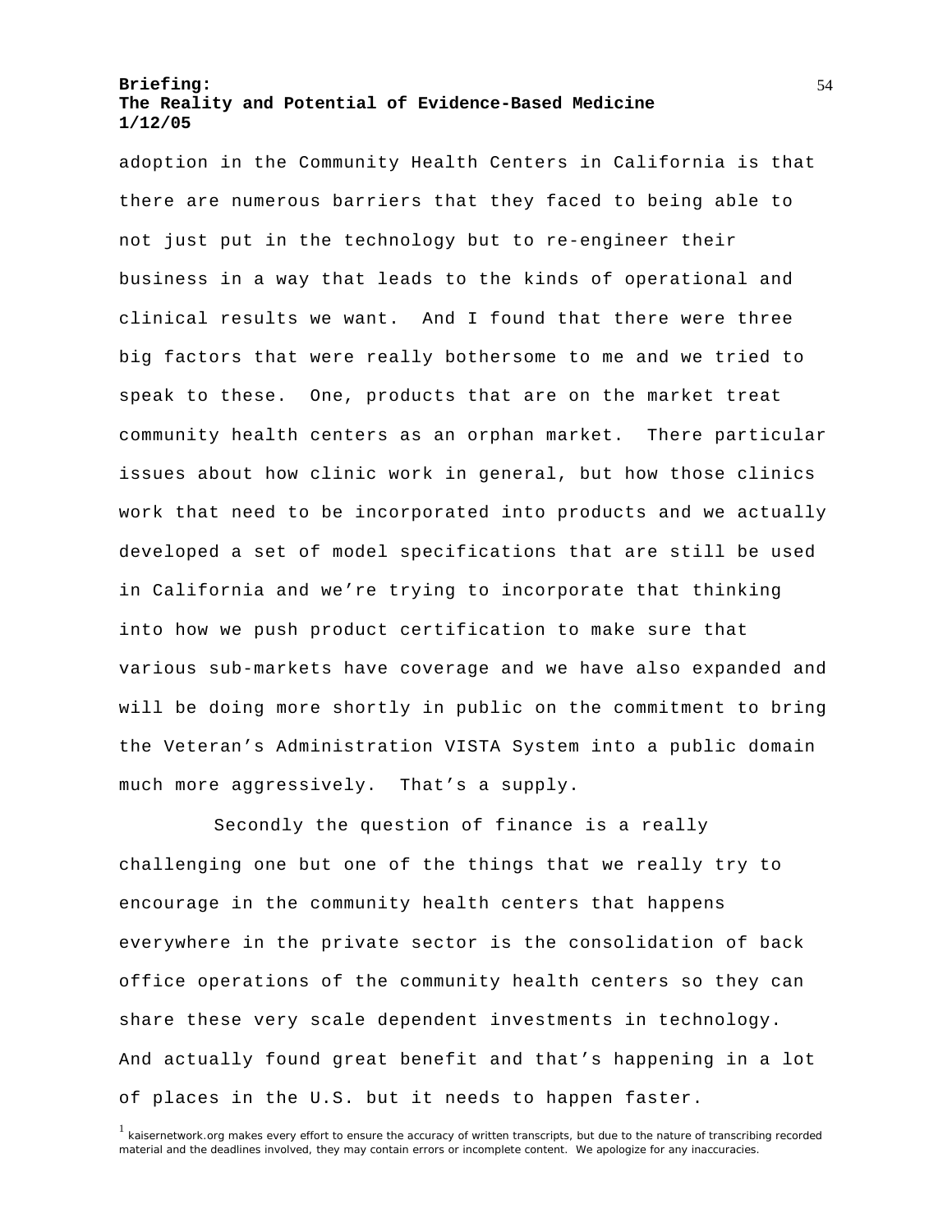Thirdly and I think this is the hardest [inaudible] next step is the managerial know how. The depth of IT experience of even management process. And the nature of these make it very difficult because they're very passionate people that get attracted to these settings and it's been so difficult to be able to bring the kinds of management skills and I think I would relate that to a broader question that we haven't touched on today is that: As we look at the build up of information technology of evidence we're facing a significant man power crisis as the kind of clinician informatist [misspelled?] and at the kind of bachelors degree level about how to do this and I think community health centers just stand out more than other small practices or small settings about that. I don't have a particular solution about that but this is on our wish list of things that we're trying to find out what to do. So hopefully that's something that many of you can think about.

**CRAIG KENNEDY:** Happy to work with you, thank.

**DAVID BRAILER**: Thank you.

**ED HOWARD**: Got two related questions that came up on cards. One is a brand name drug is duplicated by a generic will the competing generic drug inherent the evidence, if you will, of the brand name version. Which this questioner says seems logical. On the other hand, someone asks, what's been the reaction of the drug industry to evidence based medicine.

<sup>&</sup>lt;sup>1</sup> kaisernetwork.org makes every effort to ensure the accuracy of written transcripts, but due to the nature of transcribing recorded material and the deadlines involved, they may contain errors or incomplete content. We apologize for any inaccuracies.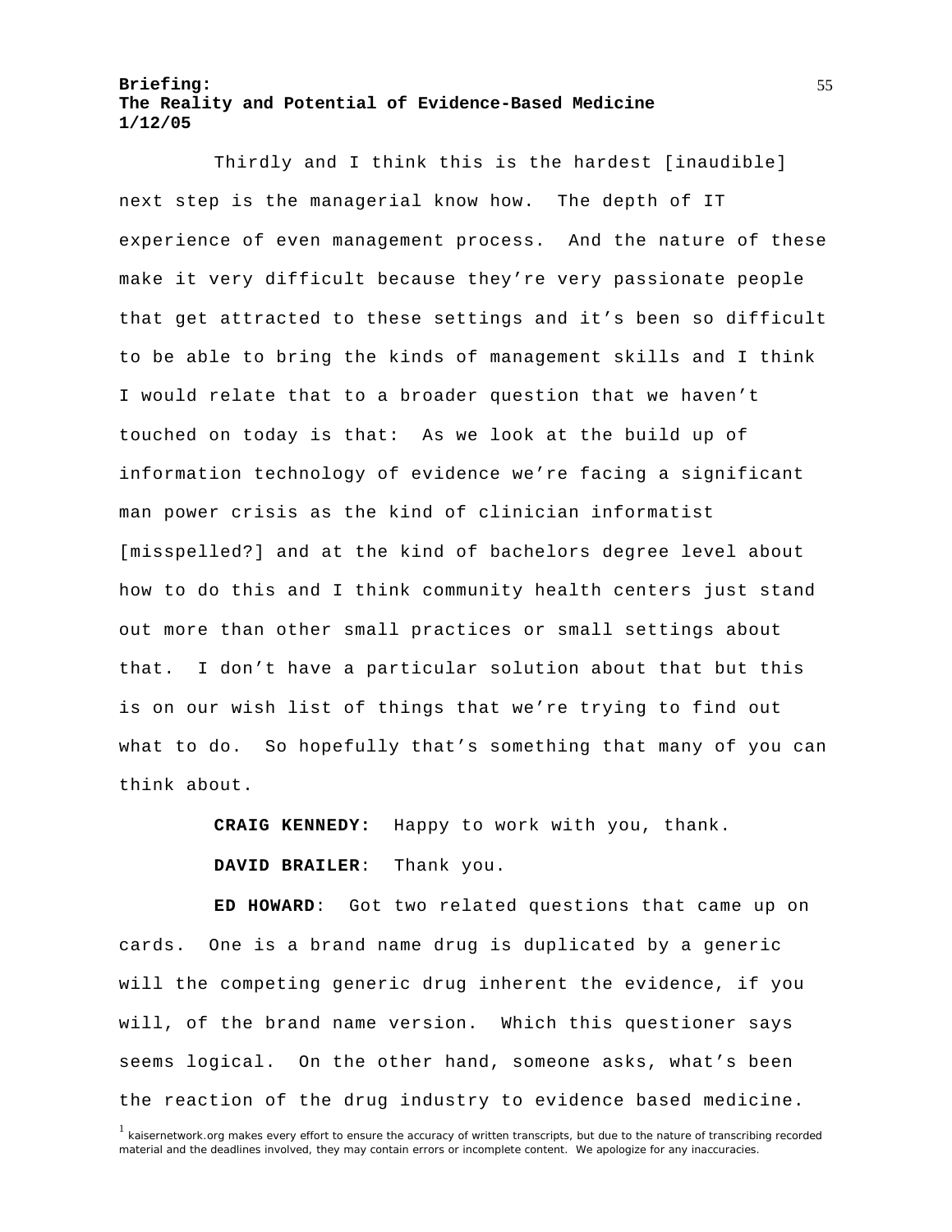Is there a danger that this approach may pick winners i.e. a drug gets on a formulary when another drugs may also have benefits and therefore not be available? And if we have representatives from the drug industry and the audience would like to try to respond to that we'd love to have you do that as well.

**CAROLYN CLANCY**: Well let me just say from my perspective the pharmaceutical industry has a long history, industry rather, has a long history of not only sponsoring studies but of also contributing substantial intellectual capital to a lot of research efforts and we've certainly benefitted from that in the work that we've done both in what we've sponsored and then collaboration with FDA. And we've had some very constructive dialogue, both with pharma as well as individual manufacturers indeed one is having an upcoming seminar and I expect that there will be more on evidence based decision making and what are the common principals we can agree upon and so forth. I really think the key to all of that successful and ongoing dialogue in a constructive fashion is transparency. That we're transparent about the principals of evidence based decision making, what it can achieve and how the evidence is collected and assessed so forth.

**ED HOWARD**: And is there a real answer, a single answer, to the question about generics and whether or not the evidence that's developed for a brand name drug is applicable

<sup>&</sup>lt;sup>1</sup> kaisernetwork.org makes every effort to ensure the accuracy of written transcripts, but due to the nature of transcribing recorded material and the deadlines involved, they may contain errors or incomplete content. We apologize for any inaccuracies.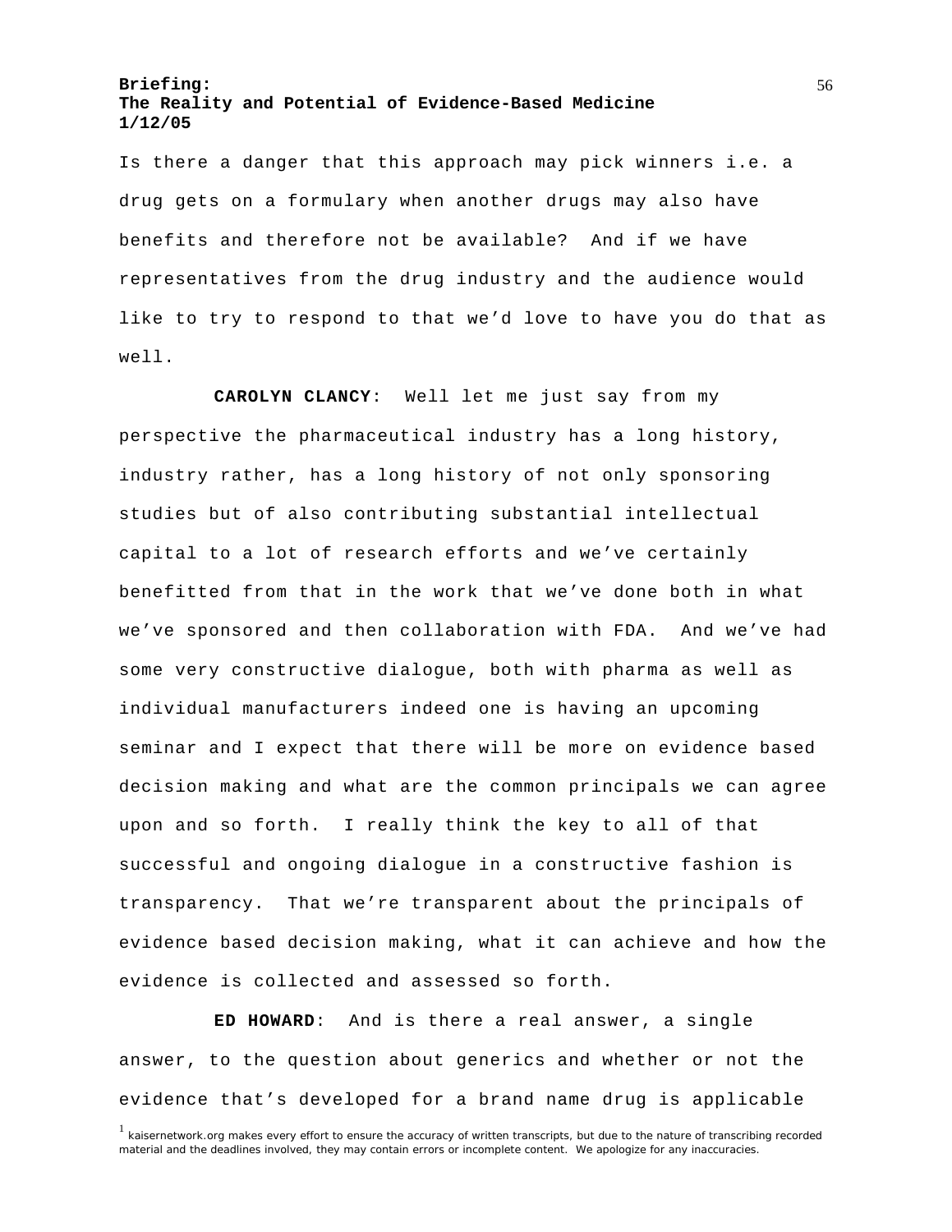to a generic? How do you treat that on the Consumer's Union web site.

**GAIL SHEARER**: Well our findings are based solely on, not solely on the Drug Effectiveness Use Project findings, so whatever findings there basic research has, and I can't really answer that very well. I think it's important on the question of preferred drug lists to understand that evidence based findings tend to be global. You have the big picture findings and then each state has to take into drug effective review project into the 12 partner states. And they shape their preferred drug list based on their own criteria and different states have different preferences. For example, one state might prefer the pain reliever to kick in quickly that's what they weight heavily. There may be winners and losers but they may not be the same in every state. [Inaudible] in our case we are not, we are providing information in the market place so it's just their decision.

**ED HOWARD**: Yes, Allen.

**ALLEN GLOCK**: Allen Glock [misspelled?] Senator Biden. We're in a era of tremendous concern about the overall costs of health care and I wanted to, in that regard, and downward pressure trying to put on the overall cost and I want to ask Dr. Clancy about the potential impact of evidence based medicine on total health care costs. It seems to me that some of the things that we're talking about have, although cost

<sup>&</sup>lt;sup>1</sup> kaisernetwork.org makes every effort to ensure the accuracy of written transcripts, but due to the nature of transcribing recorded material and the deadlines involved, they may contain errors or incomplete content. We apologize for any inaccuracies.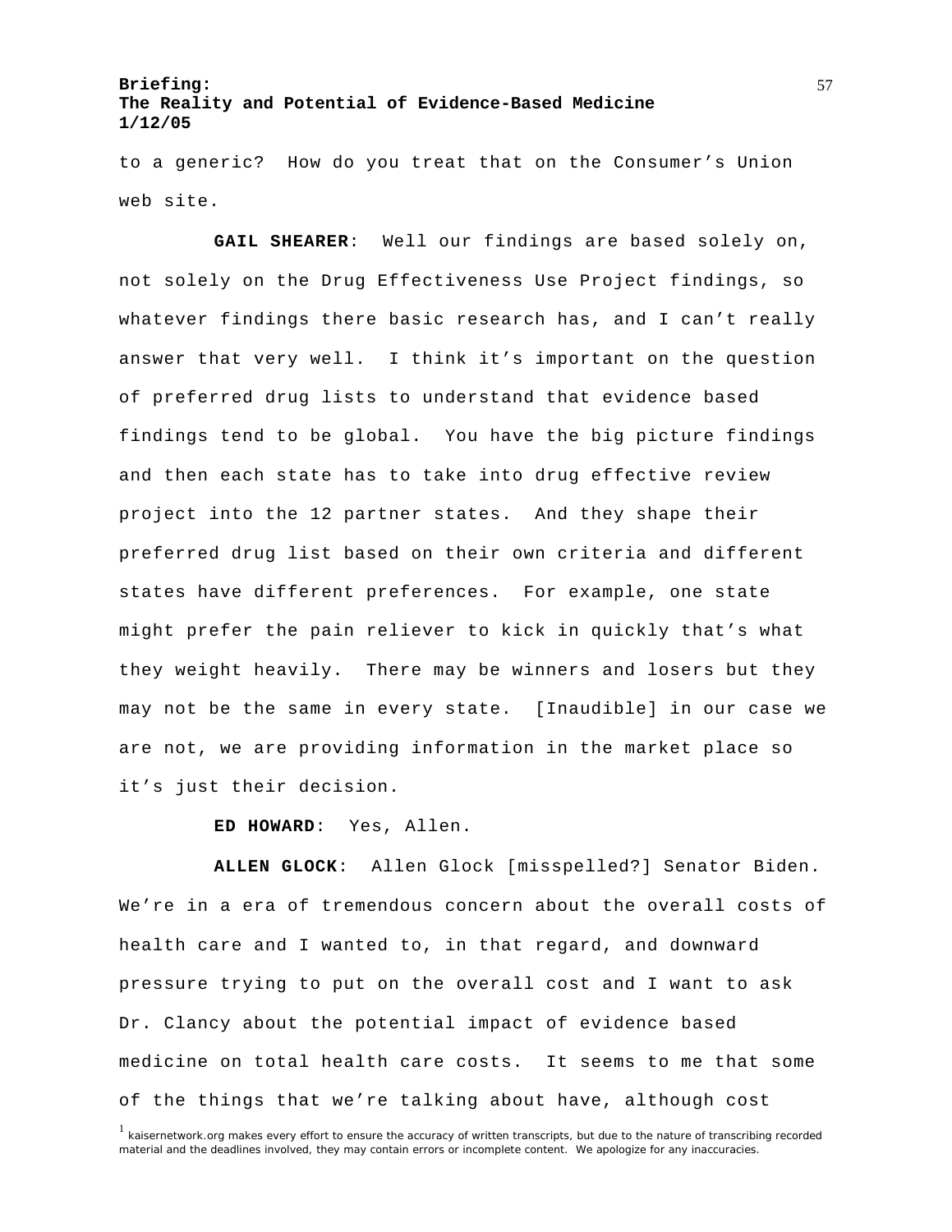effective in the long run, actually increase total health care costs in the short run. Whether it's treating the 10,000,000 under treated or untreated, hypertensive or I was interested to see that the CMS decisions on lung volume reduction surgery which is the epitome of how cost effectiveness and evidence based medicine should work estimates it's going to cost them somewhere between one and ten billion dollars just for that. So can we institute evidence based medicine without also instituting evidence based budgeting.

**CAROLYN CLANCY**: Well let me just start off and again I'm very much stimulated by the earlier questioner who asked about treatments for traumatic brain injuries and related types of disorders. One of the things that makes very many nervous about this kind of question is the burden of proof issue. If we only covered based treatments we would cut costs dramatically and profoundly but we would also increase harms in the system pretty dramatically and profoundly and have a pretty negative impact on health overall. I don't think anyone is suggesting that that's what we do because there's an awful lot of what is provided in routine health care today which we don't have a very good evidence base. So then the question is to whom does the burden of proof fall. What you heard Mark McClellan describe is their interest in developing better evidence for lot of these. But then the question is still going to be what's going to be the impact on overall costs. I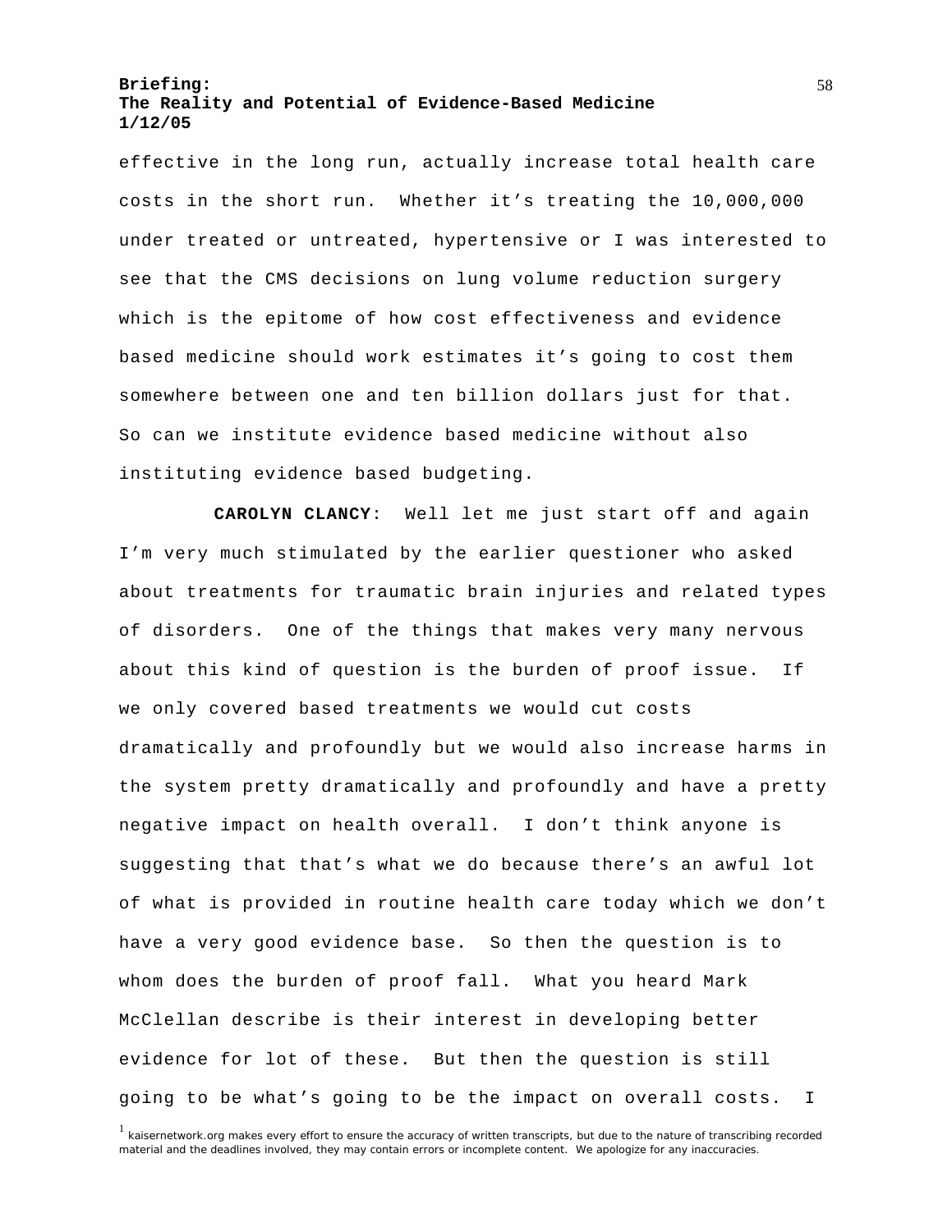don't think that we have a thoughtful answer to that. What I do know is that right now, many consumers as a routine part of their daily decisions about health care have these decisions right in their face because they face significant cost sharing for pharmaceuticals in the most common type and I think increasingly we'll see that for hospitalizations and other services. Now there's a strong interest in linking that to quality. If you pick the highest quality, then you can have a lower co-payment and I think many people think that's a great idea. There's also an idea which has never been operationalized but I predict will be sort of debated more which is that we have higher co-payments for selected services that for which the evidence base is weaker. If you have a strong belief that the evidence base is not tremendous, fine, you can have that service but you pay more. If the evidence is very, very strong that it has an impact on health then the copayment will be lower or zero. I don't think anyone has the systems in place to make that happen but those are the types of levers that could actually help link evidence based decision making to overall health care costs. But I don't have a comprehensive view for you although I might turn to my economist colleague [Laughter].

**DAVID BRAILER**: The answer is 3.2 [Laughter]. Health care is a grand experiment. We don't know the answer to your question because of many competing factors in the short term

<sup>&</sup>lt;sup>1</sup> kaisernetwork.org makes every effort to ensure the accuracy of written transcripts, but due to the nature of transcribing recorded material and the deadlines involved, they may contain errors or incomplete content. We apologize for any inaccuracies.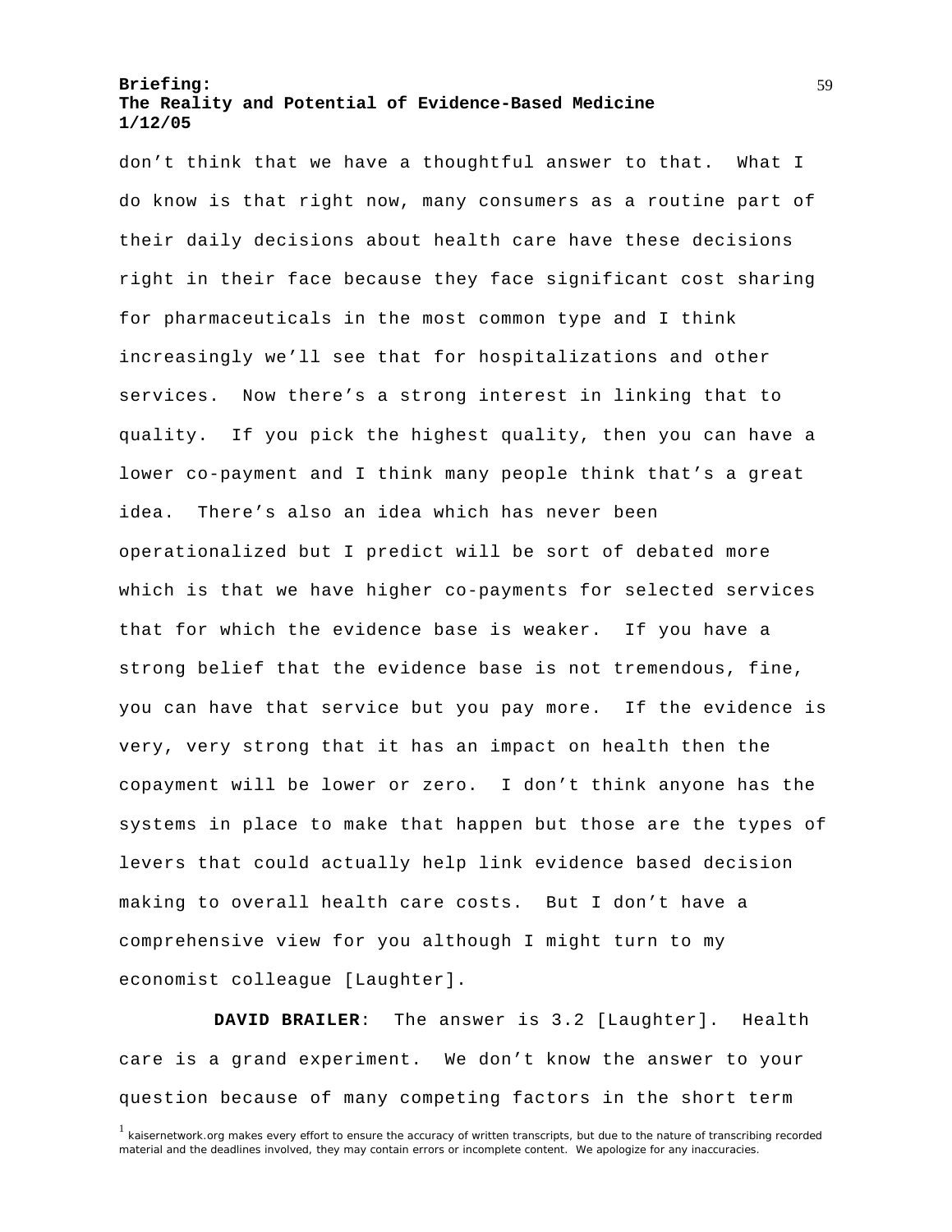but if we look at the other industries where we call it evidence based medicine, but telecom went through a decade of what was called knowledge re-engineering where business processes were defined and there was very good data collection about what things worked in terms of negative management and what things didn't. The revolution was similar, it led to a vast change, automation of the industry and lo and behold the Federal Reserve now has been reporting in December there was an issue of the *New York Feds Journal* published from Dale Jorgensen [misspelled?] that showed ongoing systematic productivity returns in telecom and a number of other industry sectors largely because of their investment in IT and business process re-engineering. It took a decade for it work all the way through but we get these sustainable out of the capacity of the industry. And the question we've been asking is while my opinion and many of my economist's friends opinion is in the short term there are savings that come from investing in evidence in the IT capacity because if it off sets an error that could be quite expensive it doesn't take many of those to pay for the infrastructure and the change, in the end it's probably a debatable question among people that have different assumptions because it's a very data free question. But the question that we're focusing on is: Is there a reason that health care can't go through the industrialization, automation experience of other industries and get those big productivity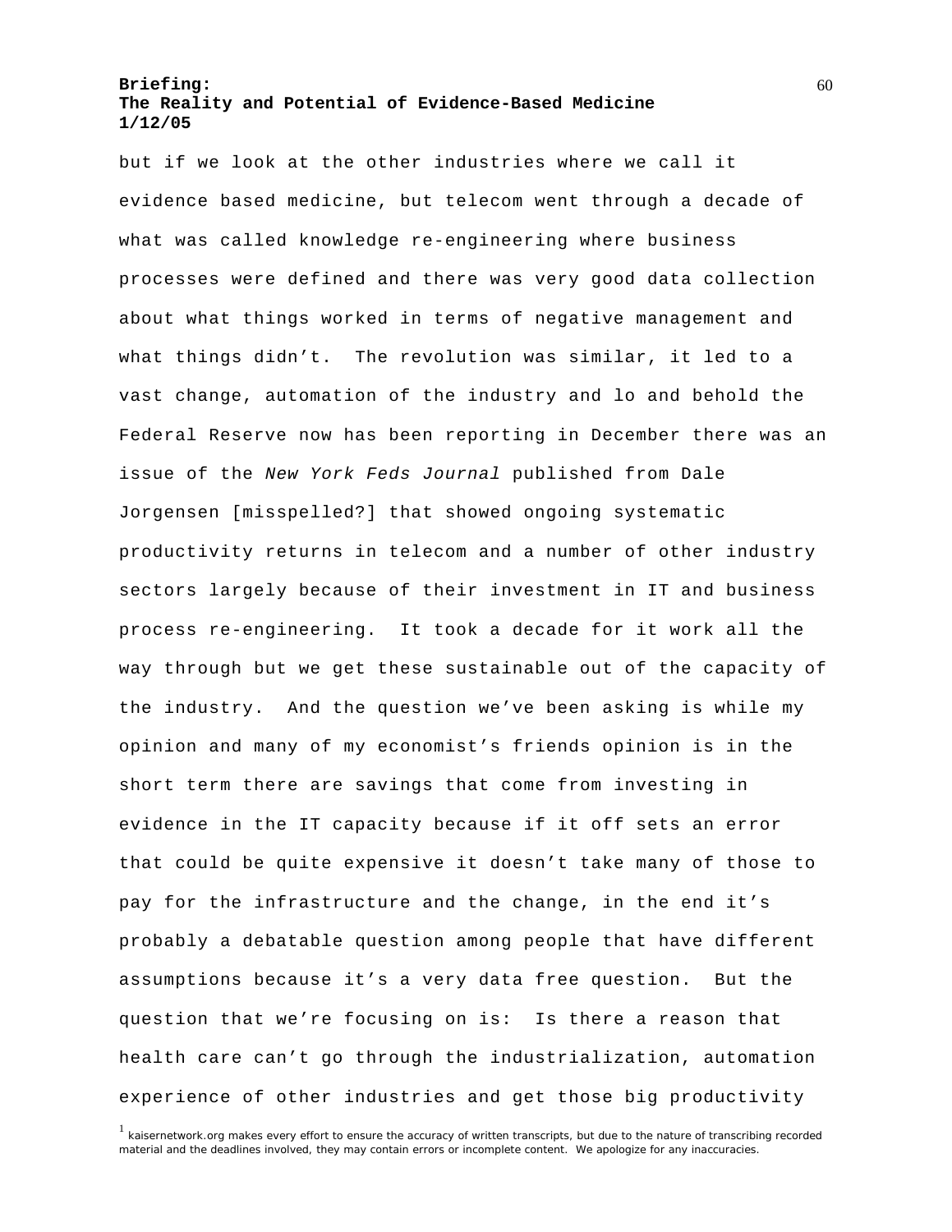returns and to date, with a pretty large degree of analysis including a report we'll be releasing soon there's no reason to believe it won't. To me that's what we're ultimately after and if we can pay as we go by getting savings from evidence and other things, but I think we're after a transformation that's much larger than that.

#### **ED HOWARD**: Gail.

**GAIL SHEARER**: If I could just add, I think it's important not to lose sight of the 45,000,000 or so people who are uninsured. This is not just about people with health insurance, this is about making health care more affordable to people who have no health insurance at all. One figure that we've seen is that something like 22,000,000 people do not use a cholesterol reducing statin because they can't afford it. Well one of the powers of evidence based medicine is that through DERP and through our work we've identified a statin that's available for dollar a day that's very effective. And we think that greater spreading of this information could help people who have no health insurance at all have access to medicines that they need.

**ED HOWARD**: Thanks Gail. And now we have our last question.

**FEMALE SPEAKER:** It's an easy one, I sort of [inaudible], and it's a decision probably above her significant paid rate. Everybody's talked a lot about section 10-13 and

<sup>&</sup>lt;sup>1</sup> kaisernetwork.org makes every effort to ensure the accuracy of written transcripts, but due to the nature of transcribing recorded material and the deadlines involved, they may contain errors or incomplete content. We apologize for any inaccuracies.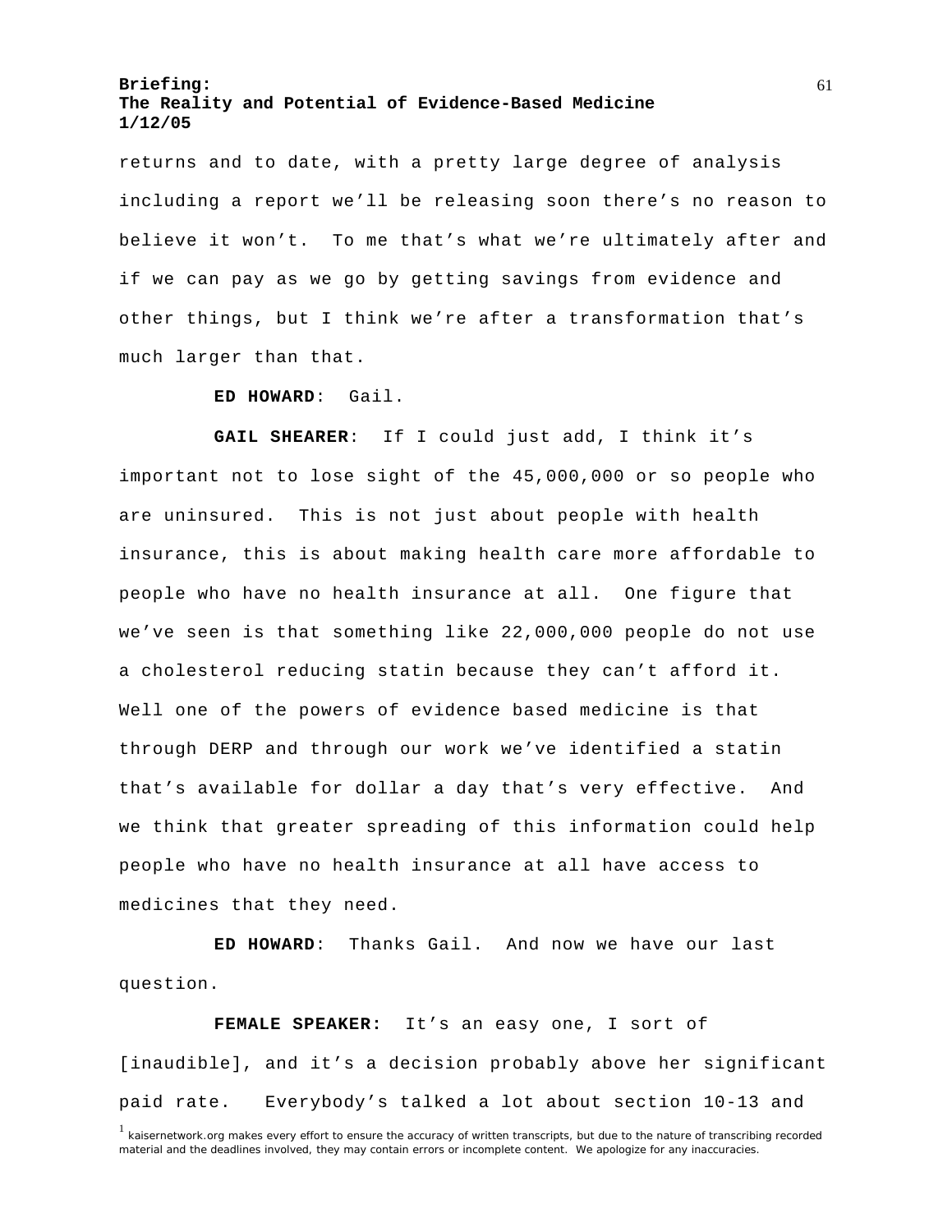people crowed when it passed even people who didn't like the MMA agreed that that was a good and worthwhile section and while 15,000,000 is a great down payment, it was 50,000,000, and the administration I believe didn't fund it in their budget. We had to fight very hard in the last days of the Omnibus to get to 15, I think it was 25 and then dropped to the last minute to 15. So I'm wondering if you know when the administration will put it's money where it's mouth is and put the full amount in the budget.

**CAROLYN CLANCY**: The only thing I'd object to in your question was that comment about significant pay rates [Laughter].

**FEMALE SPEAKER**: No, not significant, I know we're all government employees here. I mean you have a good amount of authority but I know that the budgetary decisions to don't come from you.

**CAROLYN CLANCY**: What happened initially who don't necessarily bear scars from MMA is that this, the MMA and the '05 budget appropriate process were on parallel tracks and didn't intersect so that's why really was in not in the '05 budget. You'll get to see the '06 budget soon and I can't comment on that now. I think everything that Mark was saying earlier indicates a very strong interest in building on section 10-13 and we're very much looking forward to doing that. So, again I think that the proof is going to be in the results that